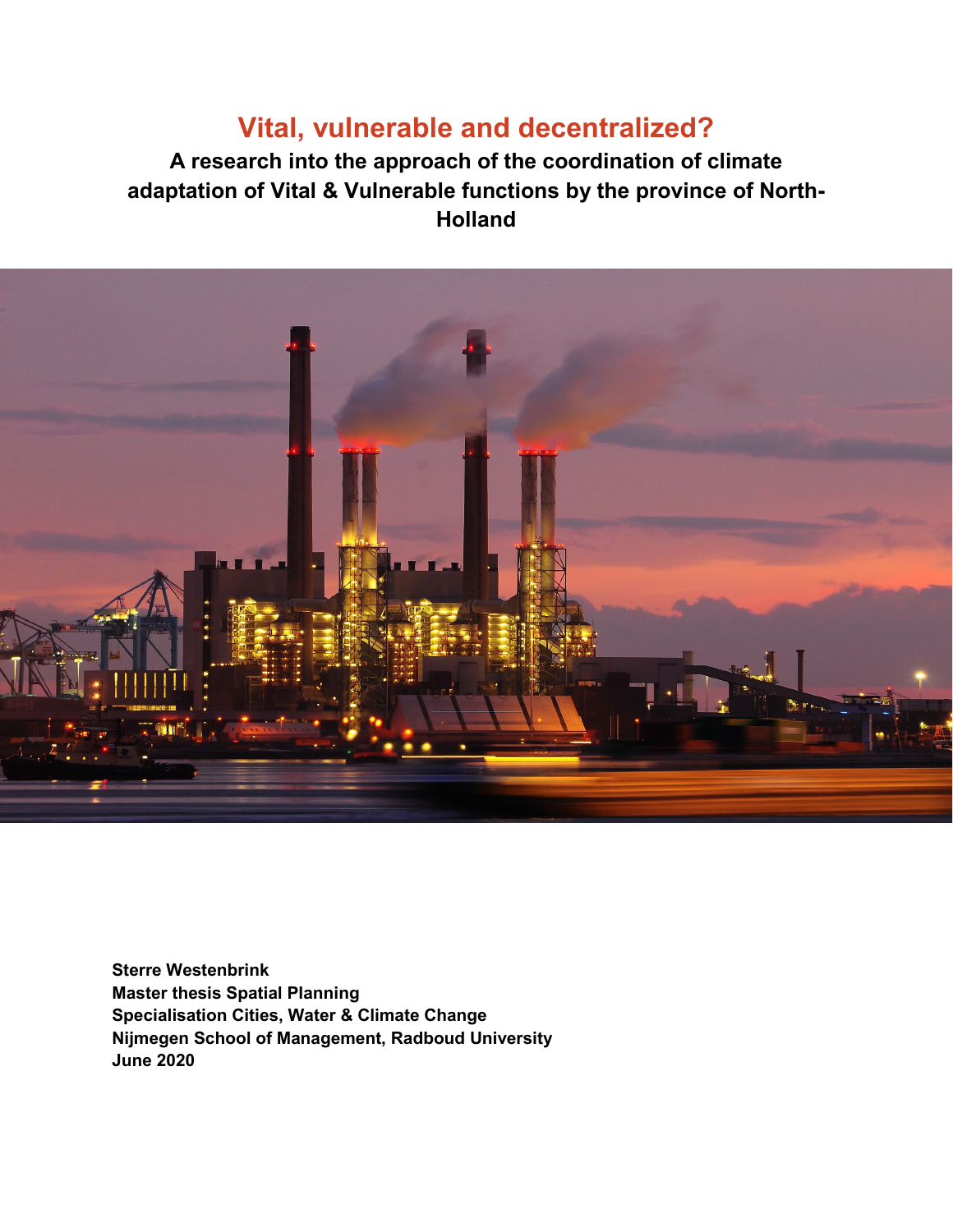# **Vital, vulnerable and decentralized?**

A research into the approach of the coordination of climate adaptation of Vital & Vulnerable functions by the province of North-Holland

**Author:** Sterre Westenbrink (s1045506) **Supervisor**: Prof. Peter Ache **Specialisation:** Cities, Water and Climate Change **Date:** June 2020

**By order of:** Province of North-Holland **Department:** Policy/Spatial Planning **Supervisor:** Nirul Ramkisor



**Radboud University Nijmegen** 

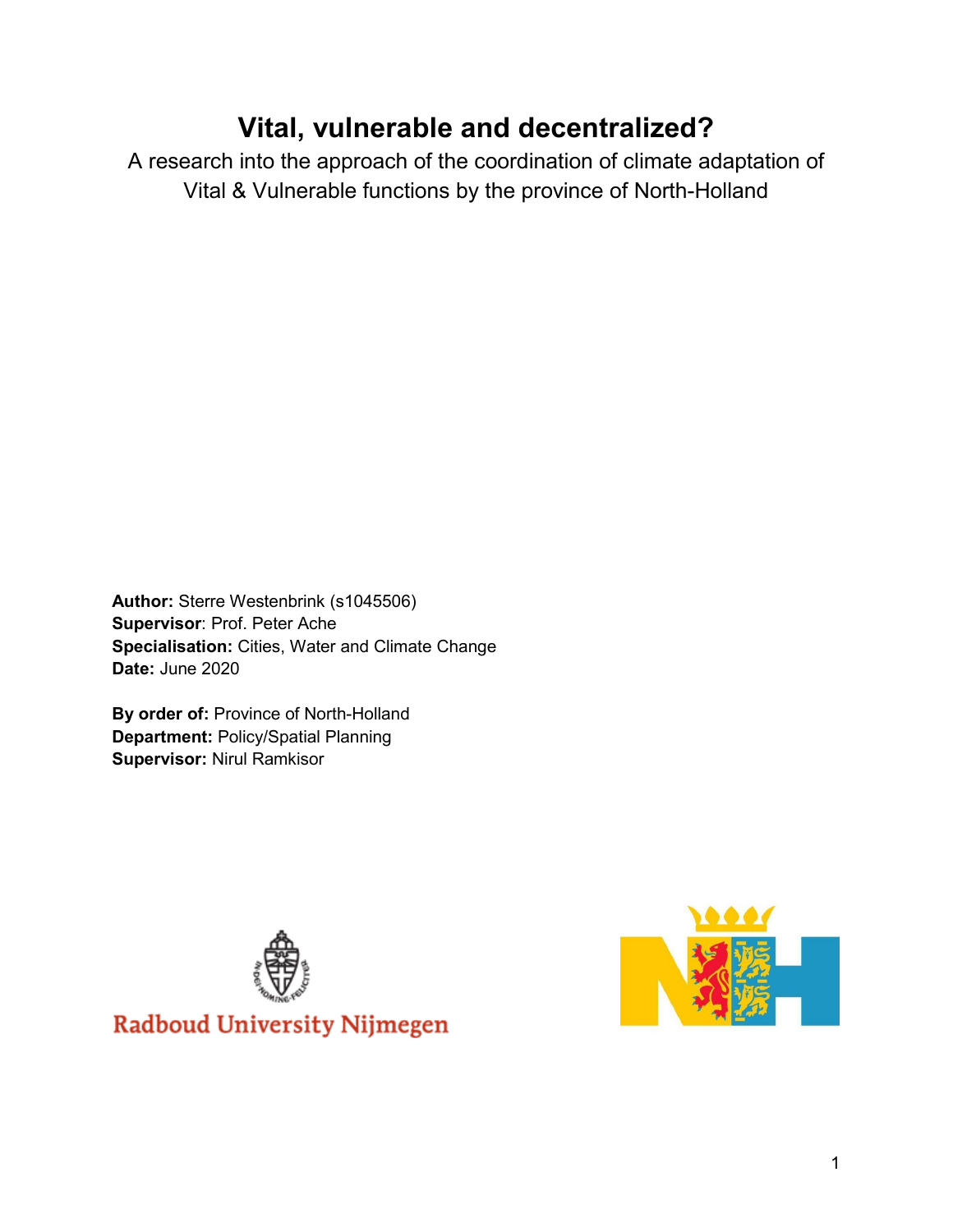### **Foreword**

I am hereby presenting my Master's thesis for the Spatial Planning course at the Radboud University Nijmegen. During my bachelor's degree in Environmental and Social Sciences, my interest in sustainability in the built environment was sparked, and I focussed on the governance aspects of related topics. Last year, during my Master's degree, I was able to further deepen these interests and specialize in the planning aspects of sustainability and climate change. I am glad that I was able to take these lessons with me and to use them in the research and writing processes for this Master's thesis.

Writing a Master's thesis is already a challenge in itself, but writing a Master's thesis during an international pandemic is an even more special experience. Fortunately, apart from having to conduct interviews over the phone, I didn't have to make many adjustments to my original plan. I also did an internship with the Province of Noord-Holland from February until the end of June, and wrote my research in commission of the Province. After working in the office for 1.5 months, we were sent home, where I continued working in my student room in Utrecht for the last 3.5 months. Fortunately, there was still regular contact with my colleagues and I have always felt connected with them and the Province! This makes that in spite of the changed circumstances, the writing process has gone relatively smoothly and I am proud of the final result.

Finally, I would like to take this opportunity to thank some people without whom this end product would not have been here. First of all Nirul Ramkisor, my supervisor at the Province of North-Holland. Next to our weekly contact moments, he was always available for questions and thought along whenever I encountered any problems. I would also like to thank my other colleagues at the Province for their input and contributions, their enthusiasm and the warm welcome in the team. Next I would like to thank Peter Ache, my supervisor from the Radboud University, who was always available for questions and feedback. Finally, I would like to thank all respondents for their time and effort. Thanks to their response, I got the data I needed and was able to complete my research.

Sterre Westenbrink, Utrecht, 26-6-2020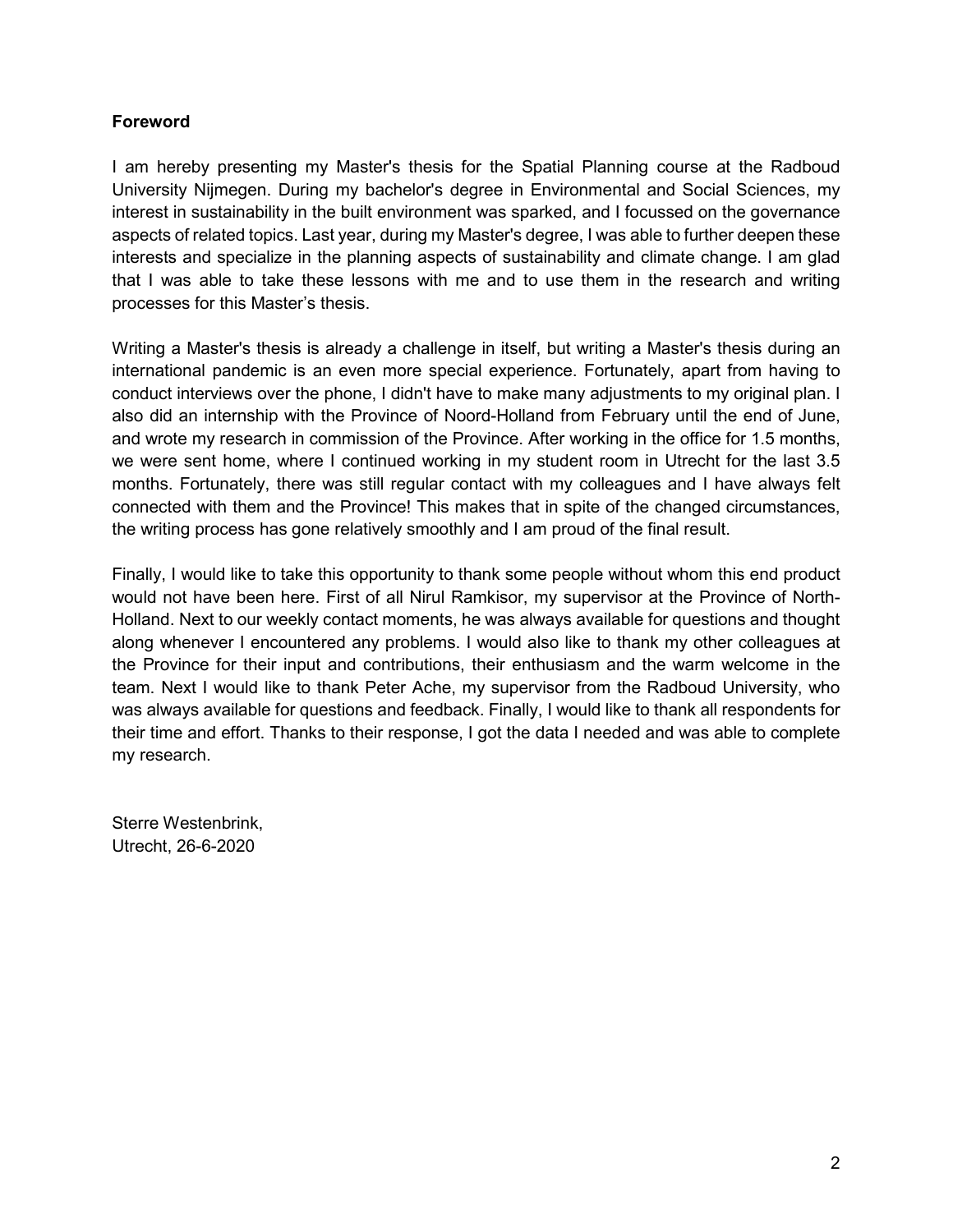**Abstract:** Climate change can lead to more extreme weather situations such as floodings, water nuisance, heat and drought. When so-called Vital & Vulnerable functions fail or are disrupted because of these effects, they can pose a threat to national security, people, the environment or the economy. The national ministries are responsible for the protection of V&K functions, but due to knowledge gaps and other complexities these responsibilities will partly be decentralized to the provincial level through *kernteams*. The Province of North-Holland has offered to coordinate the *kernteam* of Brzo functions (V&K functions oil and chemistry). However, the Province is unsure of the role it should take because of uncertainties regarding the involved stakeholders and the division of responsibilities and obligations. In addition, they want to improve stakeholder participation of Brzo companies. Therefore, the aim of this research was to gain insight in the role the Province should take in the coordination of the *kernteam* for Brzo functions. This has led to the following main research question: *In what way can the province of North-Holland coordinate the kernteam for Brzo functions in the second round of knowing-wanting-working, so that all relevant parties are involved, Brzo companies participate and most value is added to their needs?*  This question has been divided into three subquestions:

- 1. How is the protection of Brzo functions from the effects of climate change arranged now, what parties are involved and what are their responsibilities and obligations?
- 2. In what way can the *kernteam* improve stakeholder participation of Brzo functions in the protection of these functions from the effects of climate change?
- 3. In what way could the *kernteam*, coordinated by NH, add value to the wishes of the Brzo functions?

To answer the first subquestion, theory on policy arrangement and stakeholder analysis has been applied. For the second subquestion, best principles for stakeholder participation were used. The last subquestion was answered by using an integrative framework of leadership functions for climate adaptation. The research has been conducted through desk research and semi-structured interviews. The combination of the results has led to the following conclusions and recommendations for the Province of North-Holland:

- The Province should let the *kernteam* focus on gaining trust of the Brzo companies;
- the *kernteam* should focus on cooperation with Brzo companies in the creation and enforcement of rules and regulations;
- the *kernteam* should aim to improve representation of smaller and larger companies early on in participation processes;
- the *kernteam* could have an important role as an impartial, central point or facilitator where stakeholders can turn to with questions or issues concerning the interpretation or implementation of measures, or when problems arise with other stakeholders;
- the *kernteam* could organise returning meetings where stakeholders can meet, discuss topics, be updated on developments and possibly find ways to cooperate;
- and the *kernteam* could help with the development of more concrete guidelines concerning climate adaptation measures for Brzo companies to follow.

**Keywords:** Climate adaptation, Vital & Vulnerable functions, policy arrangement, stakeholder participation, leadership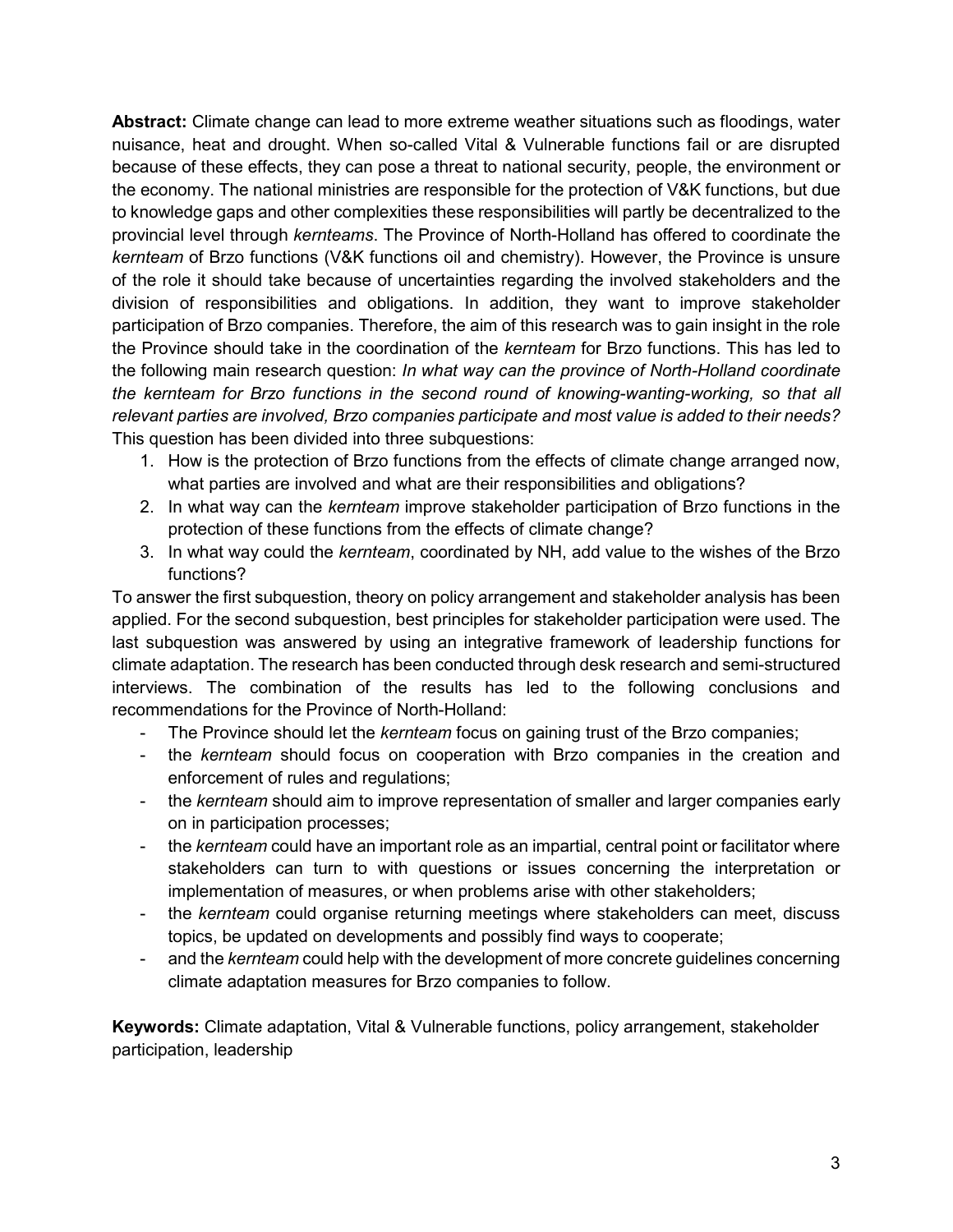# **Content**

Foreword

**Summary** 

Table of used terms and abbreviations

- 1. Introduction
	- 1.1. Research problem statement
	- 1.2. Research aim and research questions
	- 1.3. Scientific and societal relevance of the research
	- 1.4. Reading guide
- 2. Theoretical framework
	- 2.1. Identification of involved parties, their responsibilities and obligations
	- 2.2. Participation of stakeholders
	- 2.3. Organisation and coordination of climate adaptation
- 3. Methodology
	- 3.1. Research strategy
	- 3.2. Research methods, data collection and data analysis
	- 3.3. Conceptual model
	- 3.4. Operationalisation of theoretical concepts
	- 3.5. Validity and reliability of the research
- 4. Policy context of Brzo functions in the Netherlands
	- 4.1. Legislation
	- 4.2. Execution
	- 4.3. Responsibilities
	- 4.4. Monitoring
- 5. Vital and vulnerable: the case results
	- 5.1. Policy arrangement
	- 5.2. Stakeholder participation
	- 5.3. Leadership for climate adaptation
- 6. Discussion
	- 6.1. Policy arrangement of climate adaptation of Brzo companies in the Netherlands
	- 6.2. Stakeholder participation in climate adaptation of Brzo companies
	- 6.3. Desired leadership in the climate adaptation of Brzo companies
	- 6.4. Remarks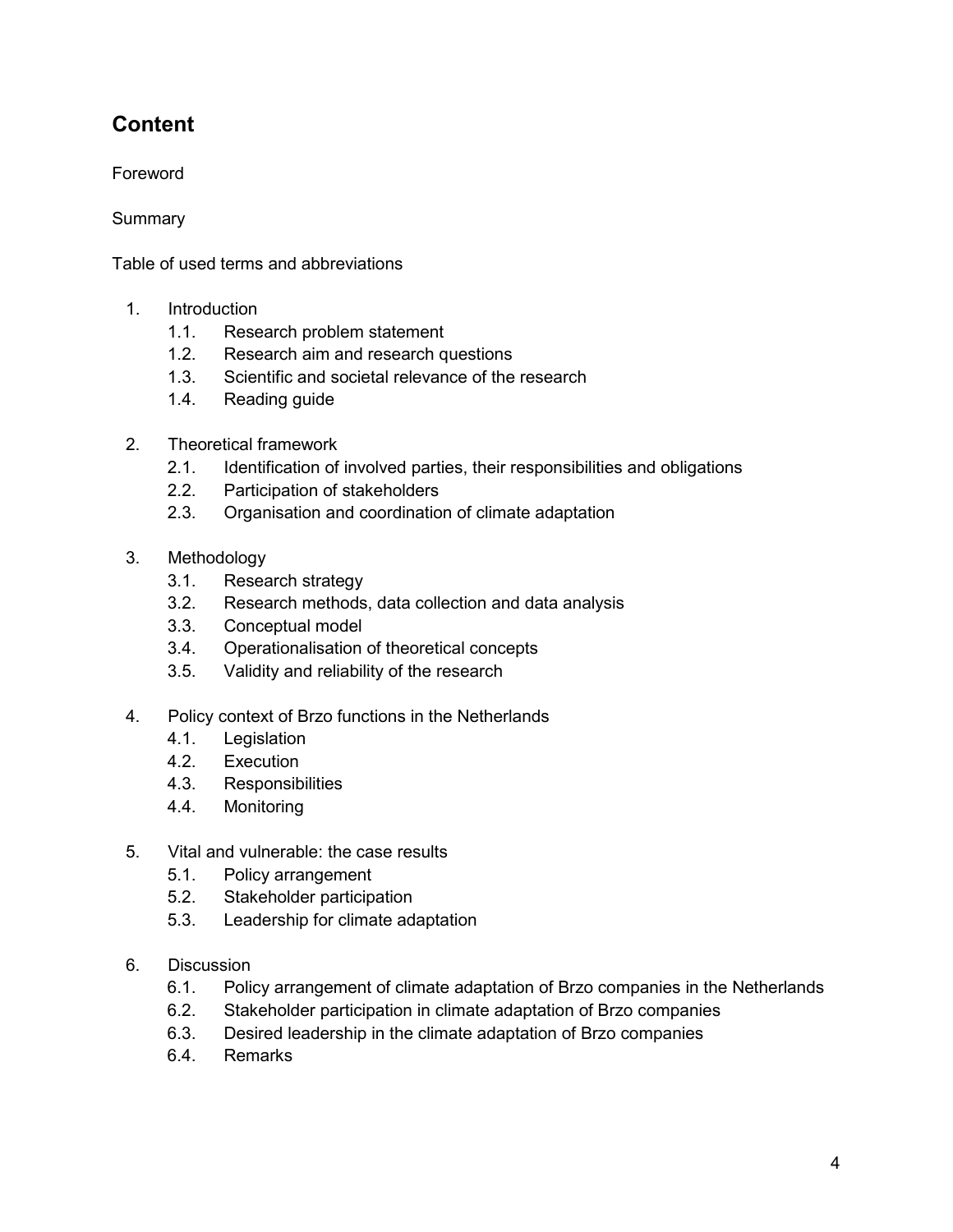- 7. Conclusion and recommendations
	- 7.1. Subquestion 1
	- 7.2. Subquestion 2<br>7.3. Subquestion 3
	- Subquestion 3
	- 7.4. Main research question
	- 7.5. Recommendations for further research

### References

### Appendix

Appendix I: Transcripts interviews exploratory phase Appendix II: Transcripts interviews in-depth phase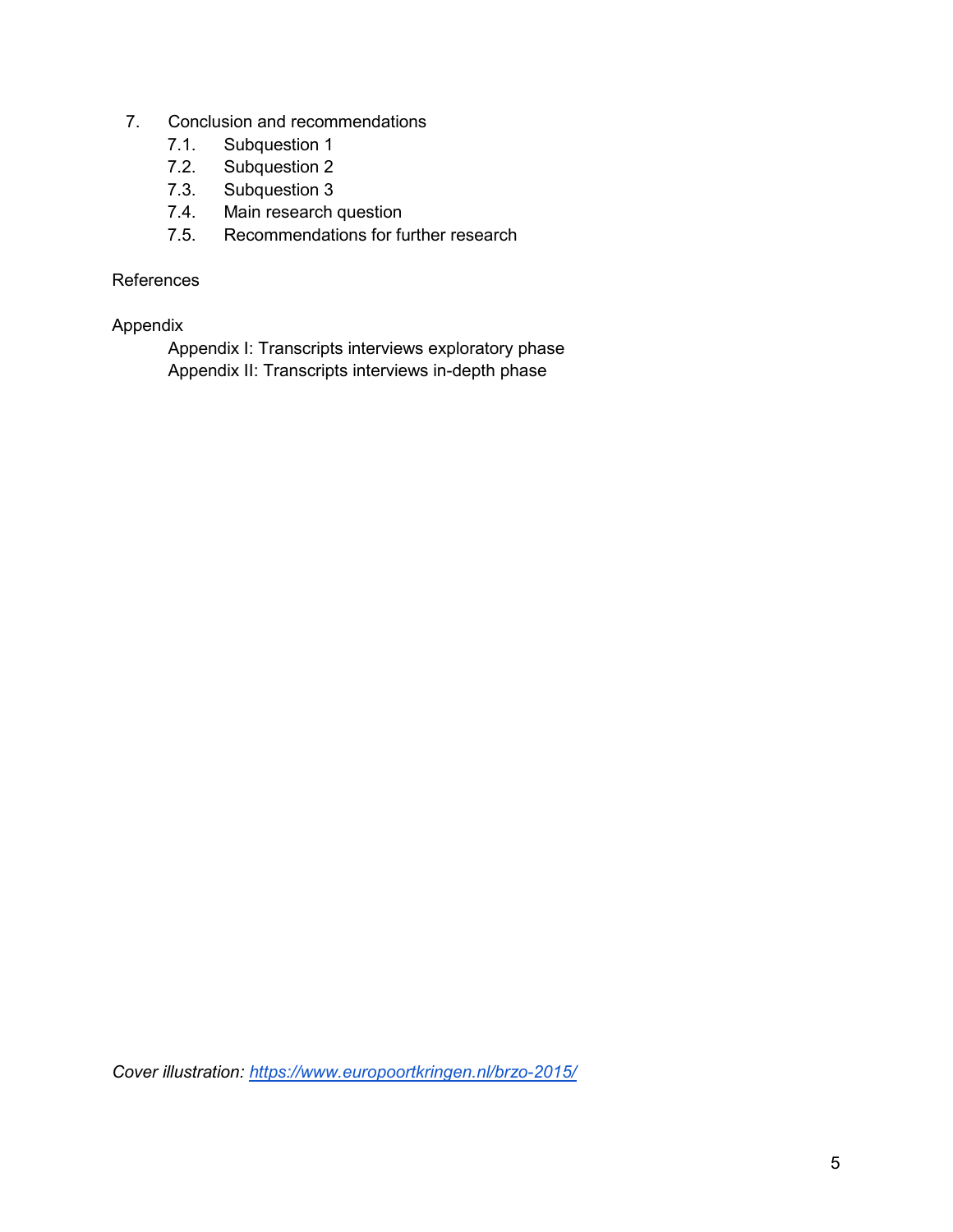# **Table of used terms and abbreviations**

| <b>Dutch term / Abbreviation</b>                     | <b>Translation / Meaning</b>                                                     |
|------------------------------------------------------|----------------------------------------------------------------------------------|
| Brzo [Besluit Risico's Zware Ongevallen<br>2015]     | Major Accidents Decree 2015                                                      |
| Deltaprogramma                                       | Delta Programme                                                                  |
| Deltabeslissing Ruimtelijke Adaptatie                | Delta Decision for Spatial Adaptation                                            |
| DPRA [Deltaplan Ruimtelijke Adaptatie]               | Delta Plan for Spatial Adaptation                                                |
| EZK [Ministerie van Economische Zaken en<br>Klimaat] | Ministry of Economic Affairs and Climate<br>Policy                               |
| HSEQ [Health, Safety, Environment and<br>Quality]    | Health, Safety, Environment and Quality                                          |
| IenW [Ministerie van Infrastructuur &<br>Waterstaat] | Ministry of Infrastructure and Water<br>Management                               |
| Inspectie SZW [Sociale Zaken en<br>Werkgelegenheid]  | Inspectorate of Social Affairs and<br>Employment                                 |
| <b>IPCC</b>                                          | Intergovernmental Panel on Climate Change                                        |
| IPO [Interprovinciaal Overleg]                       | Interprovincial consultation                                                     |
| Kernteam                                             | Core team                                                                        |
| MRA [Metropoolregio Amsterdam]                       | Amsterdam Metropolitan Area                                                      |
| NAS [Nationale Klimaatadaptatie Strategie]           | <b>National Climate Adaptation Strategy</b>                                      |
| <b>NH</b>                                            | (the) Province of North-Holland                                                  |
| Omgevingsdienst                                      | <b>Environmental Services</b>                                                    |
| Omgevingsvisie en -verordening                       | <b>Environmental Vision and the Environmental</b><br><b>Ordinance Regulation</b> |
| Omgevingswet                                         | <b>Environment and Planning Act</b>                                              |
| Rijkswaterstaat                                      | Directorate-General for Public Works and<br><b>Water Management</b>              |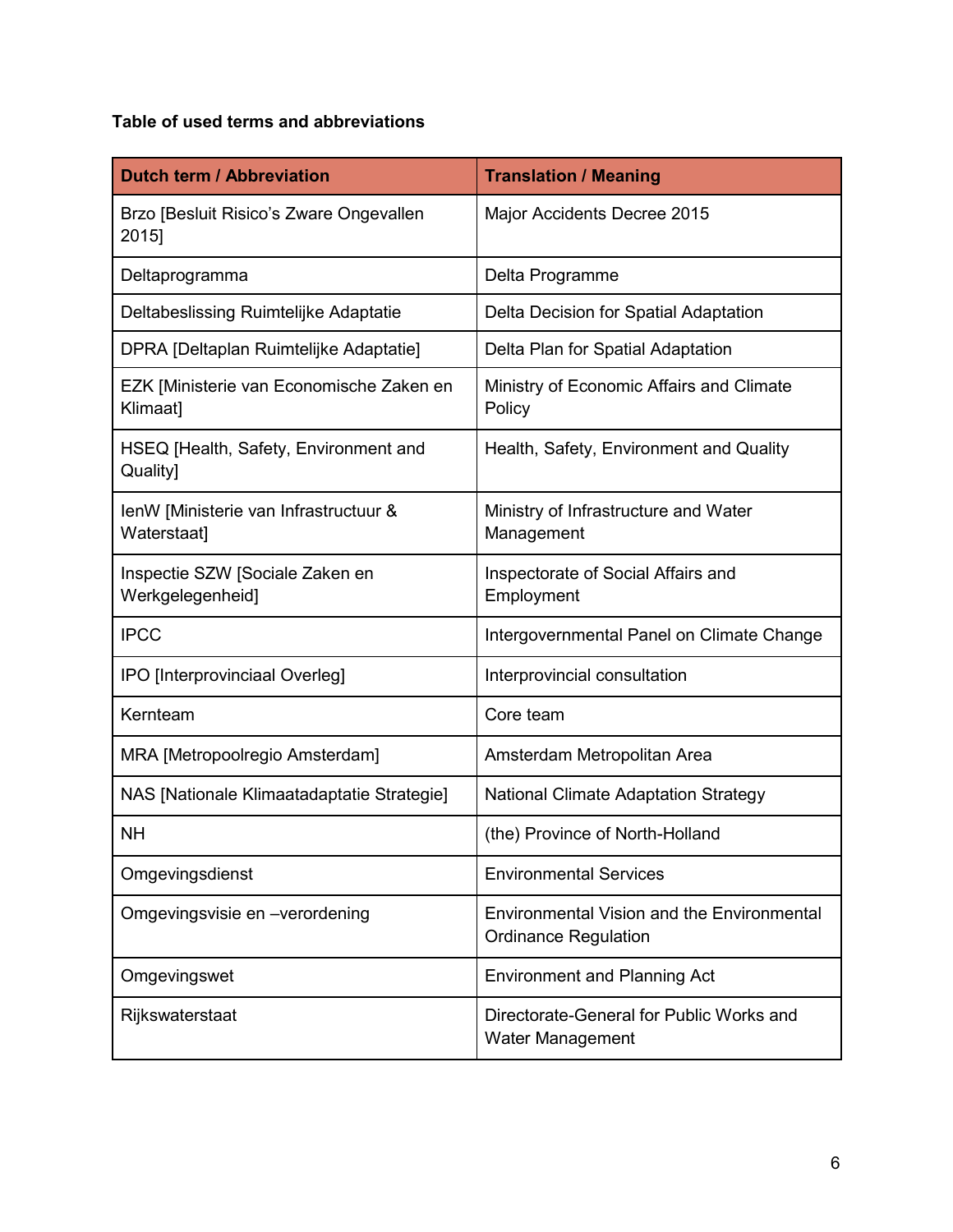| RIVM [Rijksinstituut voor Volksgezondheid en<br>Milieuhygiëne] | National Institute for Public Health and the<br>Environment |
|----------------------------------------------------------------|-------------------------------------------------------------|
| SGRA [Stuurgroep Ruimtelijke Adaptatie]                        | National Steering Group for Spatial<br>Adaptation           |
| SPI [Safety Performance Indicator]                             | Safety Performance Indicator                                |
| V&K [Vitaal & Kwetsbaar]                                       | Vital & Vulnerable                                          |
| VKAM [Veiligheid, Kwaliteit, Arbo veiligheid<br>en Milieu]     | Safety, Quality, Occupational safety and<br>Environment     |
| Wabo [Wet algemene bepalingen]<br>omgevingsrecht]              | <b>General Environmental Law Act</b>                        |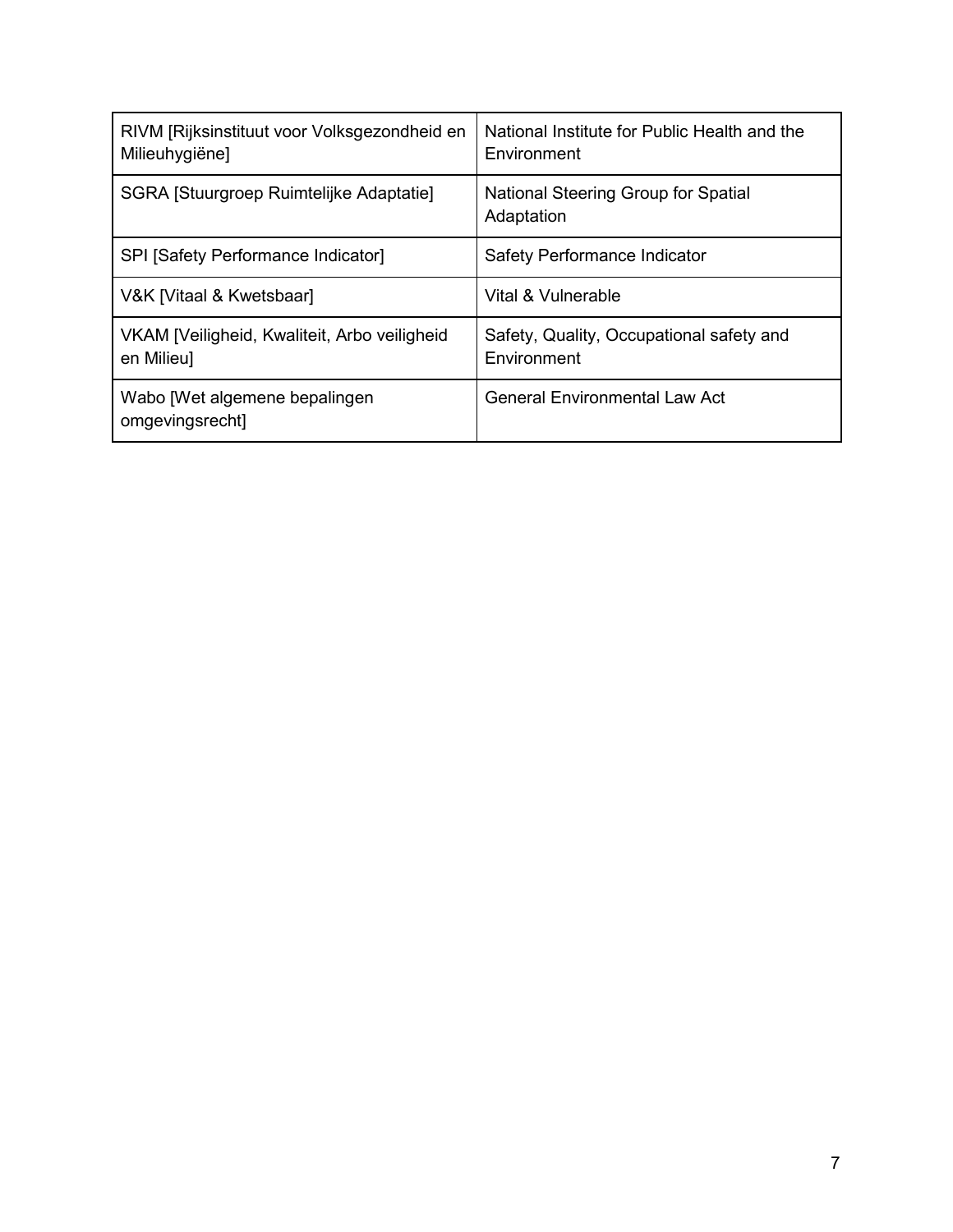# **1. Introduction**

### Climate change in the Netherlands

The climate is changing in many ways, causing extreme weather situations to occur more frequently in the future (Minnen et al., 2012). In the coming decades, The Netherlands will for example have to deal with a gradual increase in the sea level, rising temperatures, more extreme warm periods, more frequent peak showers and (hail) storms and possibly more frequent droughts (Rijksoverheid, 2020). On top of that, the Netherlands are extra vulnerable for the effects of climate change because of the high population density, high-value economic activities and the fact that most of the delta region is located below sea level (Termeer et al., 2011). The effects of climate change in the Netherlands create risks for the economy (in the form of damage), for nature and environment (based on the irreversibility of many effects) and for people (in the form of death, illnesses and nuisance). The extent of economic damage caused by climate change is difficult to calculate, but potentially high: The mentioned amounts run into billions (Rijksoverheid, 2020).

One of the ways in which governments can cope with the effects of climate change is by altering the built environment and making adjustments in their spatial planning (Adger et al., 2005; Van Buuren et al., 2010), for example by implementing climate adaptation measures (Timmermans et al., 2012). The IPCC describes climate adaptation in human systems as the process of adapting to the effects of the actual or expected climate in order to limit damage or take advantage of opportunities (IPCC, 2012). Doing so, vulnerability is reduced and resilience is increased (IPCC, 2007). Adger et al. (2005) add a social dimension to the concept of adaptation; they state that adaptation consists of the actions in society from individuals, groups and governments. Adaptation can be initiated for the benefit of individuals or groups, or by governments and other public bodies to protect their citizens (Adger et al., 2005). In fact, most citizens even expect to be protected from the effects of climate change by their government (Termeer et al., 2011).

### Political response

Because of the threats it imposes, climate change has had a high place on the Dutch political and administrative agenda for many years now (Van Buuren et al., 2010). As a response, the national *Deltaprogramma* was established in 2010. In the *Deltaprogramma*, the national government cooperates with other, lower level governments to protect the Netherlands against the effects of climate change (Rijksoverheid, 2020). The *Deltaprogramma* works with three steps: knowing wanting - working. Through these steps, the responsible governments must map the impacts of climate change in their area (knowing), set ambitions (either to prevent, to deal with the effects in another way or to do nothing) (wanting) and are able to work out their strategy (working). The 'first round' of this approach is currently nearing completion (TwynstraGudde & ORG-ID, 2019). The *deltabeslissing Ruimtelijke Adaptatie* followed from the *Deltaprogramma*, stating that all levels of government agree that the Netherlands must be climate-proof and water-robust by 2050. In 2017, it was decided to accelerate the approach in the form of the *Deltaplan Ruimtelijke Adaptatie* [DPRA]. The recalibration of the *deltabeslissing Ruimtelijke Adaptatie 2021* is largely based on the DPRA but also includes new elements, such as a description of the terms climate-proof and water-robust, new interim targets and developments for the approach to vital and vulnerable functions (Staf Deltacommissaris, 2020).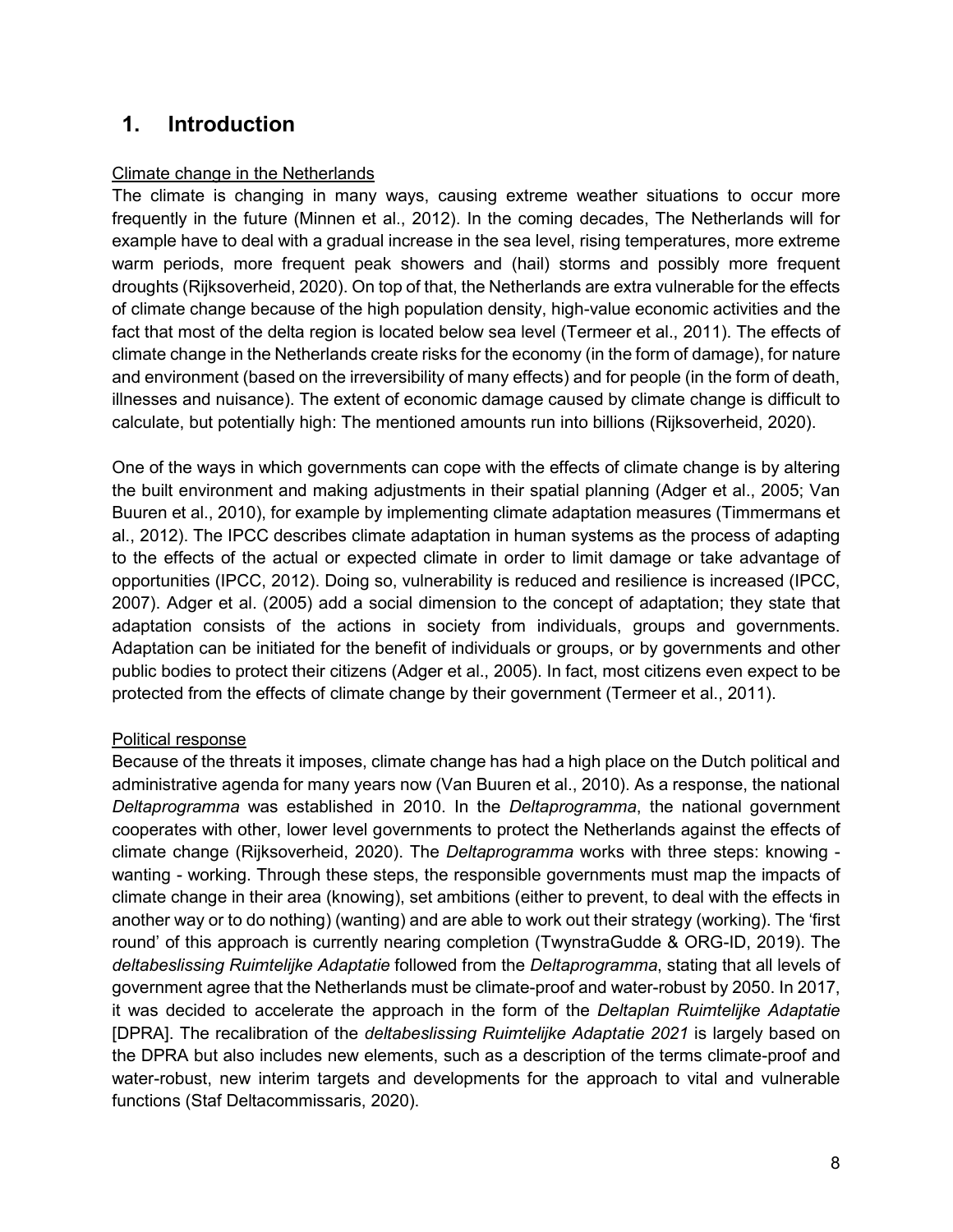### V&K functions

As mentioned, the recalibration of the *deltabeslissing Ruimtelijke Adaptatie 2021* devotes extra attention to vital and vulnerable [V&K] functions. These functions are characterized by the fact that their failure or disruption leads to serious social disturbance and poses a threat to national security, people, the environment or the economy (Kennisportaal Ruimtelijke Adaptatie, n.d.; Rijksoverheid, 2020). Furthermore, these functions can be necessary for a rapid recovery after floodings have taken place (Schumacher, 2020). Functions are considered vital when one or more of the following criteria occur due to failure or damage: When the economic impact is more than 5 billion euro damage or a 1% decrease in real income, when the physical consequences include over 1000 casualties, seriously injured or chronically ill and/or when more than 100.000 people experience emotional problems or serious social survival problems. Functions are identified as vulnerable by the DPRA when they are sensitive to flooding (Schumacher, 2020). Extreme precipitation, drought or a major storm can (temporarily) disrupt vital and vulnerable functions. This also applies in the case of drought, for example when industrial facilities do not have access to enough cooling water (Rijksoverheid, 2020). In total, 13 V&K functions are distinguished (Kennisportaal Ruimtelijke Adaptatie, n.d.). See table 1.

# **Vital & Vulnerable functions**

*Energy*: (a) electricity; (b) gas, (c) oil

*Telecom/ICT*: (a) basic facilities for communication for flood response (b) public network

*Water chain*: (a) drinking water; (b) waste water

*Health*

*Turning and managing surface water*: pumping stations

*Transport*: main infrastructure

*Chemical and Nuclear*: (a) Chemistry; (b) Nuclear; (c) Infectious substances / Genetically Modified Organisms (GMOs)

*Table 1: Overview of national V&K functions in accordance with the Deltaprogramma (based on Kennisportaal Ruimtelijke Adaptatie, n.d.)*

The national government is responsible for the optimal functioning of the national infrastructure for V&K functions (TwynstraGudde & ORG-ID, 2019; Rijksoverheid, 2020; Van Hal, 2020). The subject V&K within the DPRA has therefore been managed and coordinated on a national level by various ministries. These ministries have set ambitions on a national scale and are considering whether national laws and regulations are sufficient to realise these ambitions (TwynstraGudde, 2019). The central government ensures that the right preconditions are in place, for example through legislation, regulation and by setting standards for electricity supply or storage capacity. This does not mean that the implementation is also regulated by the national government, since other parties are often much better equipped for this (Rijksoverheid, 2020). However, the translation of the ambitions on regional and local scale is insufficient (TwynstraGudde, 2019).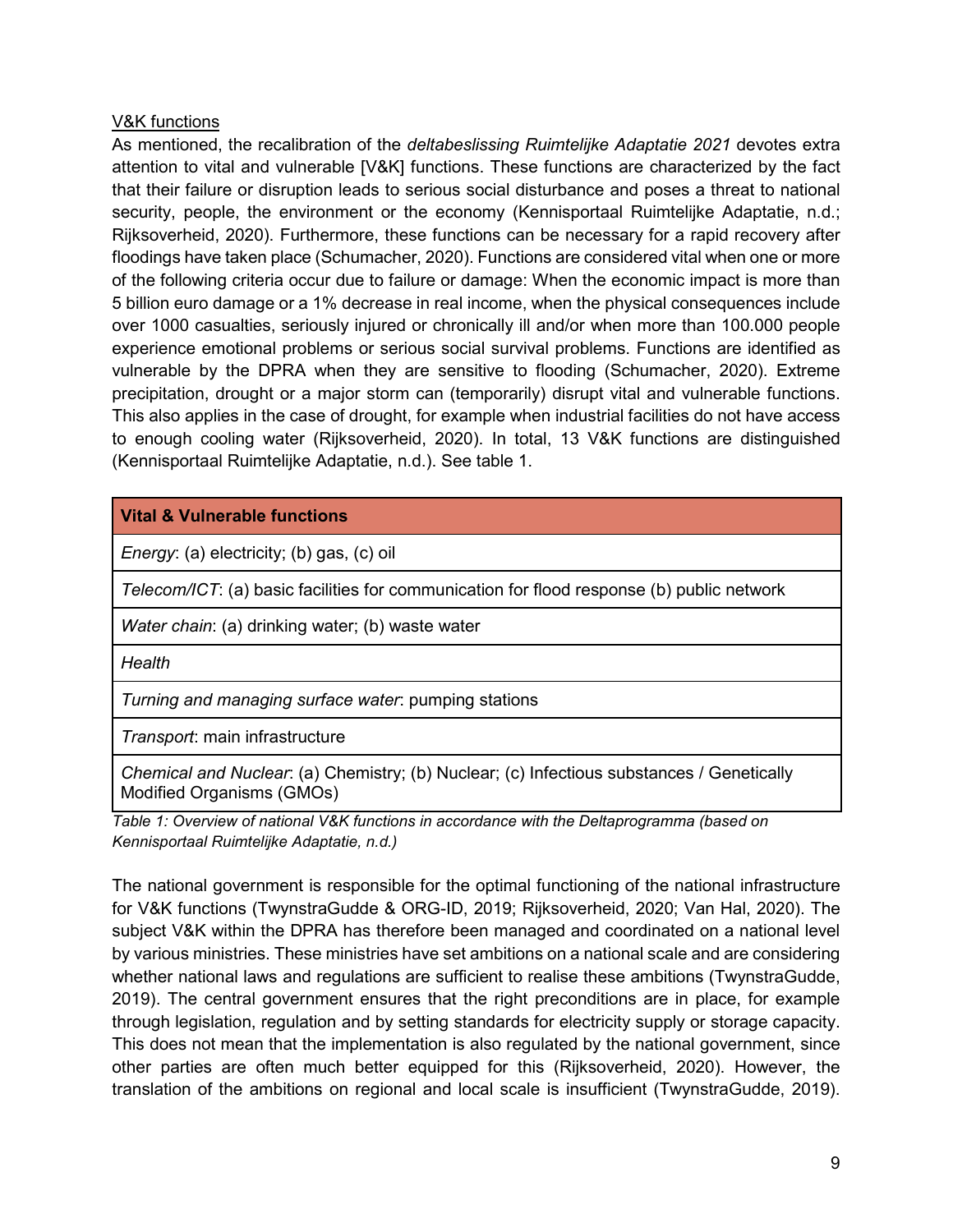Regional authorities are needed if the national climate adaptation approach is to succeed. These authorities provide the framework and implementation processes for spatial planning (such as environmental visions and land-use plans) and for permitting and enforcing sectoral legislation. However, national and regional networks remain interlinked and interdependent (Van Hal, 2020).

### **Decentralization**

At this moment, insufficient information is available for many V&K functions, making it impossible to create national policies that efficiently protect the function from the effects of climate change (TwynstraGudde & ORG-ID, 2019). This missing information concerns the chain effects on regional level, the division of responsibilities between governments and other involved parties of V&K functions, and how the collaboration between these actors should be shaped (TwynstraGudde, 2019; TwynstraGudde & ORG-ID, 2019). This is why a second round of knowing-wanting-working is needed for the V&K functions. In January 2019, the national steering group for spatial adaptation [SGRA] suggested that this second round could be facilitated and coordinated by the provinces instead of the national government. This would have multiple benefits, such as the fact that cooperation and information between safety regions and DPRA working regions is exchanged on the provincial level, provinces can safeguard spatial measures in their *Omgevingsvisie* and *-verordening*, they have a statutory role is crisis management and network managers of functions prefers working with a more central actor instead of separate municipalities, water authorities and DPRA working regions (TwynstraGudde & ORD-ID, 2019). The IPO has indicated that the provinces can carry out the second round of knowing- wantingworking for the V&K functions of oil, chemistry, infrastructure and drinking water (Schumacher, 2020; Van Hal, 2020). This round will provide insight into the possible climate consequences for the function in question (Kennisportaal Ruimtelijke Adaptatie, n.d.). Based on 'knowing', a regional ambition ('wanting') will then have to be determined in the risk dialogue, where a link can also be made with ambitions that have been or will be determined by the ministries. Then, a 'working' approach can be set into action (Van Hal, 2020).

This second round is likely to take place in a different way than the first one: It has been proposed by the national government to form *kernteams* to organise the interactive information exchange between government authorities and V&K companies. Each function will have its own team. Ministries responsible for policy are available for consultation on the bottlenecks identified in the regional processes ('knowing'), determine further ambitions ('wanting') on the basis of their national responsibility, and contribute to possible solutions ('working') by means of possible amendments to laws and regulations. Theoretically, *kernteams* ensure that municipalities, provinces and water boards are provided with the necessary information about possible failure of V&K functions in their area due to climate change. They also provide sector organisations and managers of V&K functions with information on the national approach of V&K and their associated tasks. Consequently, managers of V&K functions can actively participate in climate stress tests and risk dialogues on request and in full knowledge of the facts, or at least make the relevant information available for this purpose. *Kernteams* also enable the sharing of relevant information, knowledge and questions with other governments and partners (Schumacher, 2020). An important nuance is that the party who coordinates a *kernteam* does not have the final responsibility for a more water-robust and climate-resistant V&K function. The final responsibility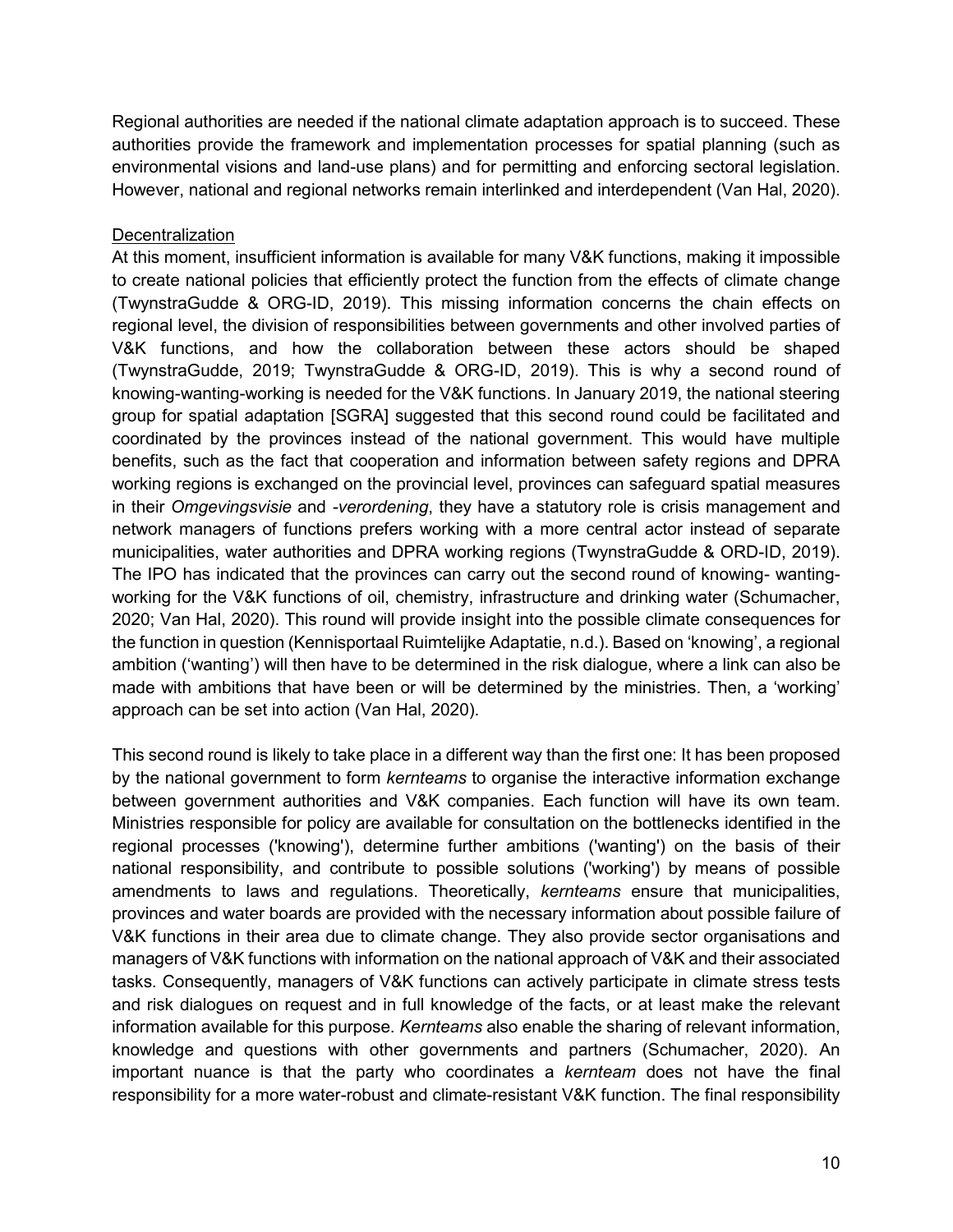for the national vital and vulnerable functions will remain with the national government (Van Hal, 2020).

# Brzo functions

Based on the indication of the IPO, NH has offered to coordinate a *kernteam* in the second round for the V&K functions of oil and chemistry (Van Hal, 2020). This decision has to do with the fact that NH is committed to climate-proof Brzo facilities. These are companies that have or work with large-scale chemical and/or oil storages, and fall under the V&K functions oil and chemistry in table 1. Such companies are often found in ports or are port-related industries, such as petrochemicals or oil refineries. These functions are vulnerable to rising sea levels in the long term, because they are often located in areas that are not protected by dikes. Due to their capitalintensive character and the mutual supply relationships (semi-finished products, waste flows, heat, steam, CO2), relocation is also very complex (Rijksoverheid, 2020). In addition to the high safety risks, damage of Brzo companies due to climate change can lead to enormous financial, social and environmental disruptions. It is therefore important that these companies are aware of the risks and act accordingly through climate adaptation measures. However, national legislation (following European guidelines) currently only requires the heaviest category of Brzo facilities to include a flood risk aspect in their risk assessment (Van Hal, 2020).

NH is the competent authority for the environmental permit and employs the *Omgevingsdienst*, which supervises and enforces Brzo facilities in the province. Additionally, NH is the driving force behind the *climate-proof vital and vulnerable functions programme* of the MRA, to which Brzo facilities belong. Over the past year, NH has carried out work for this programme regarding stakeholder awareness, knowledge and the follow-up trajectory. This has led to the conclusion that most stakeholders lack active commitment, interest and/or capacity regarding climate adaptation. The Brzo companies themselves also appear to be reluctant to provide insight into their business processes to properly assess any risks, and there is too little knowledge about the themes of heat, drought and water nuisance in relation to industry (Van Hal, 2020).

# **1.1 Research problem statement**

The research problem statement can be divided in three aspects. Officially, the national government is responsible for the optimal functioning of the national infrastructure of V&K functions, but the implementation and execution of measures is not necessarily arranged by the national government because other parties are often better equipped for this. However, it is often unclear which party is responsible for which part or process (Rijksoverheid, 2020). The advisory report by TwynstraGudde & ORG-ID (2019) also mentions that missing information concerning the division of responsibilities between governments and other involved parties contributed to the decentralization of the coordination of climate adaptation of V&K functions. Other knowledge gaps concern missing information on regional chain effects and how collaboration between all involved actors should take place (TwynstraGudde & ORG-ID, 2019). Secondly, the experiences of NH in the MRA programme show that the stakeholders involved in Brzo functions lack commitment, interest and/or capacity to effectively deal with the threats of climate change and that there still is a lack of knowledge about the threats of climate change for the industry (Van Hal, 2020). And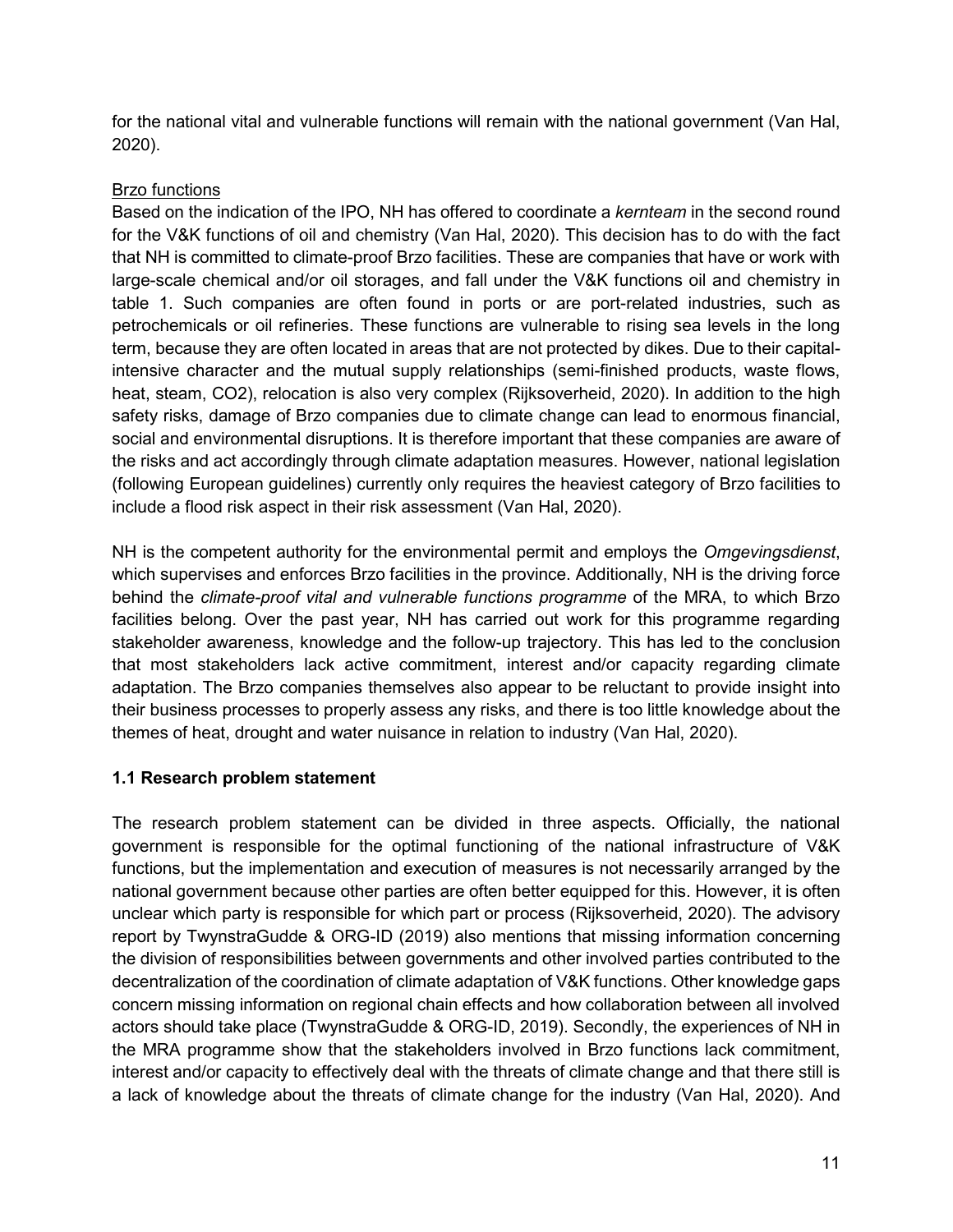thirdly, since NH has taken a proactive role by offering to coordinate the *kernteam* in the second round of knowing-wanting-working for Brzo functions, they want to know how the *kernteam* can add value to the already existing stakeholders and the wishes of the companies.

# **1.2 Research aim and research questions**

Based on the mentioned knowledge gaps and the problem statements, the aim of this research is to give insight into the role that the province should take in order to coordinate the *kernteam* for oil & chemistry (Brzo functions) in the second round of knowing-wanting-working. This means identifying the involved stakeholders and their responsibilities and obligations, optimizing participation of Brzo companies in climate adaptation processes and finding a way of coordinating for NH so that the *kernteam* can add value to the existing parties and arrangements and the wishes of the Brzo functions.

The research aim lead to the following main research question:

*In what way can the province of North-Holland coordinate the kernteam for Brzo functions in the second round of knowing-wanting-working, so that all relevant parties are involved, Brzo companies participate and most value is added to their needs?* 

In order to answer this main question, four sub-questions have been drawn up:

- 1. How is the protection of Brzo functions from the effects of climate change arranged now, what parties are involved and what are their responsibilities and obligations?
- 2. In what way can the *kernteam* improve stakeholder participation of Brzo functions in the protection of these functions from the effects of climate change?
- 3. In what way could the *kernteam*, coordinated by NH, add value to the wishes of the Brzo functions?

# **1.3 Scientific and societal relevance of the research**

# Scientific relevance

The governance of climate adaptation on a provincial level has not been researched often, despite the fact that calls for improved policy integration have been rising (Termeer et al., 2011). Termeer et al. (2011) also state that the development of adaptation as a relatively new policy domain forms an important challenge due to the lack of knowledge. This research will help gain insight in the regional governance of adaptation processes, filling some currently existing knowledge gaps. Research is also needed to further understand and prioritise drivers for stakeholder participation (Reed, 2008). This research will contribute to this call, since it can be used to compare the drivers for participatory processes in different socio-cultural and physical contexts and using different methods. Lastly, Meijerink & Stiller (2013) conclude that future research is needed to investigate and specify leadership functions for climate adaptation in different political-institutional settings and interorganizational networks. This research will address exactly this, and will therefore contribute to the body of knowledge on leadership functions for climate adaptation.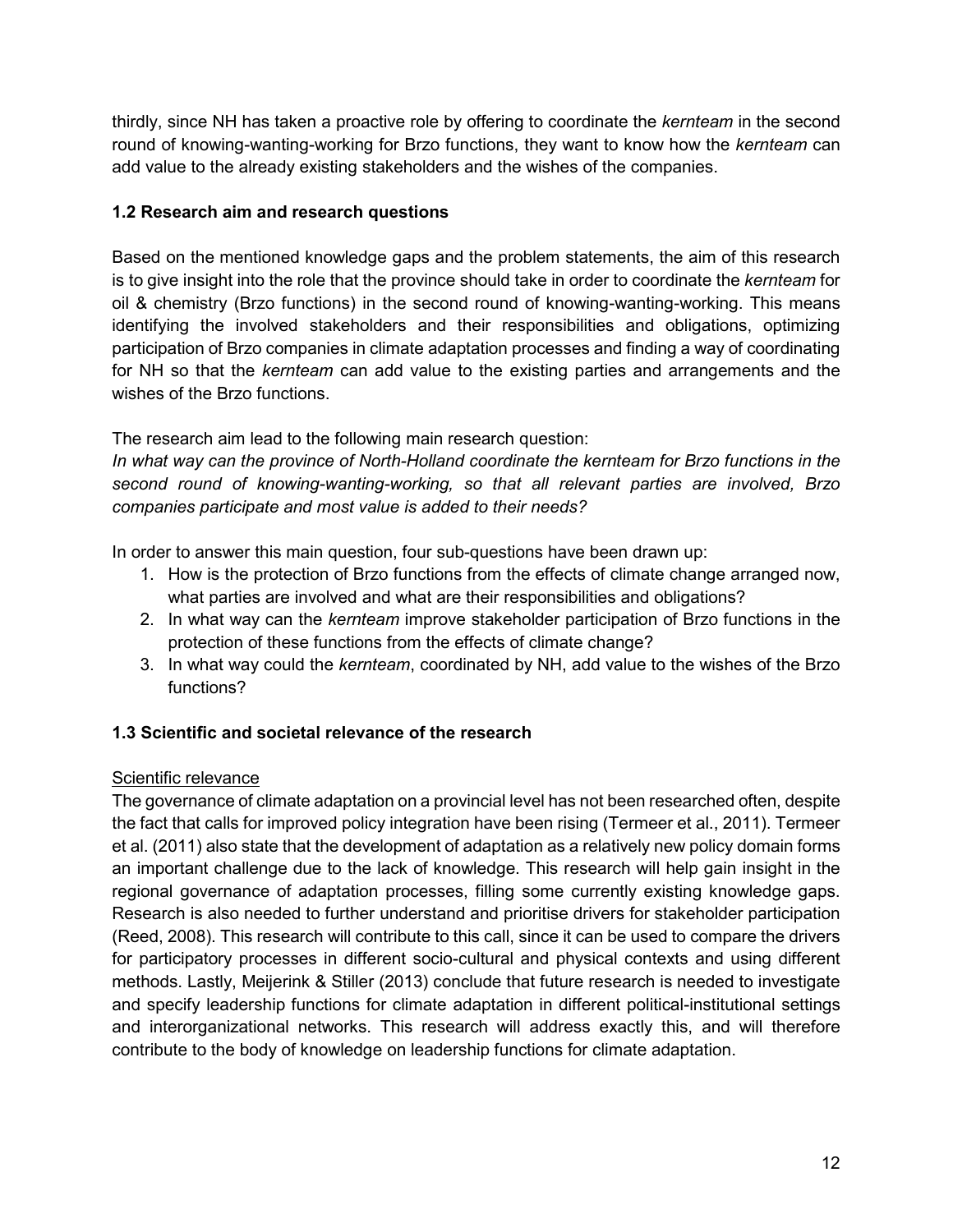### Societal relevance

Preliminary research showed that NH is searching for its role in the coordination of climateproofing Brzo functions. This role is not self-evident due to complexities and knowledge gaps. By looking into the wishes and expectations of the involved stakeholders, recommendations can be made to NH to help shape its role and contribute to future climate adaptation policy. This is important, since such policy protects society from many negative effects of climate change, both material as immaterial. As mentioned, the Netherlands are extra vulnerable to these negative effects. On top of that, the sensitivity and importance of V&K functions adds to the need to prevent these functions from failing or disrupting due to climate change. Well-protected and functioning Brzo functions are in the interest of the entire society.

# **1.4 Reading guide**

In the next chapter, the theoretical concepts relevant to the research questions are discussed. In chapter 3, the research strategy, methods and data collection and -analysis are explained. Chapter 4 sketches the policy context of Brzo functions in the Netherlands, based on desk research. In the Results chapter, chapter 5, the outcomes of the interviews are discussed. These results will be discussed further in chapter 6. In the last chapter, based on the results and discussion, conclusions have been drawn, followed by recommendations to the province of North-Holland.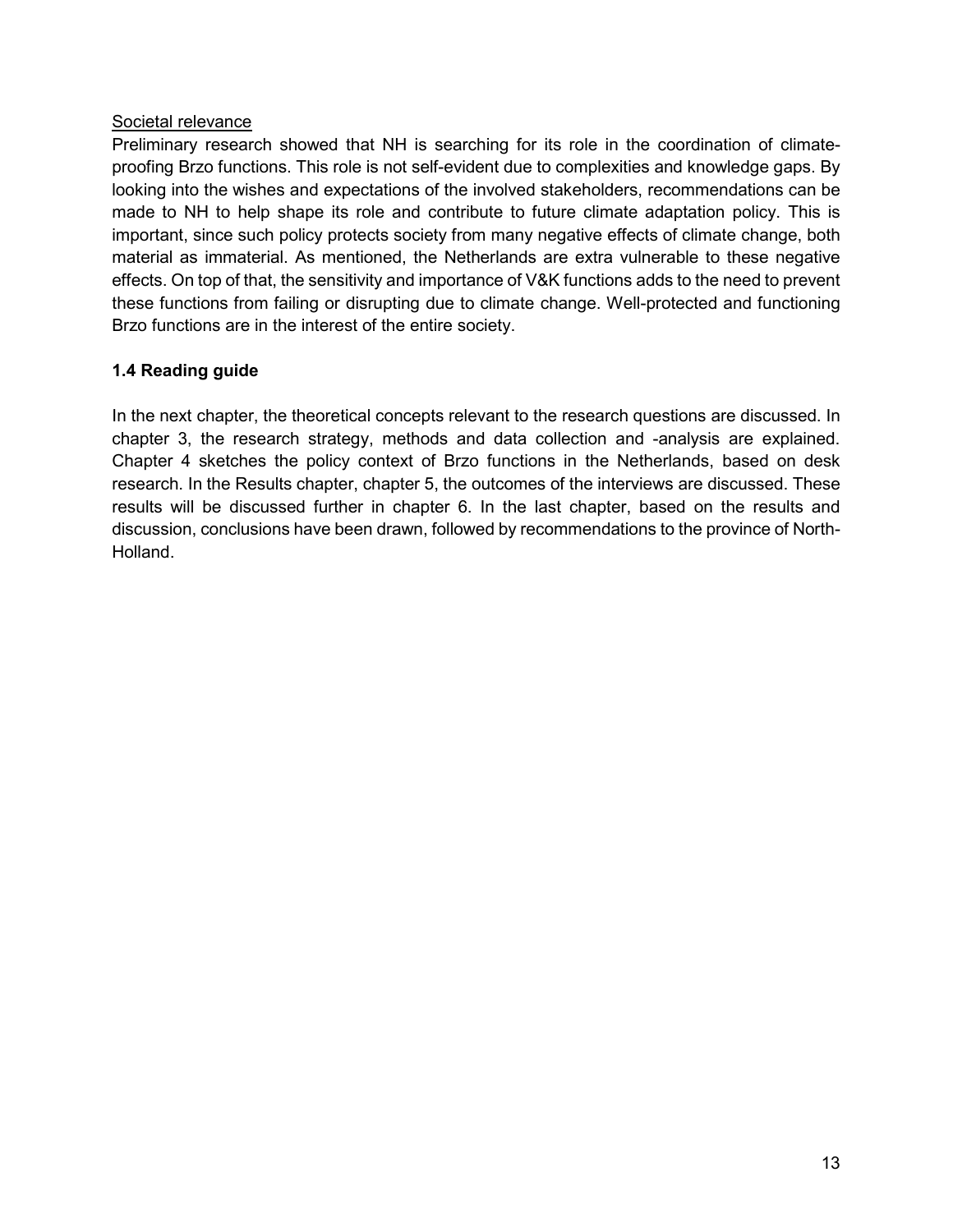# **2. Theoretical framework**

In this chapter, the theoretical concepts relevant to the research questions are discussed. The first challenge for NH lies with the identification of the involved parties, their responsibilities and obligations and of the way climate adaptation of Brzo functions is arranged now. The second challenge is to involve Brzo functions so they can participate in their own climate adaptation processes. The third challenge is what role NH should take to coordinate the *kernteam* in the second knowing-working-wanting round. In this chapter, relevant concepts for each challenge are discussed.

# **2.1 Identification of involved parties, their responsibilities and obligations**

# Policy arrangement theory

According to Dente (2014), a fundamental feature of any policy process in a contemporary society is complexity. This complexity exists because of the numerous actors that are involved, their different viewing points and criteria on which their decisions are based (Dente, 2014). To capture this complexity in a policy domain, policy arrangement theory can be applied (Arts et al., 2006). Policy arrangements are defined as *"the temporary stabilisation of the content and organisation of a policy domain"* (Van Tatenhove et al., 2000: 54). The content and organisation of policy arrangements are constantly being shaped and organised (Arts et al., 2006). With help of the policy arrangements approach, these changes in day-to-day policy practices can be linked to broader, structural changes in society (Liefferink, 2006). Policy arrangement can help analyse and understand both change and stability in a policy domain. To do so, the policy issue at stake should be defined, the actors taking part in the policy making and implementation should be identified and the (un)written rules guiding their behaviour must be clear (Liefferink, 2006).

The environmental policy domain, in which climate adaptation governance takes place, has four dimensions that together form its policy arrangement (Arts et al., 2006). The first dimension is that of the actors and their associations in the policy domain. The second dimension involves the division of power and influence between these actors. Power is here defined as the organisation and distribution of resources, and influence refers to how and by whom policy outcomes are determined. The third element includes the rules of the game that are currently in force. These are for example formal procedures for policy-making and decision-making, and rules for political interaction. The last dimension is that of the prevailing policy discourses and programmes in the policy domain. Discourse refers to the norms, values, problem definitions and solution approaches of the involved actors. Programme refers to policy documents and measures and their specific content (Arts et al., 2006). The first three dimensions deal with the organisational aspects of policy arrangements, the last one includes the essence or core of an arrangement (Liefferink, 2006).

The dimensions are all connected to each other; a change in one dimension always results in a change in the other dimension (Arts et al., 2006; Liefferink, 2006). Changes can be caused by the arrival of new actors or market parties and changing coalitions, where existing coalitions are broken up or adjusted in composition. When such events occur, the power relations between the dimensions change. On the other hand, a dimension itself can also cause a change in dynamics,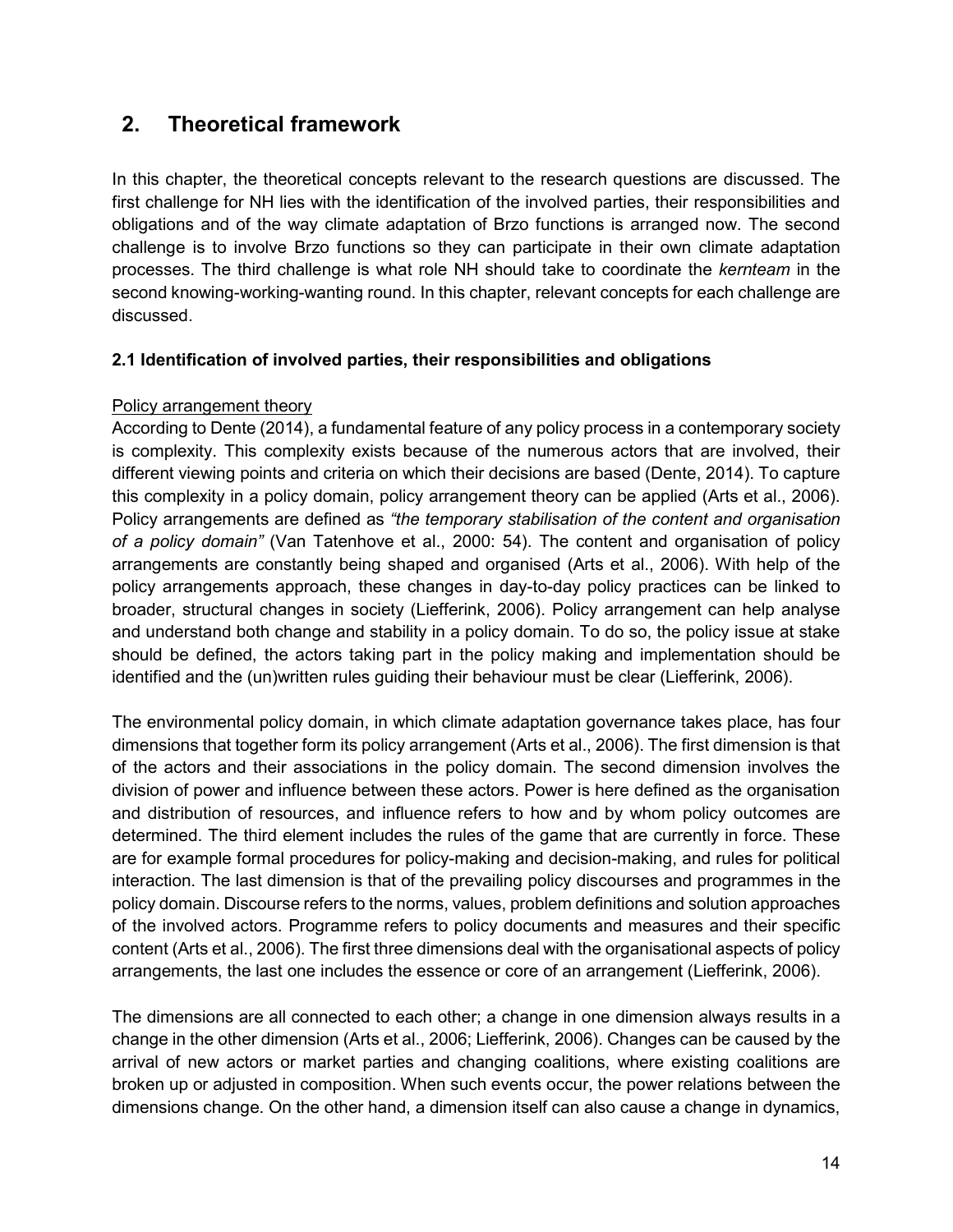for example by adding external resources such as knowledge, money or skills (Arts et al., 2006). This relationship between the four dimensions is illustrated in figure 1, in which each corner represents a dimension.



*Figure 1: The tetrahedron illustrating the connections between the dimensions of a policy arrangement (Arts et al., 2006)*

By analysing the dynamic processes in the policy arrangements from the perspective of these four different dimensions and the connections between them, opportunities for improving policy can arise. For instance by generating a variety of possible interventions and the probability of success of these measures (Arts et al., 2006). Van Tatenhove et al. (2000) state that policy arrangements allow environmental policy making to be understood as a combination between social change and interaction (agency). By studying this duality of structure, two different but complementary methods for analysis are possible. The first way; that of structural social change, focuses on changing relations between civil society, market and state, and the policy arrangements that result from these changes. At this level, the origin of the instrumentation, content and organisation in a broader political and societal context is emphasised. The second level of analysis; the interaction level, accentuates the actors involved. It includes their norms and values, arguments, problem definitions, social and political responsibilities and their view on the relationship between society and nature. The focus therefore lies on the effect of cultural dimensions on interactions, the development and (re)construction of policy arrangements and the way that these arrangements are ingrained in institutions (Van Tatenhove et al., 2000). Analysing a policy arrangement only makes sense when all dimensions are interdependent. This makes it possible to capture the dynamics of change within a policy arrangement; how the dimensions are affected by change in one of them (Liefferink, 2006). It also gives insight in the way arrangements are (re)produced in day-to-day policy making and the way the environmental policy domain is affected by the broader, marco-political processes of change (Van Tatenhove et al., 2000). Lastly, the four-dimensional analysis also creates different analytical views on one policy arrangement. These perspectives focus on multiple and distinctive aspects of the arrangement (Liefferink, 2006).

# Stakeholder analysis

The first two parts of a policy arrangement concern the involved actors, or stakeholders (Arts et al., 2006; Liefferink, 2006). In public participation literature, multiple definitions of stakeholders can be found (Pomeroy & Douvere, 2008). Often, stakeholders are defined as actors who have a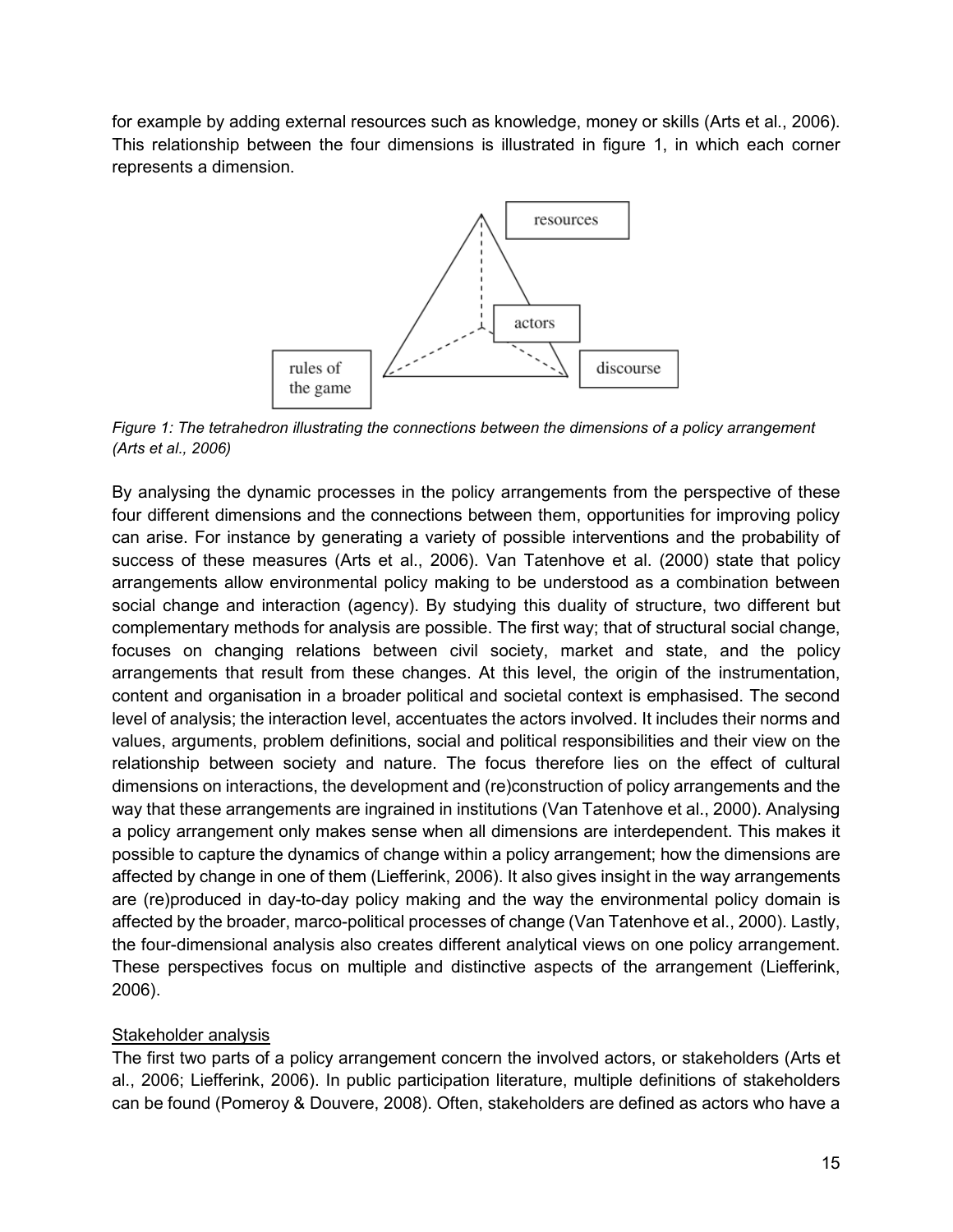specific interest in a decision (process) by affecting or being affected by its conclusions (Gardner et al., 2009; Dente, 2014). Stakeholders can therefore include many groups, which sometimes can hold significant economic and/or political influence over a resource. They will have different positions because of their different history of use, social organization and values (Pomeroy & Douvere, 2008). Identifying the involved stakeholders is important, because that way each stakeholder (or representative) can be invited to participate in the processes of problem- and objective identifying and decision-making (Ferretti, 2016). Dente (2014) adds that it is also important to analyse the resources each stakeholder has available and the category in which they belong in order to truly understand the dynamics of and between the stakeholders.

A stakeholder analysis will help gain insight in the actors involved in a policy domain and the division of their power and influence. The analysis includes the stakeholders, the level on which they operate, the category to which they belong and their resources. This information can be displayed in a power-interest matrix based on Mendelow (1981), giving an overview of the human and institutional landscape, the relationships between them and their main objectives and interests (Ferretti, 2016). An example of a power-interest matrix is shown in figure 2.

| ID | Stakeholders                                              | Level            | Type              | Resources           |
|----|-----------------------------------------------------------|------------------|-------------------|---------------------|
|    | Alberobello municipality                                  | Local            | Political         | Political/economic  |
|    | Local residents                                           | Local            | Special interests | Economic            |
|    | Tourists                                                  | National         | Special interests | Economic            |
|    | Cultural associations                                     | National         | General interests | Cognitive           |
|    | Tourist operators                                         | National         | General interests | Economic            |
| 6  | Commercial associations                                   | Local            | Special interests | Economic            |
|    | Local practitioners                                       | Local/provincial | Special interests | Cognitive           |
| 8  | Local entrepreneurs                                       | Local/provincial | Special interests | Economic            |
| 9  | Surrounding municipalities                                | Regional         | Political         | Political           |
| 10 | Planners                                                  | Local/provincial | General interests | Cognitive           |
| 11 | Disable people associations                               | Local            | General interests | Cognitive           |
| 12 | Environmental associations                                | Local/provincial | Bureaucratic      | Cognitive/political |
| 13 | Provincial government                                     | Provincial       | Political         | Political/legal     |
| 14 | Environmental experts (universities, research institutes) | Local/provincial | Experts           | Cognitive           |

*Figure 2: Example of power-interest matrix from Ferretti (2016).* 

Figure 2 shows four columns: Stakeholders, level, type and resources. The stakeholder column lists the identified stakeholders. The level column shows the governmental level on which the stakeholder operates; namely local, regional, provincial, national or international (Ferretti, 2016). The type is based on Dente (2014), who states that actors can be divided into five categories: experts, special interests, general interests, political actors and bureaucratic actors. Experts have the knowledge that is needed to structure the problem and/or to find the best solution for it. They have the expertise to make judgements, which is why they should be involved in decision-making processes. The special interest type consists of actors whose claim of intervention is based on the fact that they experience the costs and/or benefits of the final decision among the possible choices because they influence their interests directly. Examples of the special interest category are individuals, organisations, firms or residents of a specific area. General interests are actors who involve themselves in decision-making processes because they represent subjects or interests that are not able to act or defend themselves, for example organisations for animal rights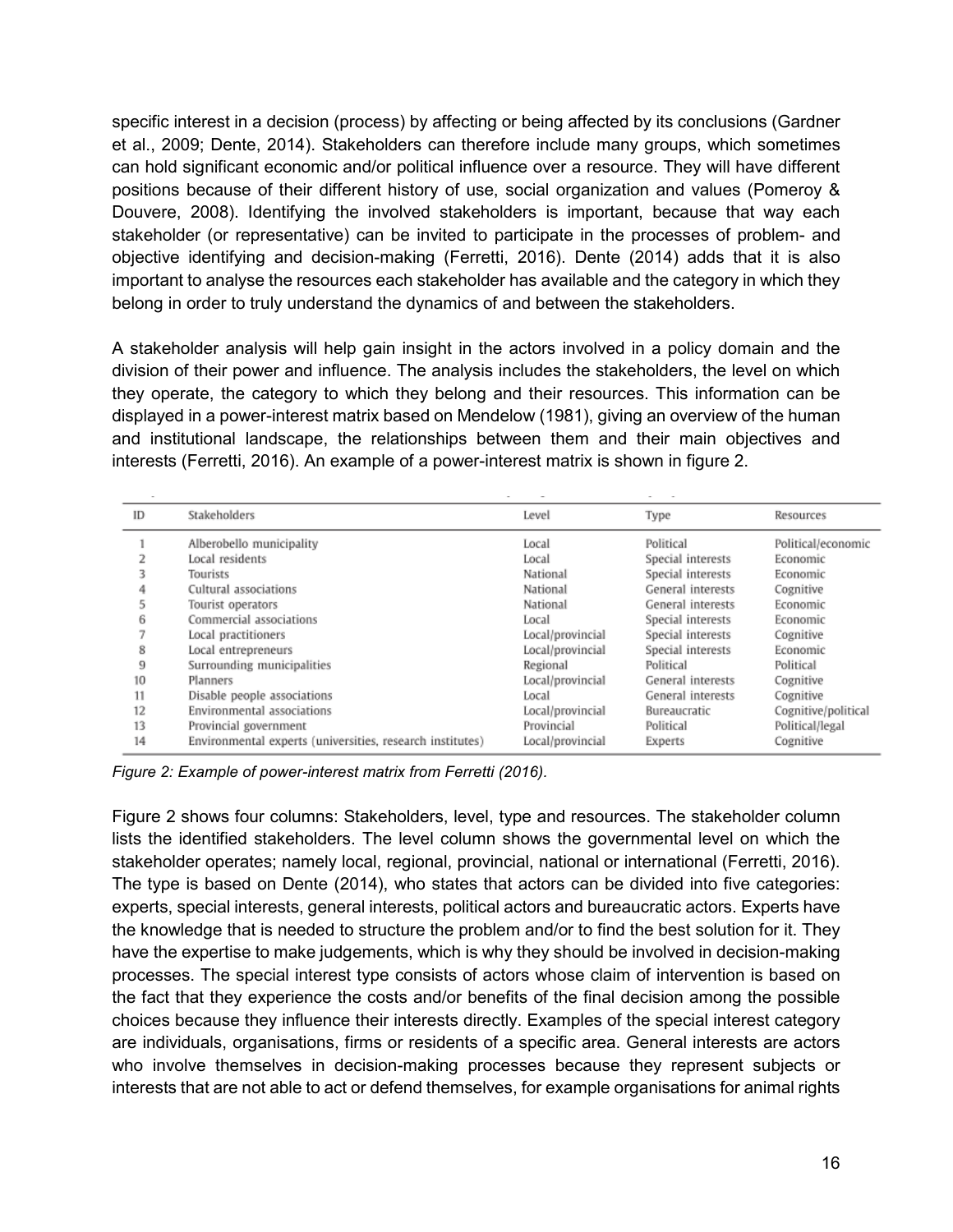or environmental protection. Political actors represent citizens, which gives them a significant claim in decision-making processes. Lastly, bureaucratic actors have a claim on intervention based on legal rules that give them a certain responsibility; they have formal powers to intervene in decisional procedures. The (lack of) actions of bureaucratic actors will therefore always be justified by an interpretation of the law (Dente, 2014). The last column, that of resources, shows the resources that each stakeholder has available: political, economic, cognitive or legal (Ferretti, 2016).

# **2.2 Participation of stakeholders**

Stakeholder participation in environmental policy making is claimed to have many benefits (Reed, 2008), such as the fact that it facilitates clear communication, improves effectiveness of decisionmaking processes, strengthens the resources of stakeholders and increases stability in a complex environment (Gardner et al., 2009; Pomeroy & Douvere, 2008).

Collaboration between stakeholders can vary from one-time information sharing to more longterm connections between participants (Gardner et al., 2009). The specific nature of the required engagement depends on the goals that are being pursued. For example contentious, high risk issues require more interactive and deliberative processes, while more simple issues might only require a one-time meeting with involved parties (Gardner et al., 2009). Involving stakeholders in policy- and decision-making processes can take multiple forms (see figure 3) (Pomeroy & Douvere, 2008).



*Figure 3: Possible types of stakeholder participation (Pomeroy & Douvere, 2008).* 

Pomeroy & Douvere (2008) also state that these different types of participation should be advocated in different stages of the decision making processes. In such processes, four key phases have been identified (figure 4). The first phase is the planning phase, in which stakeholders should contribute to the priorities and objectives of the plan or project. The output of this round should be shared with and verified by the stakeholders The second phase is for evaluation, where stakeholders should be informed on the different options, their consequences and the final choice. To be able to focus on such strategies, all stakeholders should clearly know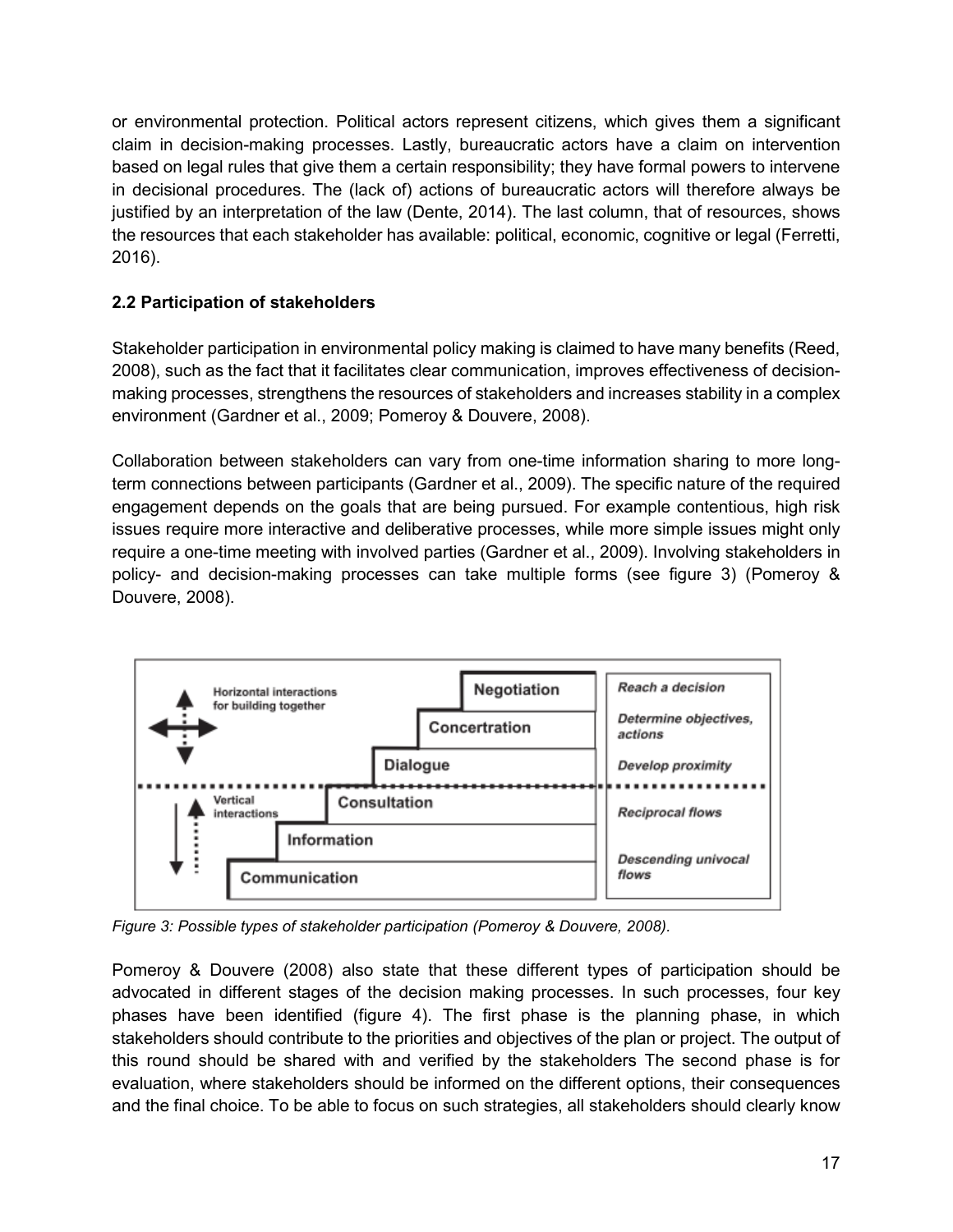the goal and objectives. In the third phase, implementation, the stakeholders are more likely to comply with the new rules and regulations, when they were part of their formulation. The last phase is that of post-implementation, where a deeper analysis of the outcomes is performed and where it is determined whether or not the objectives are met. This post-evaluation should include all stakeholders (Pomeroy & Douvere, 2008).



*Figure 4: Flowchart of stages in the decision-making process (based on Pomeroy & Douvere, 2008)*

# Principles for stakeholder participation

Lastly, Reed (2008) researched the best practices for stakeholder participation, based on which eight recommendations have been identified. The first best practice is basing stakeholder participation on a philosophy that emphasizes empowerment, trust and equity. Here, participation is considered a process that emphasises the need for flexibility and adapting to changing circumstances. A strong philosophy is needed to guide the processes because of the many available process designs and tools, and the need to respond fast to dynamic developments. This philosophy should empower participants through participation by making sure they can influence the decision and that they have the technical capability to engage with the decision. Next, it should also consider power inequalities within stakeholder groups and should enable two-way learning between participants. The second best practice is to consider stakeholder participation as early as possible and throughout the process, since this is considered essential for high quality and durable outcomes of participatory processes. Stakeholders oftentimes only become involved at the implementation phase of a project, and not at the earlier processes, which may demotivate stakeholders to engage with later decision-making processes. Reed's (2008) third recommendation is to systematically analyse and represent relevant stakeholders. This can be done by categorising methods used for the identification of stakeholders, differentiating between and classifying stakeholders, and inspecting the relationship between them. However, due to time constraints, researchers rarely use all three methods. For identification, the social and ecological system in which the research takes place must have clear boundaries. It is often impossible to include all stakeholders, so a line must be drawn somewhere based on predetermined decision criteria. Categorisation and classification tends to follow either a top-down or bottom-up approach, where stakeholders are either classified by researchers based on their observations or where the stakeholders themselves define the parameters of the analysis. To investigate the relationship between the identified stakeholders, two methods are often applied: Social Network Analysis (gives insights into communication patterns in social networks) and Knowledge Mapping (analyses information flows between actors). Fourthly, clear objectives that are agreed upon by all stakeholders should be created from the start. This is necessary to make sure the goal does not shift away from reaching a quality decision to simply reaching an agreeable one, due to the fact that different stakeholders may have conflicting priorities and objectives. Developing the goals through dialogues has multiple benefits: the stakeholders are more likely to build partnerships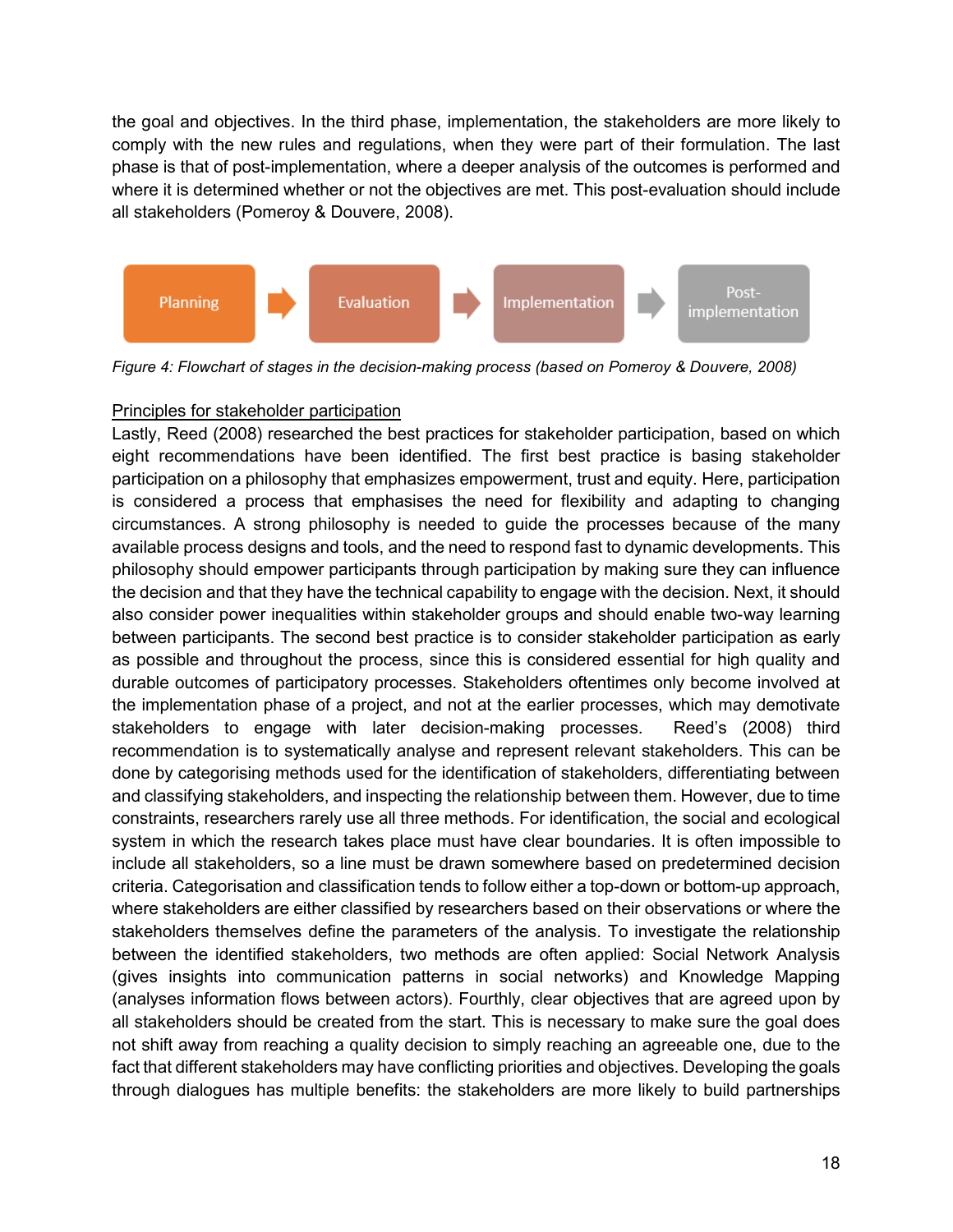and to take ownership, and the outcomes are more likely to be relevant, which motivates their engagement. The fifth best practice is the selection of methods specifically for each decisionmaking context, considering the objectives, types of participants and appropriate engagement level. Different methods exist to communicate (for example disseminate information via public meetings, media, newsletters), consult (for example through surveys, opinion polls or consultation documents) or participate (for example by task forces or public meetings with voting). Additionally, the chosen methods should be altered to specific contexts, such as socio-cultural or environmental factors. Lastly, when selecting methods, the stage of the process should also be considered. The sixth recommendation is to provide highly skilled facilitation. This is needed to deal with possible conflicts between stakeholders. A facilitator should have technical expertise, but should above all be able to be impartial, approachable and capable of dealing with group dynamics. Techniques that can be used for this facilitation are the establishment of ground rules, planning and using feedback to improve the participatory process. The seventh best practice is to integrate scientific and local knowledge to inform stakeholders. When combined, local and scientific knowledge can contribute to a more exhaustive comprehension of complex systems and processes. Decisions or solutions based on such information are often more robust. Recently, a shift is taking place towards collaborative approaches of knowledge generation and sharing between researchers and stakeholders. Lastly, Reed (2008) recommends to institutionalise participation, since this can influence the long-term success of participatory processes. The embedment of participation in policy depends on the institutional and organisational structures of the organisation (Reed, 2008).

### **2.3 Organisation and coordination of climate adaptation**

### Climate adaptation

Dutch climate policy has focused mainly on mitigating measures. These counteract climate change as far as possible, for example by limiting greenhouse gas emissions. However, some consequences of climate change are inevitable, making adaptive measures necessary (Driessen et al., 2010). Adaptation is framed by Van den Berg and Coenen (2012) as the adaptation of the physical living environment based on expected consequences. Adaptive measures therefore influence the way in which public space is designed and used (Driessen et al., 2010; Staf Deltacommissaris, 2018). As mentioned in the introduction, climate adaptation in human systems reduces the vulnerability of society, and increases its resilience (IPCC, 2007). Climate adaptation is not a policy area in itself: It is a task that cuts across many other policy areas (Rijksoverheid, 2020).

As stated by the *deltabeslissing Ruimtelijke Adaptatie*, climate adaptation in the Netherlands aims for a climate-proof and water-robust society by the year 2050. The term climate-proof does not have one clear definition, but can be explained by three characteristics: adaptability, resilience and resistance (Alterra Centrum Landschap, 2006; Driessen et al., 2010; Leusink & Zanting, 2009). Resistance here is the ability to undergo extreme pressure without reaction of the system or major negative consequences for the environment (Leusink & Zanting, 2009). Resilience is the ability to give in, but also to quickly correct when pressure drops (Alterra Centrum Landschap, 2006). Adaptability is the potential of a system to respond to rapidly changing circumstances. This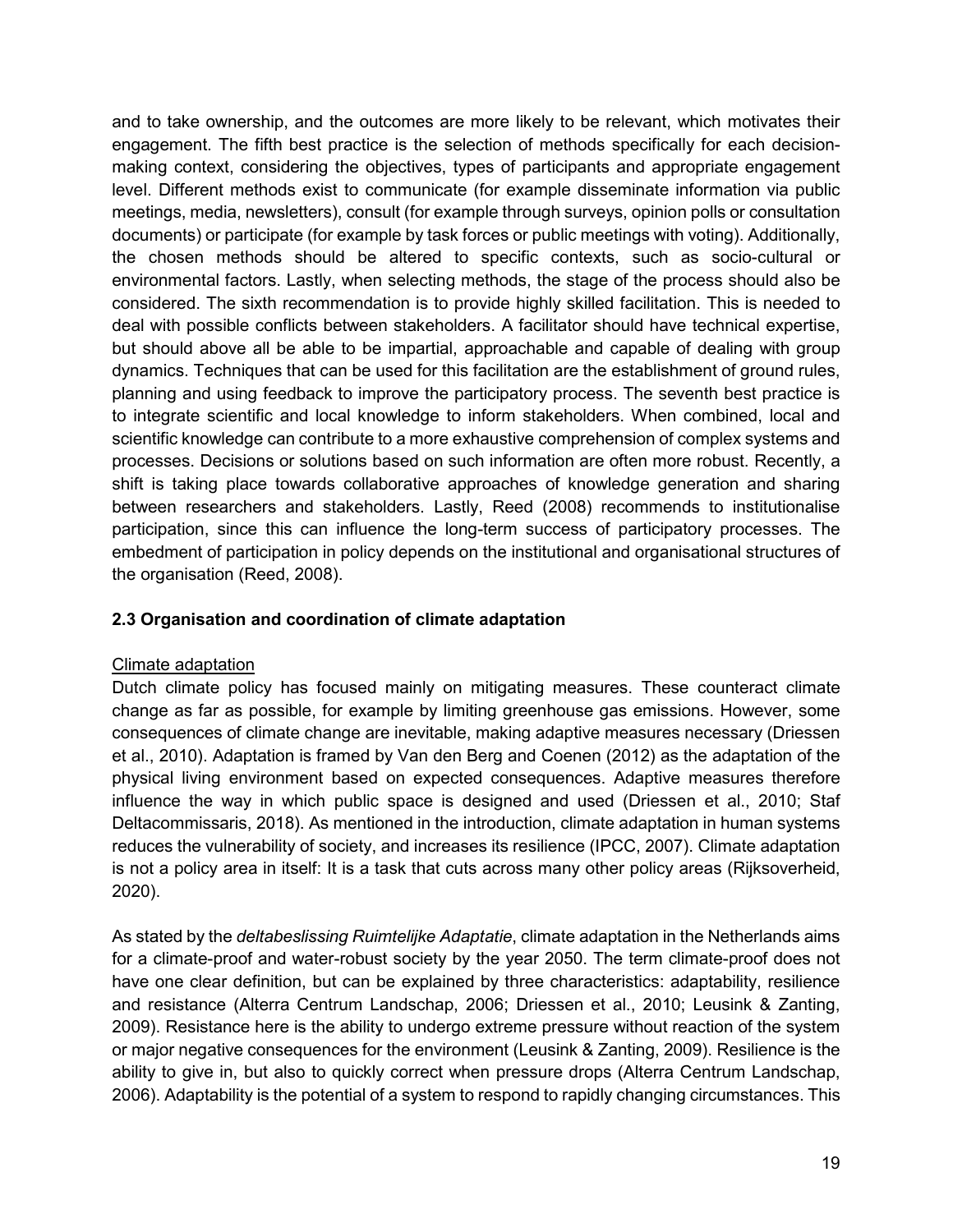is necessary because of the uncertainty about the precise effects of climate change and the pace at which they occur (Leusink & Zanting, 2009). A climate-proof system therefore has the capacity to continue to function normally in a changing climate (Alterra Centrum Landschap, 2006). Waterrobust design is about organising urban areas to make them more resistant to the extreme effects of climate change, such as water surpluses and shortages. This applies not only to the design of buildings, but also to infrastructure and public spaces (Van de Ven, 2009). A water-robust design, for example, makes it possible to quickly restore facilities after a flooding. Water-robust residential areas can also continue to function up to the flood level for which they were designed (Ruitenbeek, 2012).

### Organisation of climate adaptation

Climate adaptation is still a relatively new task in policy domains, and it has therefore not yet been embedded in existing policy fields (Termeer, Meijerink & Nooteboom, 2009). However, it is clear climate adaptation requires commitment from political leadership at all governmental levels. For example, national governments can increase the political commitment on local and regional levels by including requirements for risk-evaluations into subsidy applications or investment plans (Carmin et al. 2013). Regional governments can facilitate information exchanges, the division of resources and provide technical assistance to local authorities (Shi et al., 2015). Since local and regional conditions and climate effects differ from each other, regional actors especially have an important role in climate adaptation processes (Termeer, et al., 2011).

The planning of climate adaptation measures requires the identification of specific climate impacts, possible responses and the mobilization of the resources that are needed to implement the developed ideas (Shi et al., 2015). This requires cooperation between public and private actors such as provinces, municipalities, water boards and housing corporations (Driessen & Spit, 2010; Termeer et al., 2011; Runhaar et al., 2012). Within such cooperation, governments are often tasked with the translation of scientific predictions into tangible responses and measures, based on risk assessments and long time-frames (Shi et al., 2015).

According to Meijerink & Stiller (2013), climate adaptation takes place in networks in which knowledge is being shared between the involved stakeholders. A network describes a structural condition in which various factors are related to each other through intersecting connections. It comes into play when multiple people and/or organizations are linked to each other (Barney, 2004). In order to get the necessary parties of a network around the table for consultation, decision-making and implementation processes, leadership is essential (Emerson & Gerlak, 2014). Network leadership focuses on the division of power between different organizations within a network. In order to achieve the desired goals of the network, a network leader should have multiple characteristics. For example, they need a long-term perspective, focus on cooperation, are able to see the common interests of all involved parties and that they do not have a hidden agenda (Meijerink et al., 2014). When collaboration is taking place in networks with both governments and non-governmental organisations, the concept of collaborative governance is often applied. This concept refers to a government arrangement where one or more public organisations are involved in a formal, deliberative decision-making process that is aimed at formulating and/or implementing public policy (Ansell & Gash, 2007). However, again, a leader is crucial in order to bring the involved parties to the table and to guide them through the process.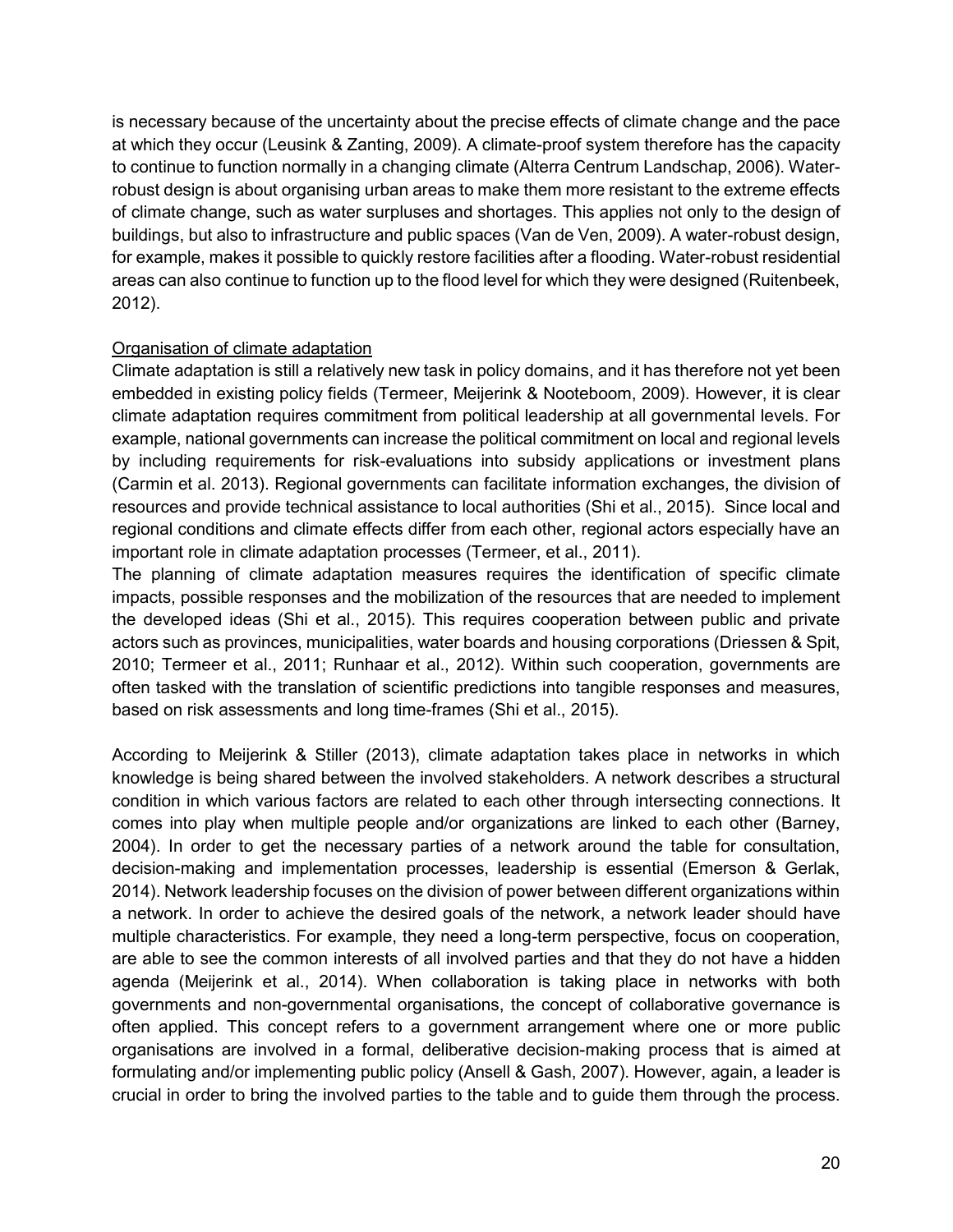Ansell & Gash (2007) have formulated several leadership tasks for collaborative governance. The first task is to set the rules of the process, followed by trust building between the parties. Then, dialogues have to be facilitated and joint opportunities are to be explored. Lastly, a leader in a collaborative governance setting is expected to represent the stakeholders that cannot exercise as much influence as others (Ansell & Gash, 2007).

### Leadership functions for climate adaptation

According to Shi et al. (2015), a lack of leadership is considered an important barrier for adaptation planning. Shi et al. (2015) also state that especially local leadership is important for the planning of adaptation measures, the identification of the fiscal capacity and to create an effective communication strategy. Additionally, leadership is important for building trust, bringing actors together, dealing with conflict, gathering and generating knowledge, setting up collaboration and the communication of visions for change (Emerson & Gerlak, 2014). And, leadership plays an important role in accomplishing Reed's (2008) principles for stakeholder participation.

To promote these positive effects of leadership and to overcome the barrier to adaptation planning by lacking leadership, specific leadership functions for climate adaptation have been created by Meijerink & Stiller (2013). They have developed an integrative framework (figure 5) based on leadership functions that are needed for climate adaptation.

The first function in this framework (Meijerink & Stiller, 2013) is the political-administrative one, which involves decision making, communication and the allocation of resources that are needed to realize climate adaptation. It is not only about vision building and planning within organizations, but is also directed at the political context in which the policy is made. This function can only be fulfilled by positional leaders; those that have management positions or are elected politicians in interorganizational networks. Function-specific leadership tasks are to decide on, communicate and monitor the realization of a shared climate adaptation vision. Another task is to generate resources for climate adaptation and to divide them among stakeholders. The second, adaptive function is about the creation of innovations and new ideas that may not directly fit in the organizational routines and objectives. It is however crucial to be able to adapt to changing circumstances, which is why this is considered an important function. It develops through interactions in adaptive networks. Therefore, no specific leadership tasks can be assigned to this function. Thirdly, the enabling function focuses on creating the optimal circumstances for the adaptive function in the network. Positional leaders are key individuals such as sponsors and policy entrepreneurs. They can support the enabling function by allowing new approaches, promoting interaction or creating a sense of urgency. Their leadership tasks include supporting cooperation, adaptation strategies and setting deadlines. The fourth function is called the dissemination function. This entails the dissemination, or scattering, of the newly developed, innovative ideas from the adaptive function. Key individuals such as policy entrepreneurs form the positional leaders, who have the leadership tasks to insert newly developed ideas into the network of other positional leaders. The last function of leadership is the connective one. It contains the leadership activities that focus on connections between different governmental levels, policy sectors and other actors. It has the same key individuals such as sponsors and policy entrepreneurs who need to fulfil several leadership tasks. The first task is to promote problems and mobilize actors in search of solutions. Next, they need to bring people together and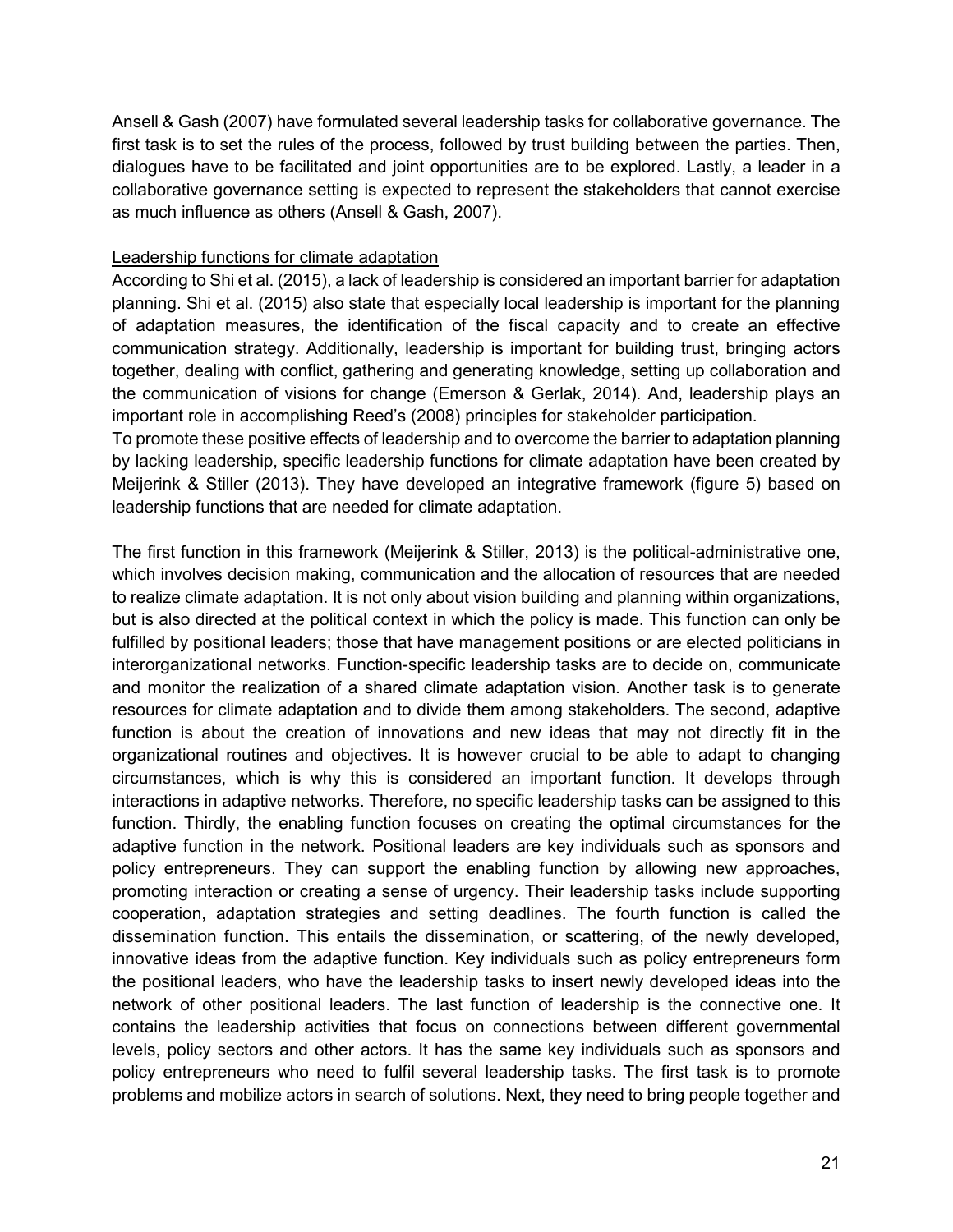agree on collaborative strategies. Cooperation, trust building and legitimacy must always be kept in mind. Lastly, agreements must be constructed and strategies are to be implemented. Leadership needs to be able to connect and integrate the actions of multiple actors within a network, supporting the four other leadership functions. This is why this function has been assigned a central role in the integrative framework (Meijerink & Stiller, 2013).



*Figure 5: Leadership functions for climate adaptation (Meijerink & Stiller, 2013).*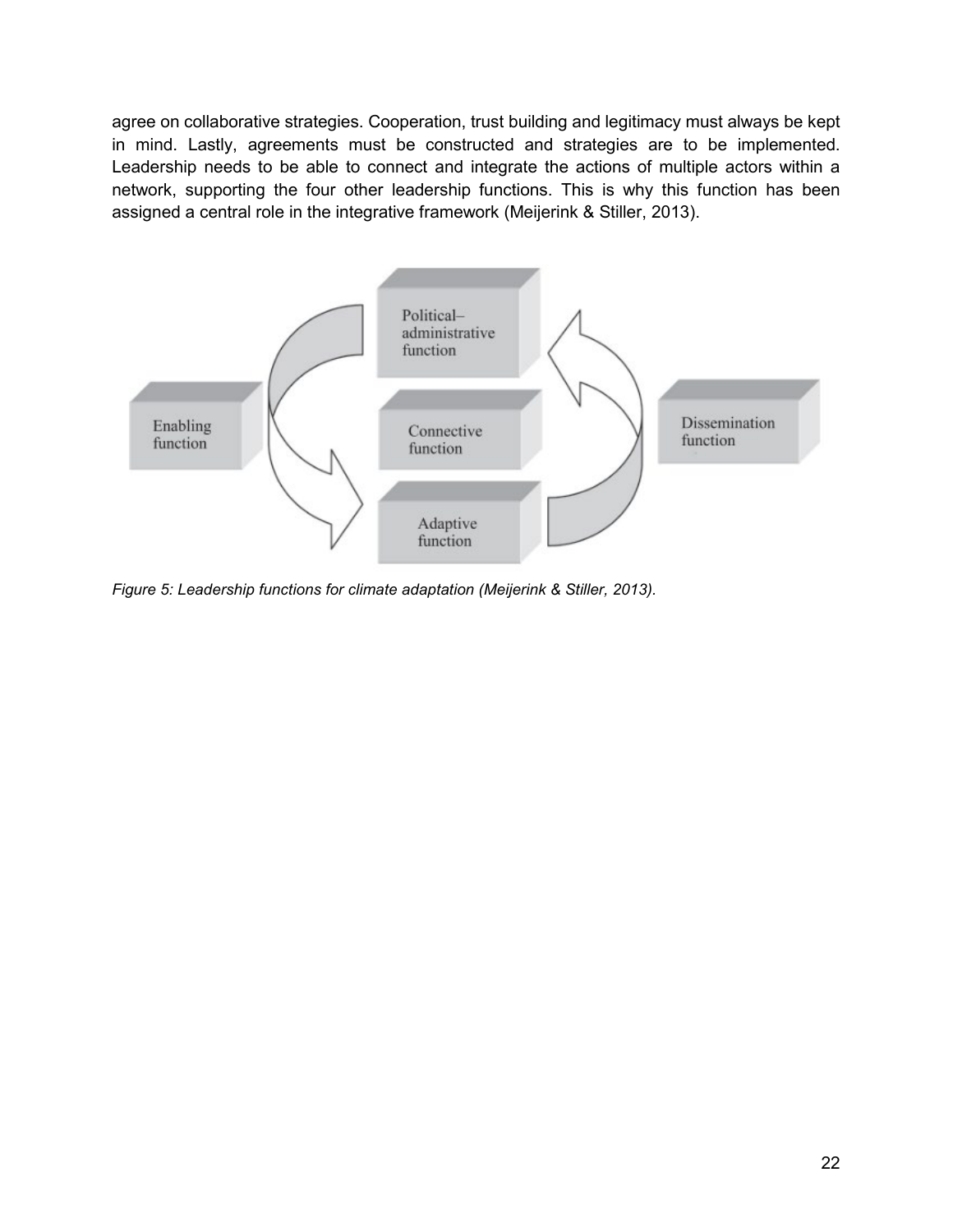# **3. Methodology**

# **3.1 Research strategy**

This research is practice-oriented and has a 'design' aim, meaning that the research will result in a suggested solution to a practical problem or with recommendations on how to improve a certain situation (Van Thiel, 2014). This is why the main research question starts with 'In what way…' (Van Thiel, 2014). When drawing up the research question, Van Thiel 's (2014) criteria for formulating a good research question have been kept in mind: the question is relevant, precise, purposeful, congruous with theory and methodology and internally logical and consistent. As Van Thiel (2014) also recommends, sub-questions have been formulated that apply to a particular part of the research in order to answer the main question.

The research approach is decided by the use of a deductive or an inductive method. In an inductive research approach, empirical data are collected, on the basis of which a theory is formed. In a deductive research approach, hypotheses are drawn up with which an existing theory is tested (Saunders et al., 2011). In this research, the role of NH in climate adaptation processes is investigated based on scientific theories regarding policy arrangement, stakeholder analysis and participation, and leadership for climate adaptation. The theoretical concepts will be tested through empirical research, after which the theories can be confirmed, denied or adapted or supplemented. Therefore, in this study a deductive approach is applied.

Lastly, multiple methods have been used in order to answer the different subquestions. Another way to describe this approach is as 'mixed-method'. Mixed-method approaches are helpful to gain insight in multi-dimensional and -actor systems and to investigate alternative options (Ferretti, 2016).

# **3.2 Research methods, data collection and data analysis**

Different methods can be used for different purposes in a study. For example, interviews can be used in an exploratory stage to get an idea of important points, before using a questionnaire or in-depth interviews to collect descriptive and explanatory data. This allows the researcher to be more confident that the most relevant subjects are actually being researched (Saunders et al., 2011). This is why this research also consists of two parts: The first, exploratory part and the second, more in-depth part. In the exploratory phase, literature research and interviews have generated insight into the policy arrangement of climate adaptation of Brzo functions. In the indepth phase, findings from the exploratory phase have been used in in-depth interviews with employees from Brzo companies to generate insight into their participation in climate adaptation processes and their wishes or needs regarding a governmental leadership role.

# Exploratory phase

Exploratory research is useful to better understand a problem. The information provided by such research is often of a qualitative nature and provides starting points for further research (Saunders et al., 2011). Through desk research on scientific studies and policy documents, insight in the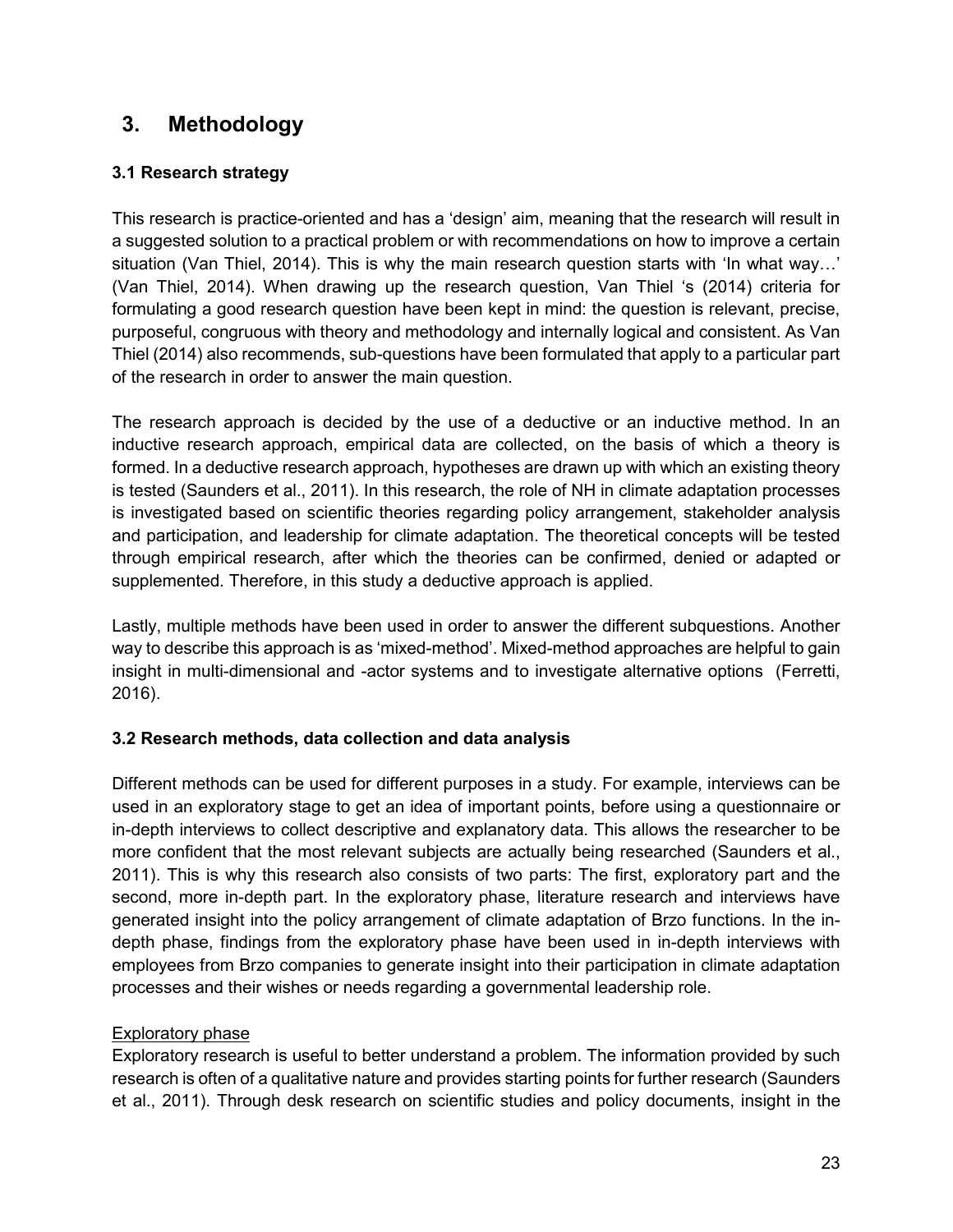policy arrangement of Brzo functions has been gained. Additional data and more information on specific climate adaptation aspects was collected by conducting three expert interviews. In research, interviews are used to collect data and knowledge from individuals (Doody & Noonan, 2013). Using a personal interview as a method for data collection has multiple advantages. For example, problems with no-response or poor response rates of a questionnaire survey are not in order. Secondly, it is well suited to explore beliefs, motives, attitudes and values of interviewees. And, the researchers can ensure that all questions are answered by every interviewee, which increases comparability of the results (Barriball & While, 1994). There are three types of interviews: structured, semi-structured and unstructured. The choice of type depends on the objectives of the researcher (Doody & Noonan, 2013). The interviews conducted for this research were semi-structured, since this allowed questions to be skipped, added or changed in order based on the conversation (Doody & Noonan, 2013; Saunders et al., 2011). Using a semistructured interview also has the advantage that the perceptions and opinions of the interviewee can be thoroughly explored, and unclear answers can directly be elaborated on or clarified if the researcher beliefs this to be necessary (Barriball & While, 1994).

The theory on policy arrangement has served as a structuring framework in the desk research and the questions asked in the exploratory interviews. The categories and levels used to classify the stakeholders in the stakeholder analysis are based on Dente (2014). The interviews have been conducted through telephone, since it was not possible to meet in person. They have been recorded, transcribed and coded, after which they could be analysed. The transcripts of the interviews can be found in appendix I. Table 2 shows the interviewees, their organization, function and the date of the interview.

| <b>Name</b>             | <b>Organization</b>                                             | <b>Function</b>                                                                           | <b>Date interview</b> |
|-------------------------|-----------------------------------------------------------------|-------------------------------------------------------------------------------------------|-----------------------|
| Janneke<br>Lauwerijssen | lenW                                                            | Senior policy advisor<br>- Climate Adaptation                                             | 10-4-2020             |
| Maurik van Hal          | <b>NH</b>                                                       | Policy advisor -<br><b>Healthy Living</b><br>Environment and<br><b>Climate Adaptation</b> | 14-4-2020             |
| Harold Pijnenburg       | Econos /<br><b>Omgevingsdienst</b><br>Noordzeekanaal-<br>gebied | Advisor                                                                                   | 15-4-2020             |

*Table 2: Interviewees explorative phase* 

# In-depth phase

In the exploratory phase, the policy arrangement of Brzo functions has been mapped. In the indepth phase, the current way of stakeholder participation of the Brzo functions in climate adaptation was investigated. Additionally, the leadership roles to coordinate climate adaptation processes have been researched. In other words, it has been investigated what the Brzo functions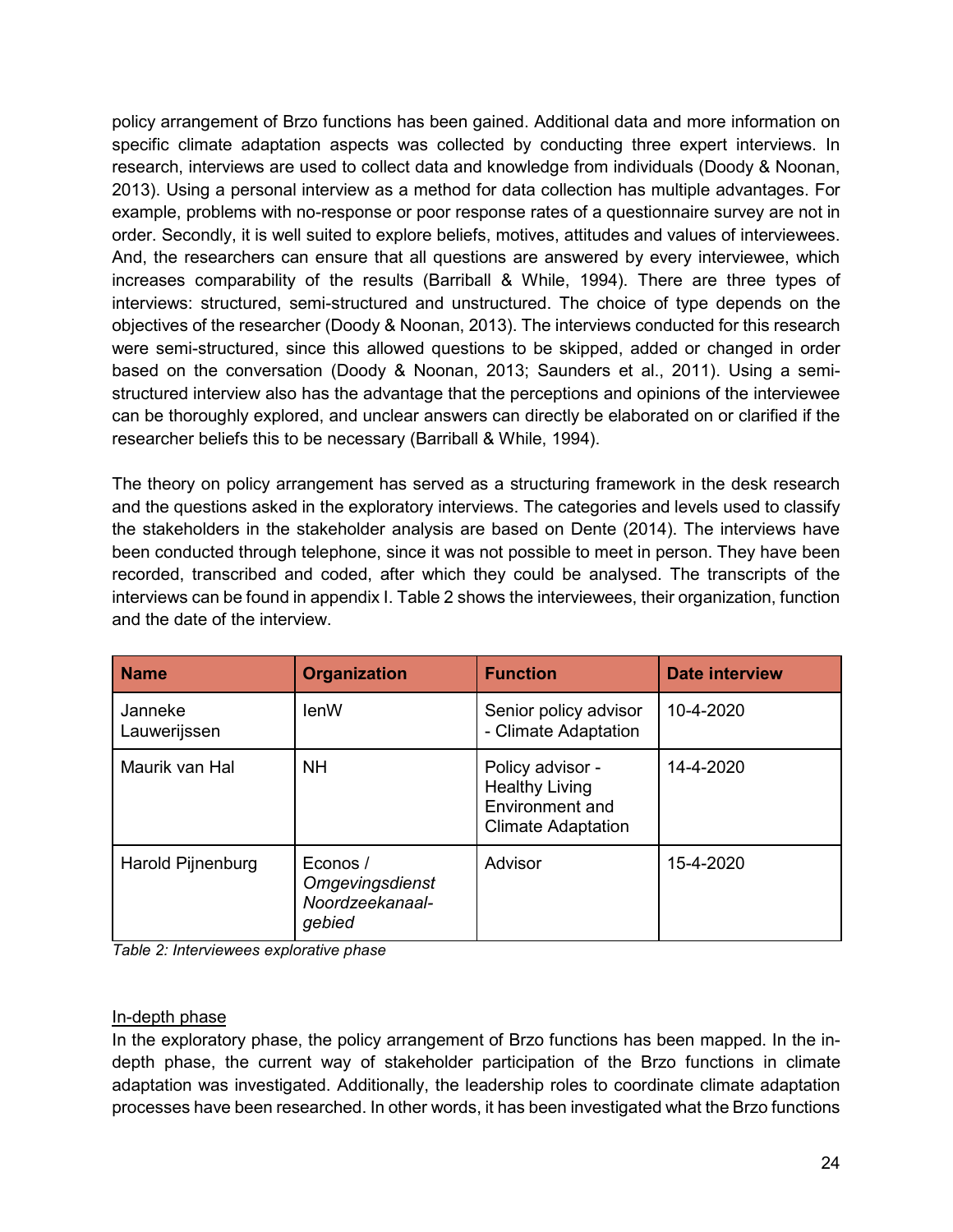think of their current way of participation in climate adaptation processes, what changes or additions to this way of working they would want, and which leadership role or roles can help to meet those wishes. The *kernteams*, coordinated by NH, could then aim to fill in gaps and try to fulfill some of the desired leadership roles.

In order to obtain the desired information, interviews have been held with people who work at Brzo companies that are situated in the Netherlands (see table 3). Again, these interviews were semi-structured. The operationalised principles of stakeholder participation and leadership for climate adaptation have been the guiding principles for this interview. These operationalisations can be found in the next paragraph. Equal to the exploratory phase, the interviews have been conducted through telephone, recorded, transcribed and coded in order to analyse them. The transcripts of these interviews can be found in appendix II.

| <b>Name</b>              | <b>Organisation</b>                                                                                   | <b>Category</b> | <b>Function</b>                      | <b>Date interview</b> |
|--------------------------|-------------------------------------------------------------------------------------------------------|-----------------|--------------------------------------|-----------------------|
| <b>Roelant Rosman</b>    | <b>SACHEM</b><br>Europe B.V.                                                                          | High-threshold  | HSEQ manager                         | 19-5-2020             |
| Annemieke<br><b>Böhm</b> | <b>CZAV</b><br>[Coöperatieve<br>Zuidelijke Aan-<br>en<br>Verkoopverenigi<br>ng]                       | Low-threshold   | Manager VKAM                         | 2-6-2020              |
| Anonymous                |                                                                                                       | High-threshold  | General<br>Manager                   | 8-6-2020              |
| Monique<br>Commeren      | <b>Risk</b><br>Consultancy<br>Commeren for<br>multiple Brzo<br>companies in the<br><b>Netherlands</b> | <b>Both</b>     | Safety and<br>Environment<br>manager | $9 - 6 - 2020$        |

*Table 3: Interviewees in-depth phase*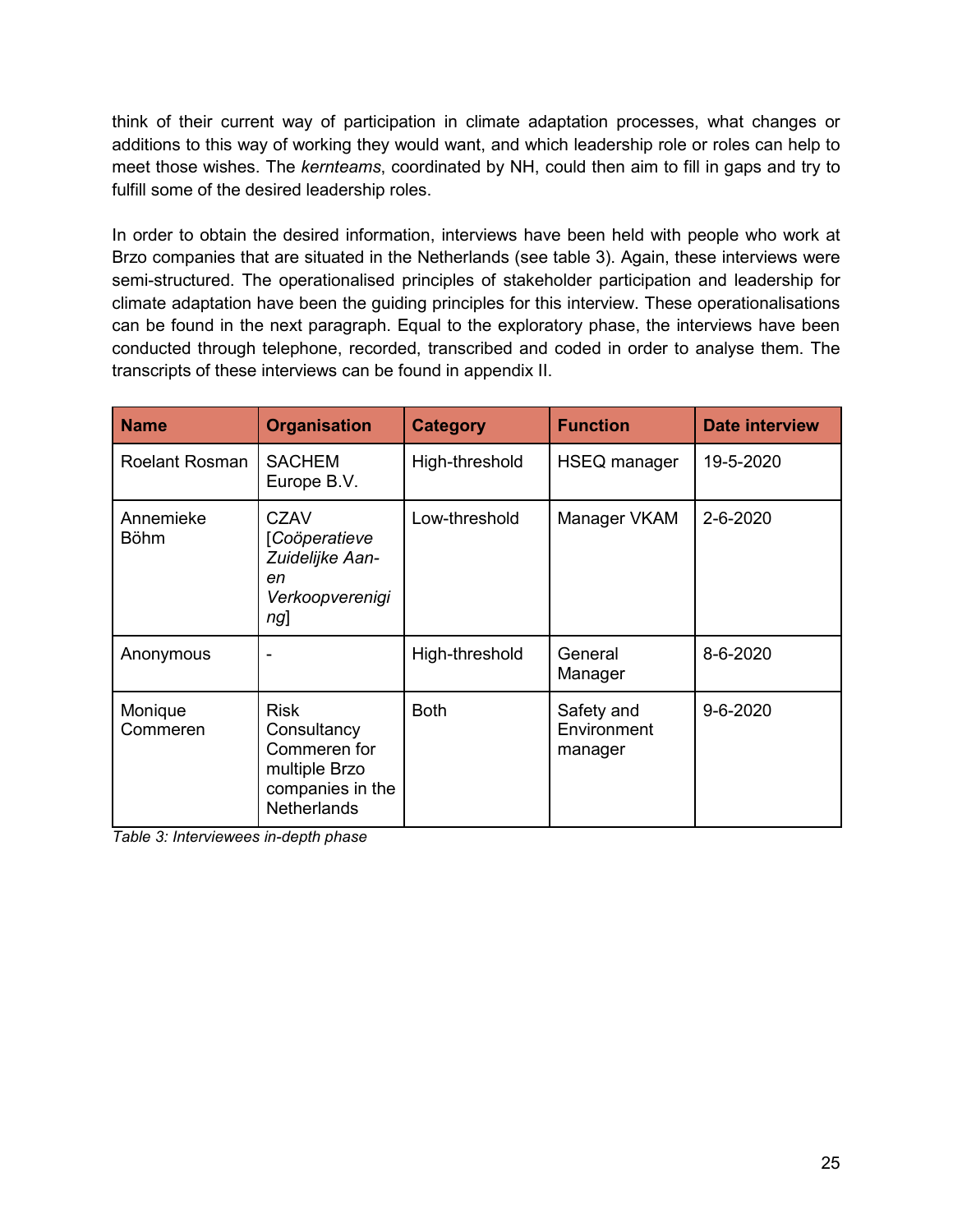# **Summary**

In table 4 below, the subquestions and the theories and methods used to answer them are summarized.

|    | <b>Subquestion</b>                                                                                                                                                               | <b>Theory</b>                                                                                                                                                            | <b>Method</b>                                                    |
|----|----------------------------------------------------------------------------------------------------------------------------------------------------------------------------------|--------------------------------------------------------------------------------------------------------------------------------------------------------------------------|------------------------------------------------------------------|
|    | <b>Explorative phase</b>                                                                                                                                                         |                                                                                                                                                                          |                                                                  |
| 1. | How is the protection from the effects of climate<br>change of Brzo functions arranged now, what<br>parties are involved and what are their<br>responsibilities and obligations? | Policy arrangement<br>theory:<br>- Involved actors<br>- Division of<br>power/influence<br>between actors<br>- Rules of the game<br>- Policy discourses<br>and programmes | Stakeholder<br>analysis: desk<br>research + expert<br>interviews |
|    | In-depth phase                                                                                                                                                                   |                                                                                                                                                                          |                                                                  |
| 2. | In what way can the kernteam improve<br>stakeholder participation of Brzo functions in<br>the protection of these functions from the<br>effects of climate change?               | <b>Best practices</b><br>stakeholder<br>participation (Reed,<br>2008)                                                                                                    | <b>Interviews Brzo</b><br>companies                              |
| 3. | In what way could the kernteam, coordinated<br>by NH, add value to the wishes of the Brzo<br>functions?                                                                          | Leadership roles for<br>climate adaptation<br>(Meijerink & Stiller,<br>2013)                                                                                             | <b>Interviews Brzo</b><br>companies                              |

*Table 4: Summary of research methods and data collection.*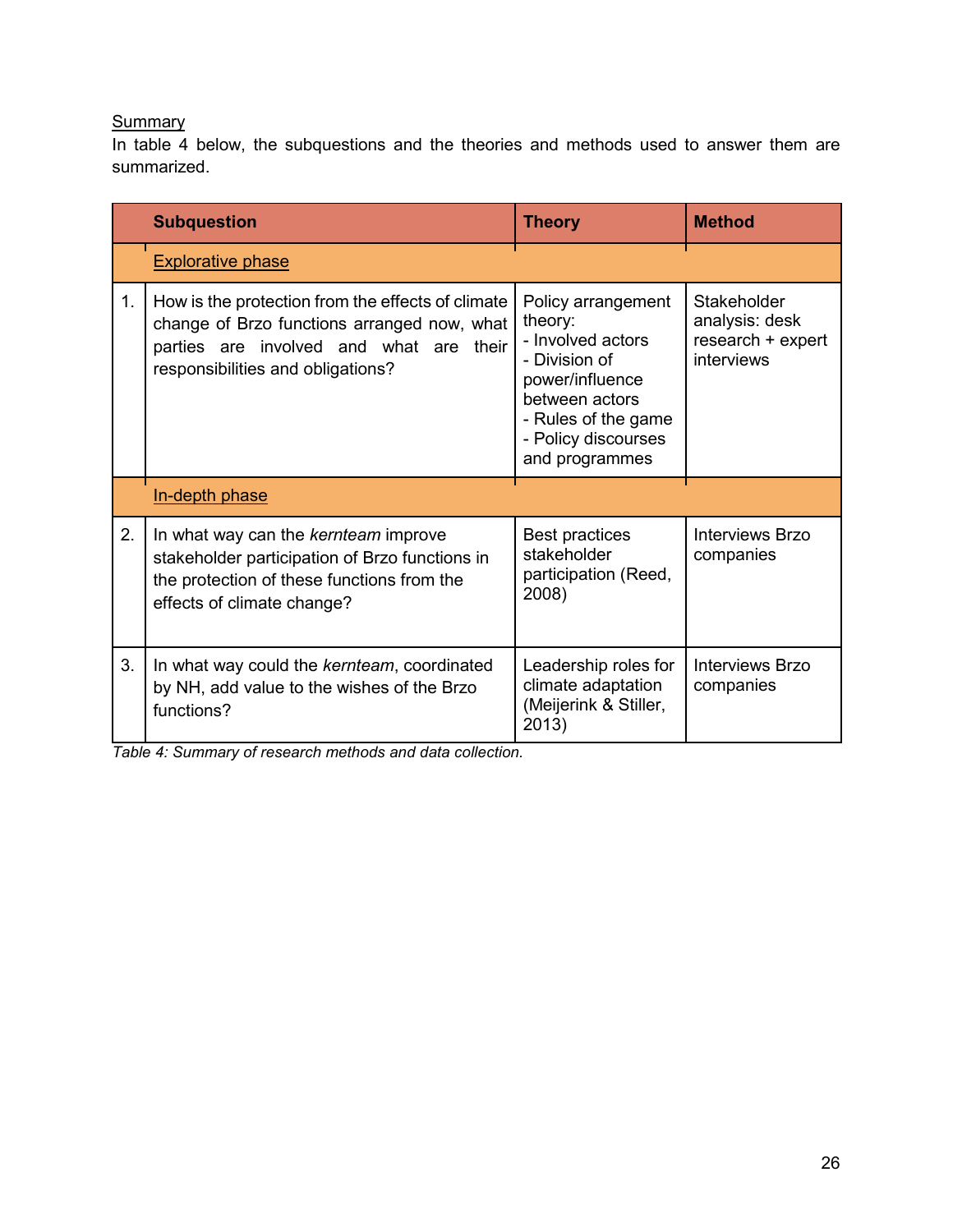### **3.3 Conceptual model**

As described above, the three challenges for NH are all associated with different theoretical concepts and frameworks. Their connections can also be displayed in a conceptual model: Figure 6.



*Figure 6: Conceptual model*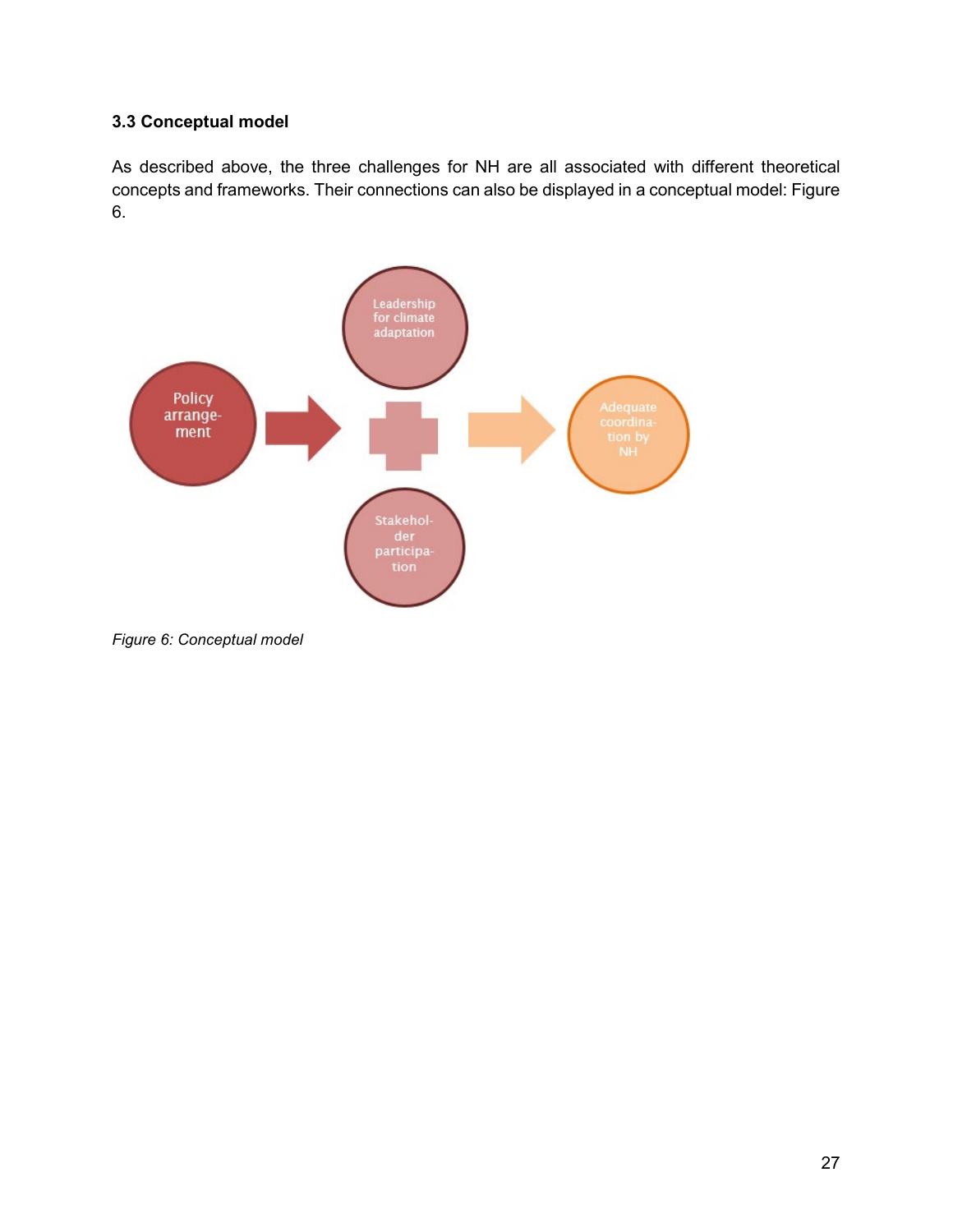# **3.4 Operationalisation of theoretical concepts**

### Stakeholder participation

The concept of stakeholder participation has been operationalised in table 5 based on Reed (2008). Under best practice, the principles for stakeholder participation are mentioned, and the indicators make the theoretical concept measurable. The column interview question shows the specific question for each distinguished indicator.

| <b>Best practice</b>                                                                                                                                                  | <b>Indicator</b>                                                                                                                                                                                                                                                                                                 | <b>Interview question</b>                                                                                                                                                                                                                 |
|-----------------------------------------------------------------------------------------------------------------------------------------------------------------------|------------------------------------------------------------------------------------------------------------------------------------------------------------------------------------------------------------------------------------------------------------------------------------------------------------------|-------------------------------------------------------------------------------------------------------------------------------------------------------------------------------------------------------------------------------------------|
| Basing stakeholder<br>participation on a<br>philosophy that<br>emphasizes<br>empowerment, trust<br>and equity                                                         | - Empower participants through<br>participation by making sure they<br>can influence the decision and that<br>they have the technical capability<br>to engage with the decision<br>- Stakeholders should participate<br>on a level playing field<br>- Two-way learning possibilities<br>between all stakeholders | - To what extent do you feel you<br>can influence decisions?<br>- To what extent is the playing<br>field level between all<br>stakeholders?<br>- To what extent are there two-<br>way learning possibilities<br>between all stakeholders? |
| Consider stakeholder<br>participation as early<br>as possible and<br>throughout the<br>process                                                                        | Involve stakeholders in project<br>identification and preparation<br>phases, next to implementation<br>phase.                                                                                                                                                                                                    | To what extent are you involved<br>in the identification and<br>preparation phases of projects?                                                                                                                                           |
| Systematically<br>analyse and<br>represent relevant<br>stakeholders                                                                                                   | Identify relevant stakeholders,<br>categorise them and make sure<br>they are represented                                                                                                                                                                                                                         | To what extent do you feel like<br>relevant stakeholders are<br>identified and represented?                                                                                                                                               |
| Create clear<br>objectives that are<br>agreed upon by all<br>stakeholders from<br>the start                                                                           | - Use deliberative approaches<br>focusing on communication and<br>argumentation rather than<br>negotiation<br>- Developing goals through<br>dialogue                                                                                                                                                             | - To what extent do you feel like<br>deliberations revolve around<br>communication and<br>argumentation rather than<br>negotiation?<br>- To what extent do you feel like<br>goals are being developed<br>through dialogue?                |
| Select methods<br>specifically for each<br>decision-making<br>context, considering<br>the objectives, types<br>of participants and<br>appropriate<br>engagement level | Methods for communication,<br>consultation and participation are<br>adapted to decision-making<br>context and the stage of the<br>process                                                                                                                                                                        | To what extent do you feel that<br>the specific context of a case<br>and the stage of the process are<br>taken into account when<br>choosing methods of<br>communication, consultation and<br>participation?                              |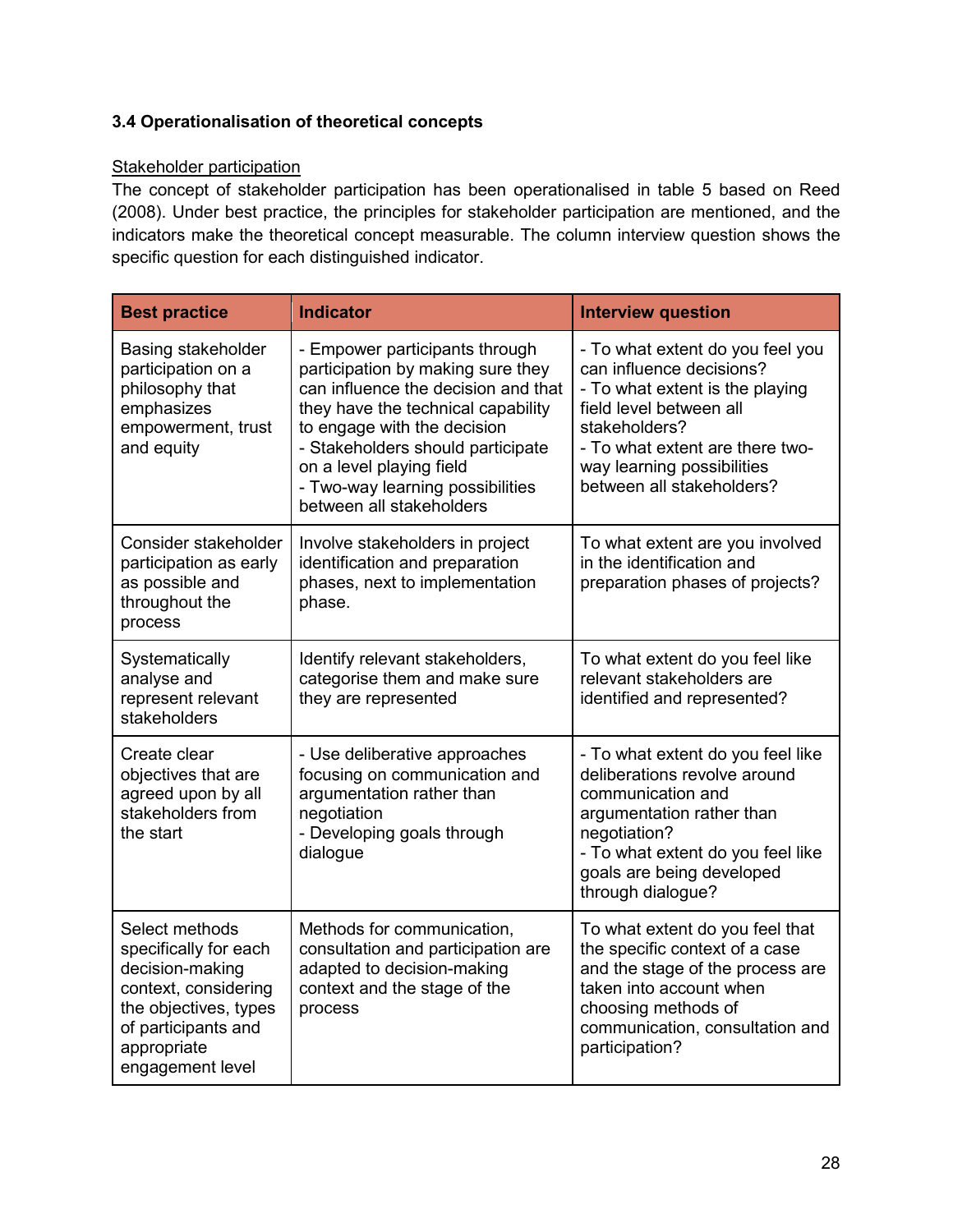| Provide highly skilled<br>facilitation      | - Impartial, approachable facilitator<br>that is capable of dealing with<br>group dynamics<br>- Use ground rules, planning and<br>feedback loops                                                                            | - To what extent do you feel like<br>there is an impartial,<br>approachable facilitator to deal<br>with the dynamics between<br>stakeholders?<br>- To what extent are ground<br>rules, planning and feedback<br>loops used? |
|---------------------------------------------|-----------------------------------------------------------------------------------------------------------------------------------------------------------------------------------------------------------------------------|-----------------------------------------------------------------------------------------------------------------------------------------------------------------------------------------------------------------------------|
| Integrate scientific<br>and local knowledge | - Combine 'know-why' scientific<br>knowledge with 'know-how'<br>practical, local knowledge<br>- Different forms of expertise (such<br>as from researchers and<br>stakeholders) have equal value<br>when producing knowledge | - To what extent do you feel like<br>scientific knowledge is being<br>combined with practical, local<br>knowledge?<br>- To what extent have the<br>scientific and stakeholder<br>knowledge equal value?                     |
| Institutionalise<br>participation           | The institutional and organisational<br>structures of an organisation<br>enable participation                                                                                                                               | To what extent do you feel like<br>the institutions and organisation<br>of climate adaptation enables<br>your participation in it?                                                                                          |

*Table 5: Operationalisation of best practices for stakeholder participation based on Reed (2008).*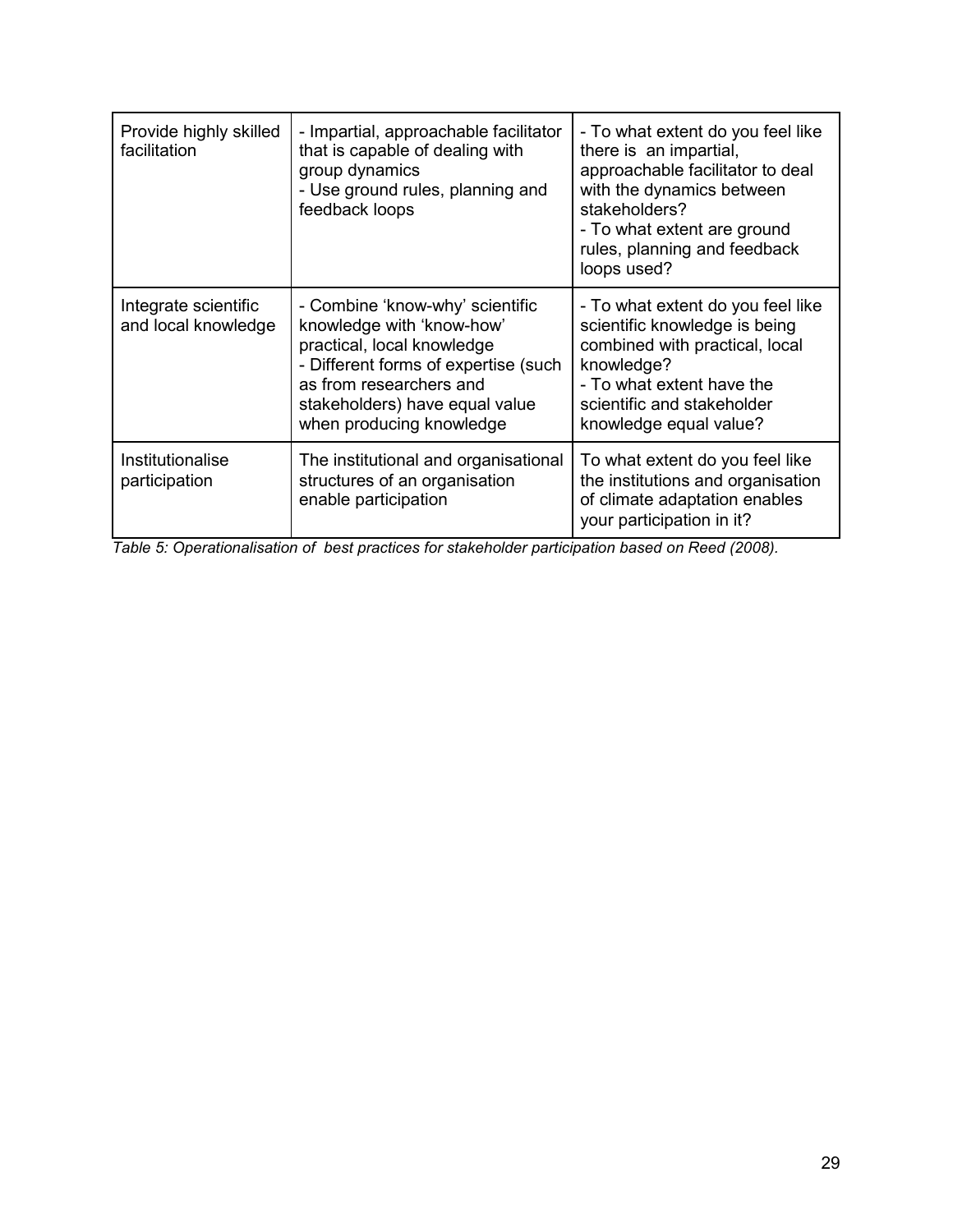### Leadership

By operationalising the leadership functions from Meijerink & Stiller (2013) combined with the theory on collaborative governance and network leadership, it becomes possible to uncover which role or function the involved stakeholders would want from NH in the climate adaptation processes of Brzo functions. The operationalisation is displayed in tables 6 through 10 below. Under tasks, the distinguished leadership tasks are stated, and the indicators make the theoretical concept measurable. For each function, multiple indicators have been identified. These indicators have been combined in one question for each function. Indicators that could not be included in the question still remain relevant. Since the questions have an open nature, the respondents could still mention an indicator in their answer. Extra attention has been paid to this in the analysis of the transcripts.

| Political-administrative<br>function                                                              |                                                                                                                          |                                                                                                                                              |
|---------------------------------------------------------------------------------------------------|--------------------------------------------------------------------------------------------------------------------------|----------------------------------------------------------------------------------------------------------------------------------------------|
| <b>Tasks</b>                                                                                      | <b>Indicator</b>                                                                                                         | <b>Interview question</b>                                                                                                                    |
| Set the rules of the process                                                                      | Setting rules that other<br>stakeholders have to comply<br>with.                                                         | Would you want a<br>governmental party to decide<br>on and enforce rules and<br>visions around climate<br>adaptation? If so, in what<br>way? |
| Generate and assign the<br>necessary climate adaptation<br>resources                              | Release an allocation of<br>budget for research, process<br>and implementation for the<br>benefit of climate adaptation. |                                                                                                                                              |
| Vision building and planning<br>within organisations                                              | Help organisations create a<br>vision and a planning to<br>achieve this vision.                                          |                                                                                                                                              |
| Decide on, communicate and<br>monitor the realization of a<br>shared climate adaptation<br>vision | Decide on, communicate and<br>monitor the realization of a<br>shared climate adaptation<br>vision.                       |                                                                                                                                              |
| Provide a clear division of<br>roles and tasks                                                    | Provide a clear division of<br>roles and tasks                                                                           |                                                                                                                                              |

*Table 6: Operationalisation of the political-administrative function*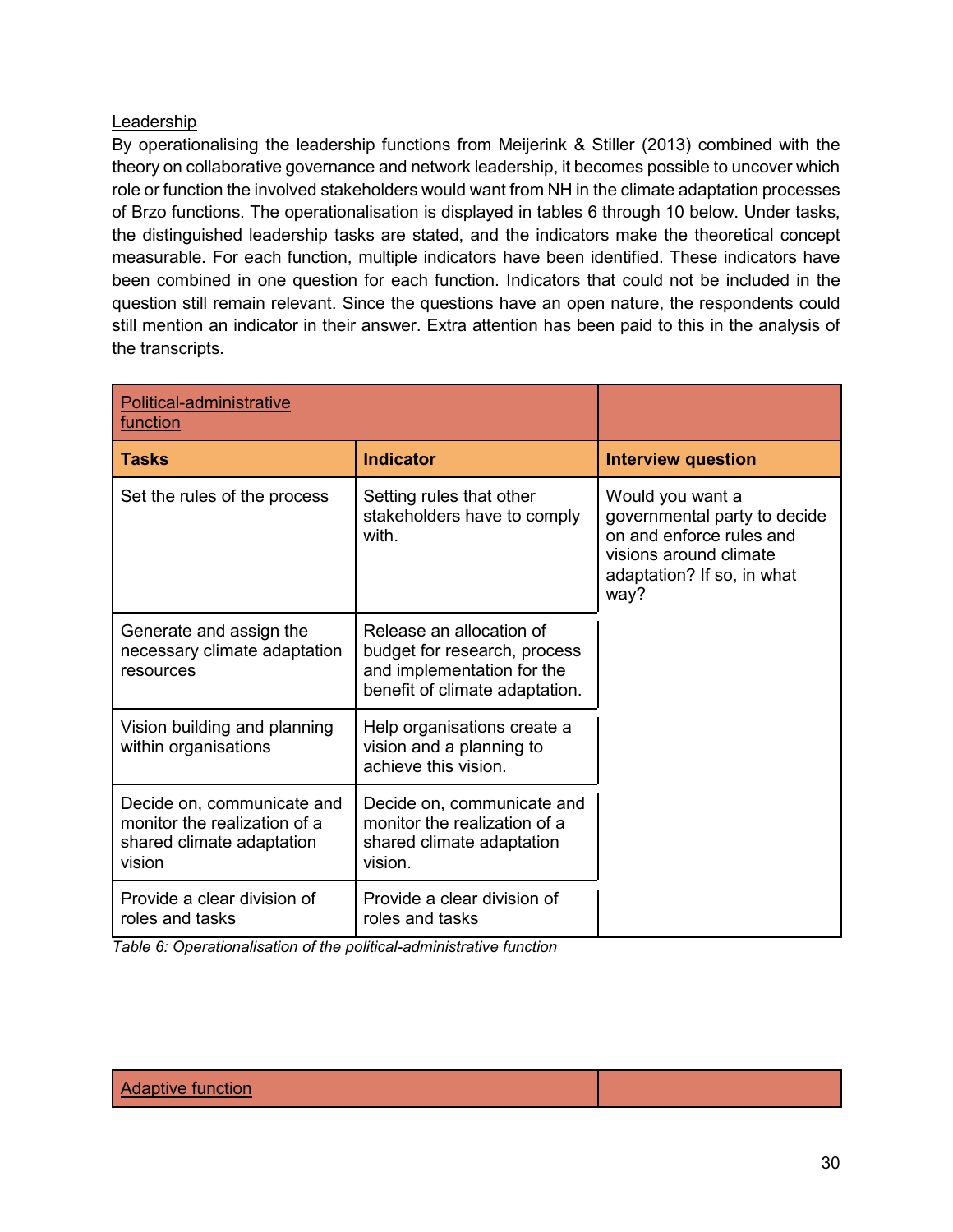| <b>Tasks</b>                                                              | <b>Indicator</b>                                                          | <b>Interview question</b>                                                                                                               |
|---------------------------------------------------------------------------|---------------------------------------------------------------------------|-----------------------------------------------------------------------------------------------------------------------------------------|
| Stimulate adoption of<br>technical innovations                            | Emphasise benefits and<br>added value of technical<br>innovations         | Would you want a<br>governmental party to<br>stimulate innovations and<br>cooperation between Brzo<br>companies? If so, in what<br>way? |
| Provide means and space to<br>try out new ideas and<br>directions         | Provide means and space to<br>try out new ideas and<br>directions         |                                                                                                                                         |
| Stimulate adapting to<br>changing circumstances                           | Stimulate adapting to<br>changing circumstances                           |                                                                                                                                         |
| Stimulate willingness to<br>cooperate in networks in<br>order to innovate | Stimulate willingness to<br>cooperate in networks in<br>order to innovate |                                                                                                                                         |

*Table 7: Operationalisation of the adaptive function*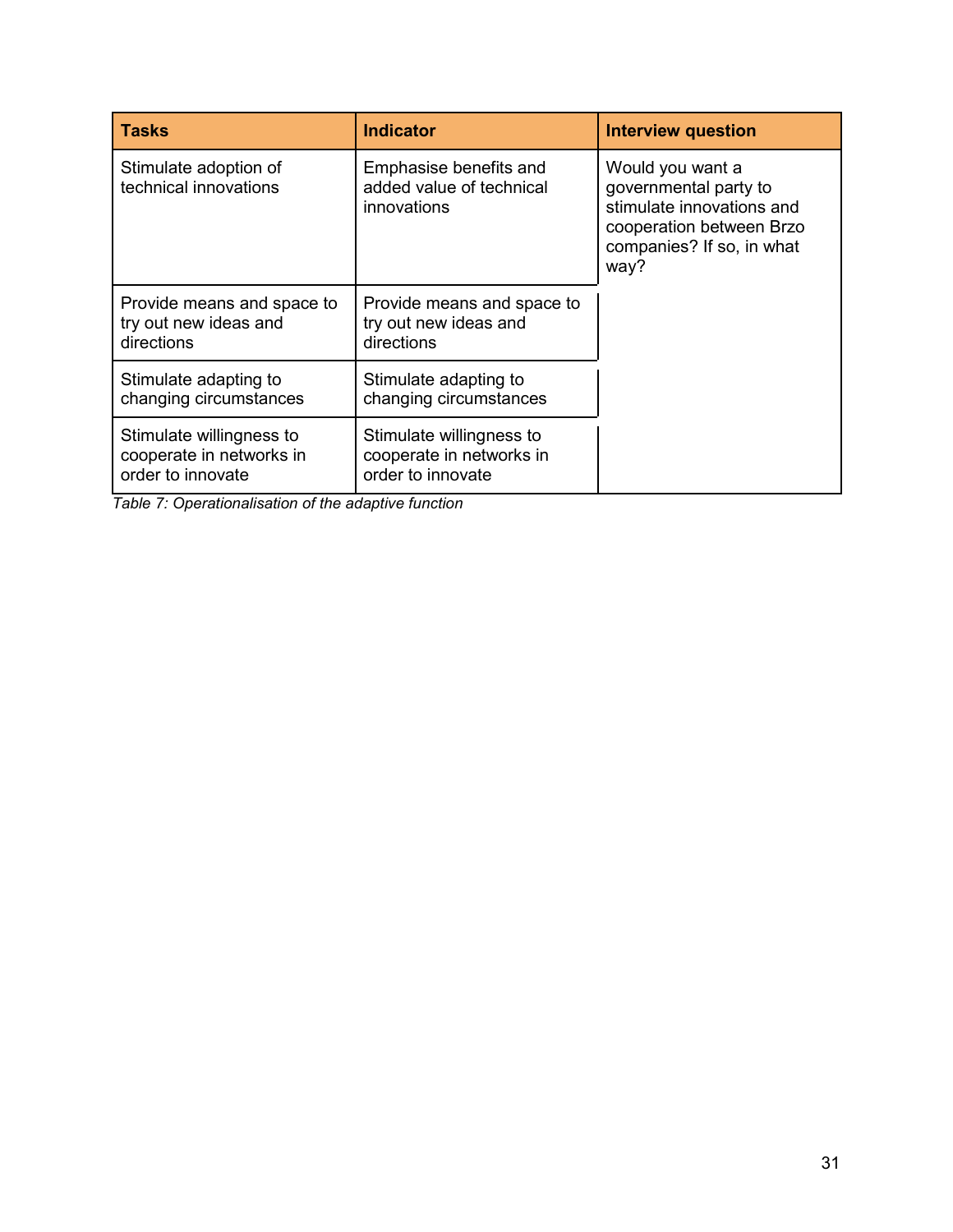| <b>Enabling function</b>                                                       |                                                                                                                                                                                                                                                                     |                                                                                                                                                                                                  |
|--------------------------------------------------------------------------------|---------------------------------------------------------------------------------------------------------------------------------------------------------------------------------------------------------------------------------------------------------------------|--------------------------------------------------------------------------------------------------------------------------------------------------------------------------------------------------|
| <b>Tasks</b>                                                                   | <b>Indicator</b>                                                                                                                                                                                                                                                    | <b>Interview question</b>                                                                                                                                                                        |
| Allow and stimulate a<br>variety of (new) adaptation<br>strategies and options | - Gather and inform about<br>various adaptation strategies<br>- Stimulate exchange of<br>adaptation strategies by<br>stakeholders.<br>- Reducing rules to allow<br>new adaptation strategies<br>and options.<br>- Allocate subsidies for<br>experimental approaches | Would you want a<br>governmental party to<br>allocate (financial) means to<br>stimulate innovations, a<br>sense of urgency and<br>representation of all relevant<br>parties? If so, in what way? |
| Create a sense of urgency                                                      | - Put climate adaptation on<br>the agenda.<br>- Setting deadlines<br>- Informing about risks and<br>consequences of neglecting<br>climate adaptation                                                                                                                |                                                                                                                                                                                                  |
| Stimulate interaction,<br>dialogue and trust building                          | - Organising joint meetings<br>and sessions<br>- Explore joint opportunities                                                                                                                                                                                        |                                                                                                                                                                                                  |
| Represent less influential<br>parties                                          | - Ensure that all relevant<br>parties are involved<br>- Emphasise the importance<br>of stakeholders who are able<br>to exert less influence than<br>other stakeholders                                                                                              |                                                                                                                                                                                                  |

*Table 8: Operationalisation of the enabling function*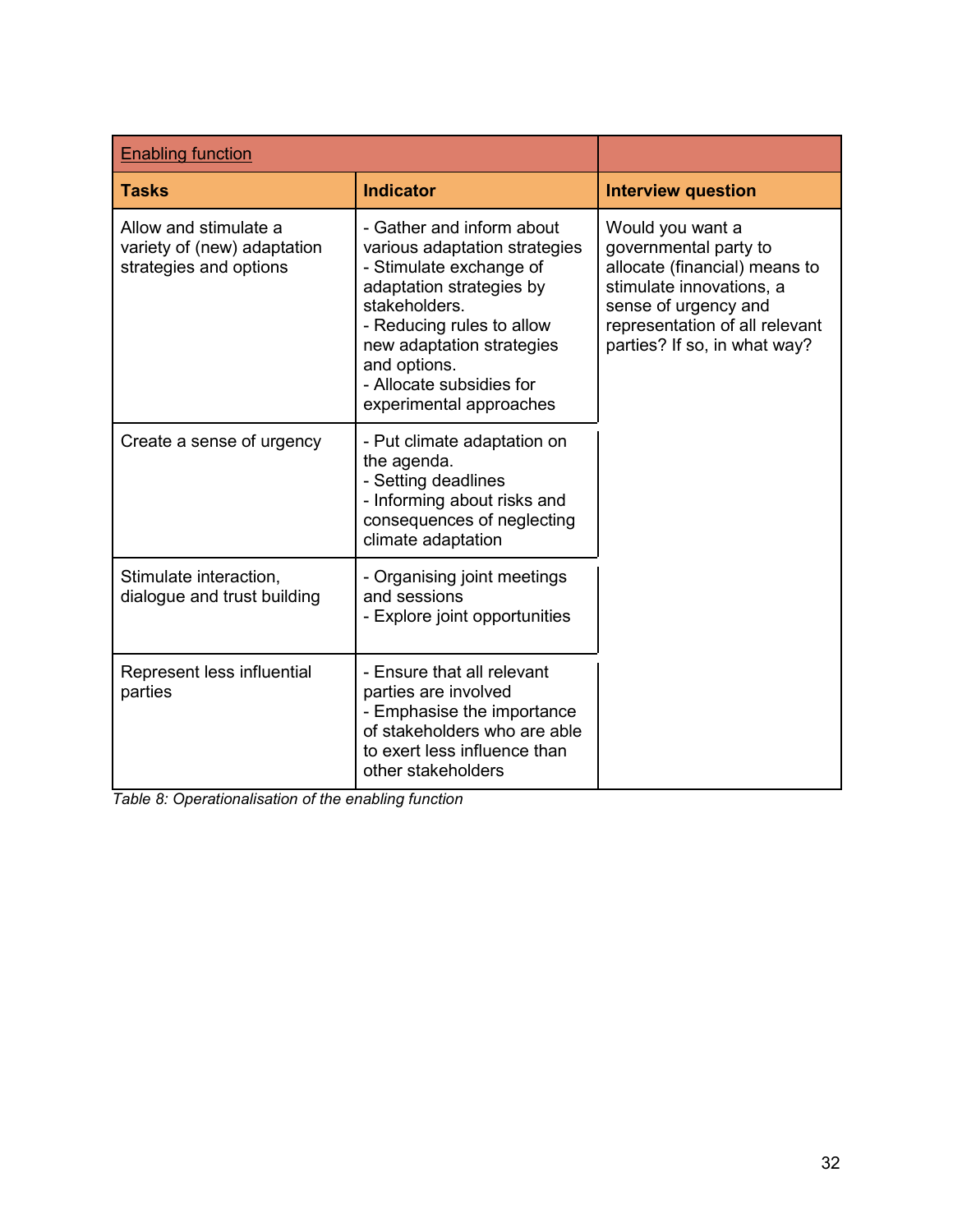| <b>Dissemination function</b>                                                             |                                                                |                                                                                                                           |
|-------------------------------------------------------------------------------------------|----------------------------------------------------------------|---------------------------------------------------------------------------------------------------------------------------|
| l Tasks                                                                                   | <b>Indicator</b>                                               | <b>Interview question</b>                                                                                                 |
| Dissemination of newly<br>developed innovations<br>among network of positional<br>leaders | Inform network of positional<br>leaders about innovations      | Would you want a<br>governmental party to spread<br>and promote new ideas and<br>innovations among positional<br>leaders? |
| Lobby newly developed<br>innovations among network<br>of positional leaders               | Lobby innovations and new<br>ideas among positional<br>leaders |                                                                                                                           |

*Table 9: Operationalisation of the dissemination function*

| <b>Connective function</b>                                                |                                                                                                                                                                       |                                                                                                                                                                            |
|---------------------------------------------------------------------------|-----------------------------------------------------------------------------------------------------------------------------------------------------------------------|----------------------------------------------------------------------------------------------------------------------------------------------------------------------------|
| <b>Tasks</b>                                                              | <b>Indicator</b>                                                                                                                                                      | <b>Interview question</b>                                                                                                                                                  |
| Coordination of tasks of<br>different management layers                   | - Ensuring coordination<br>between involved<br>governmental actors<br>- Ensure coordination<br>between involved<br>governmental actors and the<br>other stakeholders? | Would you want a<br>governmental party to bring<br>together stakeholders and<br>other governments to look for<br>solutions and ensure mutual<br>trust? If so, in what way? |
| Promote existing problems<br>and mobilize actors to look<br>for solutions | Inform on/emphasize<br>problems and<br>collect parties and encourage<br>them to go to<br>search for solutions                                                         |                                                                                                                                                                            |
| Bring people together and<br>agree on collaborative<br>strategies         | Organising joint meetings in<br>order to agree on a<br>collaborative strategy                                                                                         |                                                                                                                                                                            |
| <b>Build trust and legitimacy</b>                                         | Communicate in a<br>transparent way about the<br>actions of all parties                                                                                               |                                                                                                                                                                            |

*Table 10: Operationalisation of the connective function*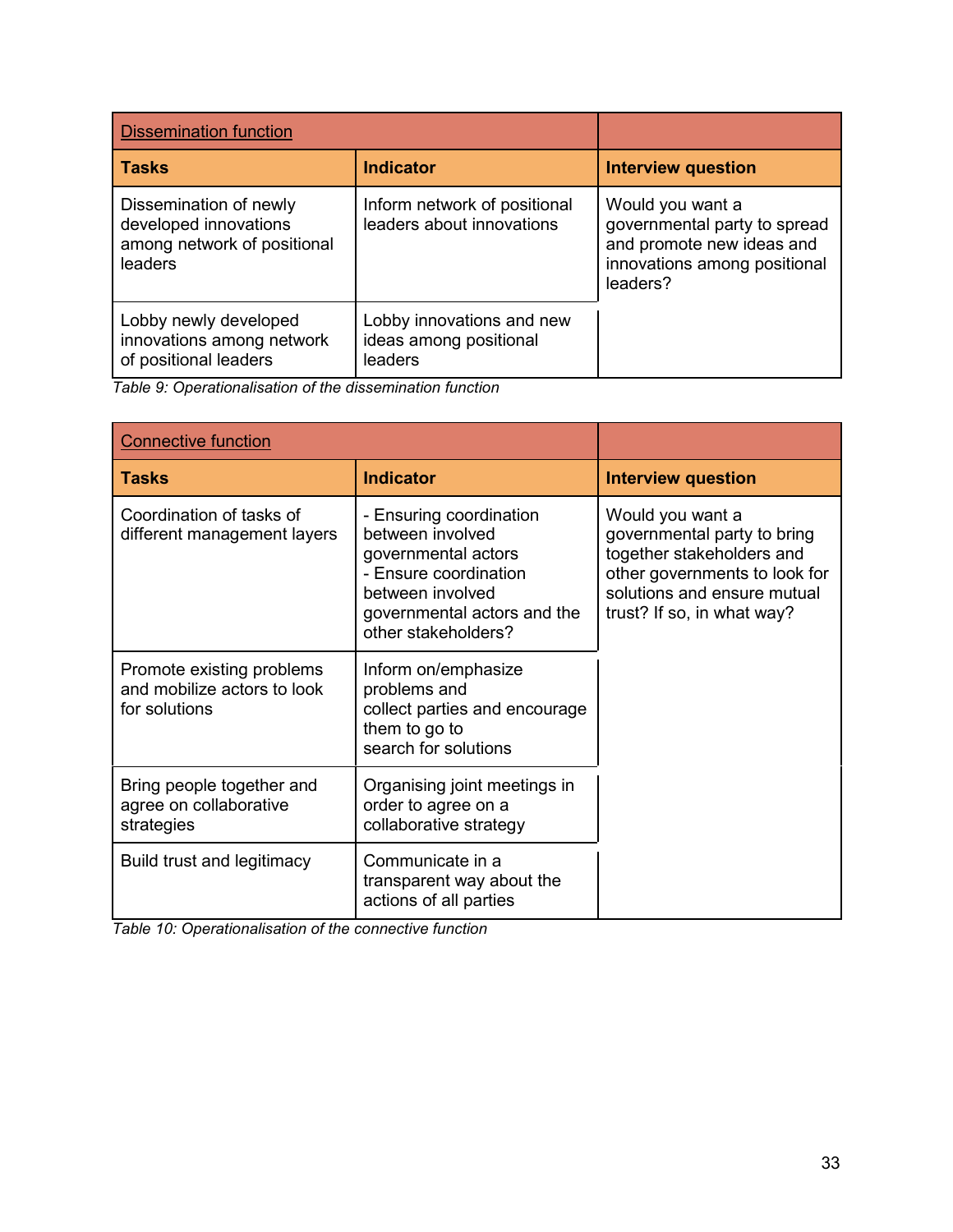### **3.5 Validity and reliability of the research**

In qualitative research, validity and reliability are not spoken of in a strict sense, but they are measured in other ways. For example by using terms as transferability and comprehensibility (Van Thiel, 2014). In order to be considered reliable, an analysis must be repeatable and comprehensible. In this study, semi-structured interviews are used as a way of collecting data. The validity and reliability of the results is then determined by whether or not words of equal meaning are used in the other research. This is because it is not likely that the same answer, using the same words, will be repeated exactly in another study (Barriball & While, 1994). The validity of a research can also be formed by using multiple sources of evidence or information (Yin, 2015). By combining the results from desk-research with information collected through interviews, so-called triangulation takes place. This creates a lot of information and enhances the reliability of the research as well (Van Thiel, 2014). Doody & Noonan (2013) also state that the addition of data used for the analysis can increase the validity of the research. They add that the open nature of the questions used in semi-structured interviews even stimulates more in-depth views and helps new aspects to come into light (Doody & Noonan, 2013).

In order to have external validity, results must be generalized and transferred. In this research, external validity is secured through the use of document analyses from the desk research, which provides for analytic generalizations (Yin, 2015).

One aspect of conducting interviews should be kept in mind. The conclusions that are drawn based on the obtained information will always be implicated by the interviewee's willingness to be a 'good' informant, which impacts the validity of the data (Barriball & While, 1994).

As a researcher, you can try to secure the validity and reliability of your data by trying to plan the circumstances under which an interview takes place, and by being friendly and polite while approaching interviewees (Barriball & While, 1994). In this study, the researcher aimed to politely approach interviewees, have a friendly and open attitude and to plan the interviews ahead.

### Ethical considerations

A scientific researcher always has to follow certain research ethics (Van Thiel, 2014). Since in this research interviewees and respondents are involved, it is even more important to take those ethical considerations in mind. Therefore, Van Thiel's (2014) ethical rules for scientific research will be applied. For example, the privacy of the interviewees will be protected as well as possible, and the participants will be told about how the information will be used. The participants will also always have the right to refuse participation or to withhold information. Lastly, the research aim is positive; meaning it does not have the intention to harm.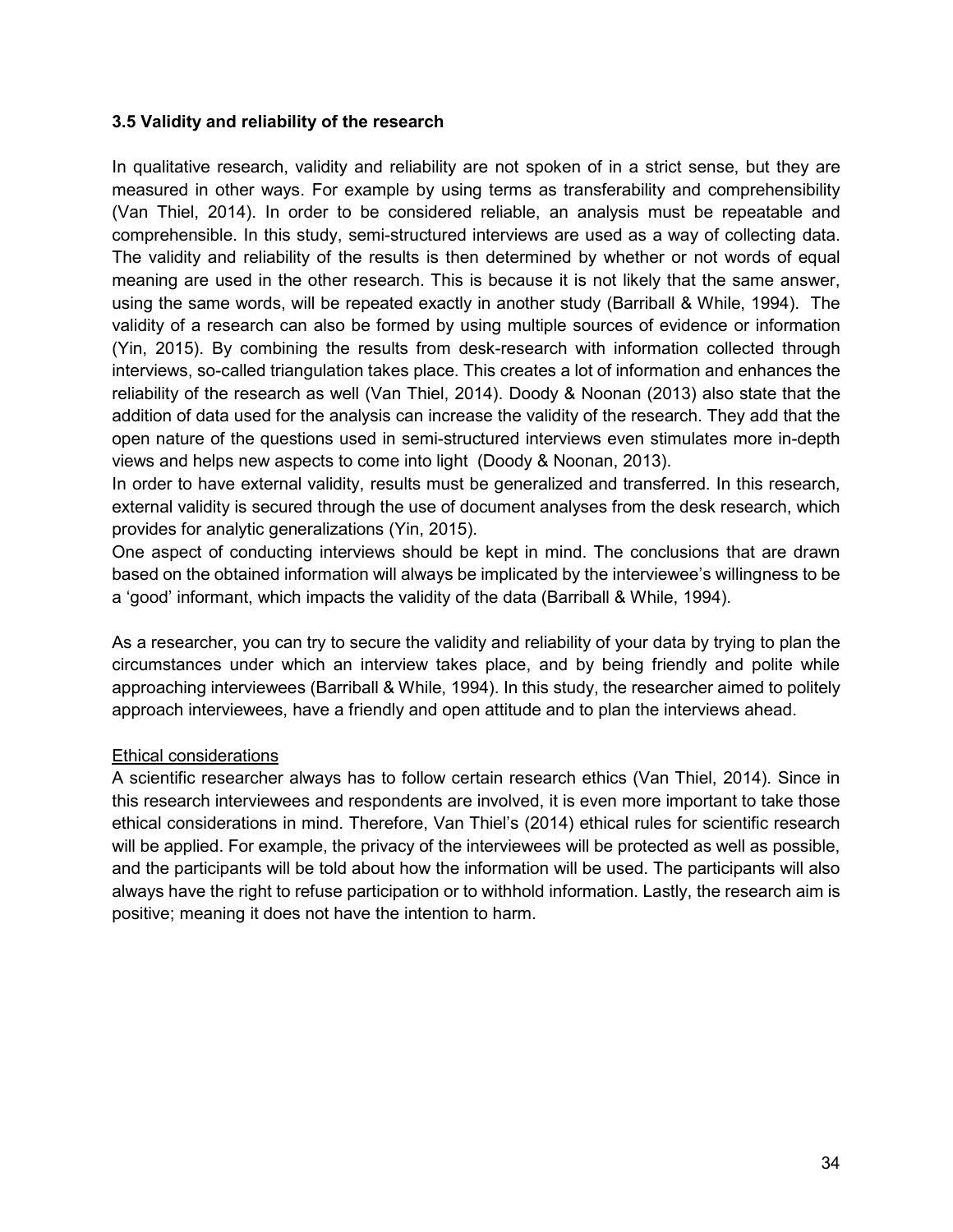# **4. Policy context of Brzo functions in the Netherlands**

In this chapter, the policy context of Brzo functions in the Netherlands is explained based on desk research. In the next chapter, chapter 5, the results of the expert interviews are described.

# **4.1 Legislation**

Companies handling large quantities of dangerous substances have to comply with specific rules to prevent major accidents with major consequences for people and the environment (Sol et al., 2015). When there are certain risks to people inside and outside the company, as well as to the environment, a company is subject to the *Besluit risico's zware ongevallen 2015* decree [Brzo 2015] (Inspectie SZW, n.d.). Brzo companies are therefore often businesses that work with or store chemicals, gas and/or oil on a large scale (Brzo+, n.d.; Inspectie SZW, n.d.), and they fall under the V&K functions of oil and chemistry (TwynstraGudde & ORG-ID, 2019). In the Netherlands, there are around 400 Brzo companies (see figure 7) (BRZO+, n.d.).



*Figure 7: Geographical spread of* Brzo *functions in the Netherlands (Risicokaart.nl, 2020)*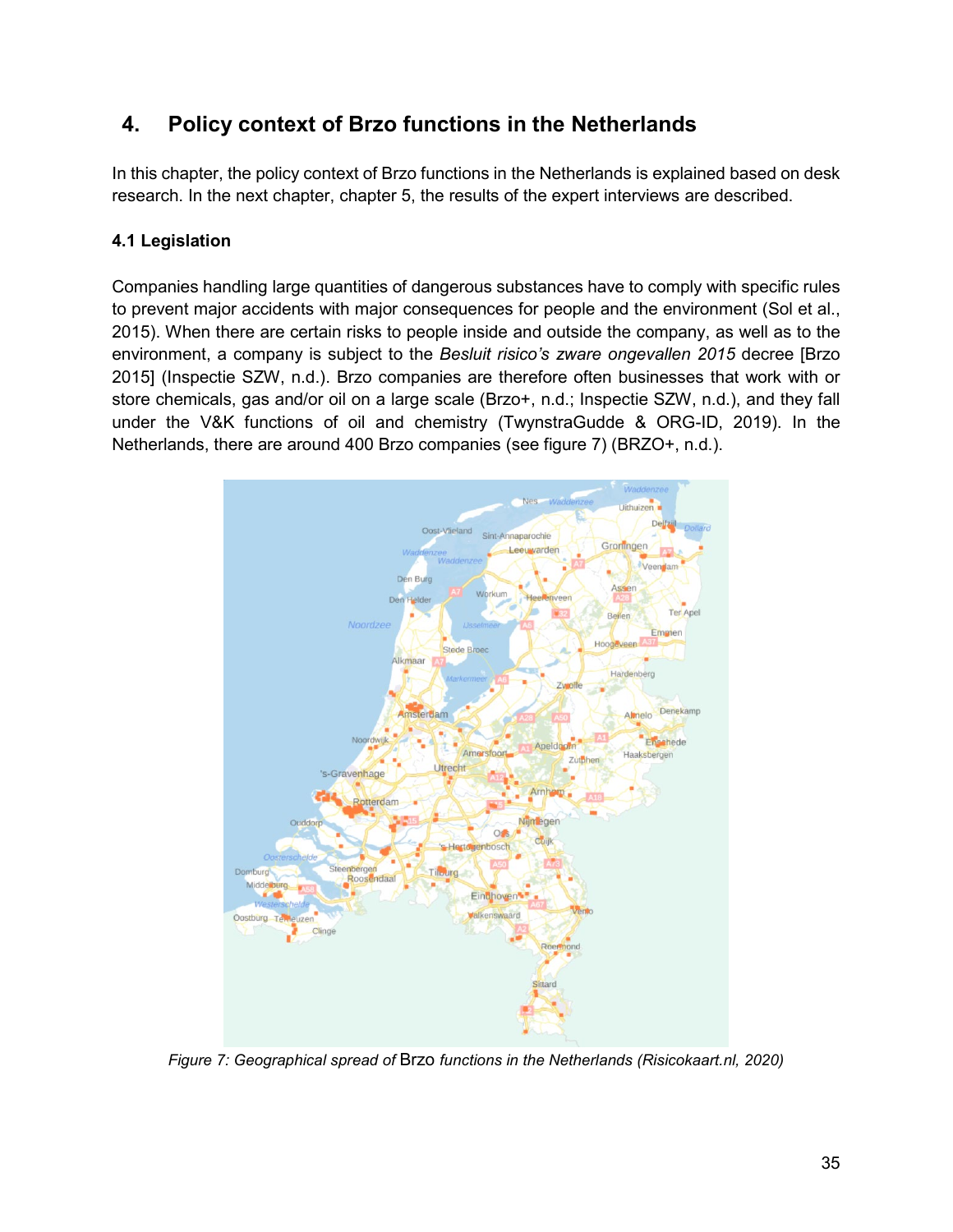The Brzo is the Dutch translation of a European Directive for companies working with dangerous substances: the Seveso III Directive. This directive is in line with the European Classification of Hazardous Substances (Kenniscentrum InfoMil, n.d.). The Brzo contains rules to help limit the risks of large quantities of hazardous substances as far as possible. The strict Brzo regulations are aimed at the prevention of major accidents with major consequences for people, the environment and infrastructure. The rules and the resulting measures are also intended to limit the consequences of a major accident as much as possible if something does go wrong (Inspectie SZW, n.d.). The Brzo 2015 has replaced the Brzo 1999. The amendment mainly concerns new European requirements for the categorisation of hazardous substances. In addition, the decision requires more information from inspections to be made public and more information to be shared with the European Commission (Inspectie SZW, 2015). The Brzo 2015 also introduces the use of indicators that provide information on the safety of a company and can help to assess the safety of companies. Examples of such indicators are the amount of 'almost-accidents', the responses to those events and how often maintenance takes place. However, these indicators are not required by law: Companies are encouraged to draw them up themselves, so that they are tailored to their own production processes. These indicators are also referred to as SPI's: safety performance indicators (Sol et al., 2015).

Under the Brzo 2015 decree, Brzo companies are divided under high and low-threshold businesses. The classification is depending on the nature, quantity and category classification of hazardous substances (BRZO+, n.d.; Inspectie SZW, 2015; Kenniscentrum InfoMil, n.d.). Uppertier companies are more risky than the lower-tier companies, and have corresponding obligations and inspection frequency (BRZO+, n.d.) High-threshold companies are obliged to draw up and submit a safety report. In this report, the establishments must be able to demonstrate that they have taken appropriate measures to prevent major accidents or to limit their consequences. Lowthreshold establishments must also take these measures, but do not have to write a safety report (Inspectie SZW, 2015).

# **4.2 Execution**

As mentioned, Brzo companies are encouraged to draw up their own SPI's. When these indicators are sufficient, they can be used to measure the safety performance of the facility over time. The SPI's enable both annual trend analyses, as well as a one-time snapshot or helicopter view (Sol et al., 2015). Therefore, in practice, the Brzo companies themselves are responsible for taking the measures that are necessary to prevent major accidents or to limit their consequences (Inspectie SZW, 2015). The results of measurements based on SPI's should be able to lead to actions, such as adjustments and corrections. And, the entire management system of SPI's must have a place in a structured safety management system and in the company's culture (Sol et al., 2015).

# **4.3 Responsibilities**

The responsible ministries for the V&K functions of oil and chemistry are respectively EZK and IenW (TwynstraGudde & ORG-ID, 2019). On a regional level, the legal responsibilities of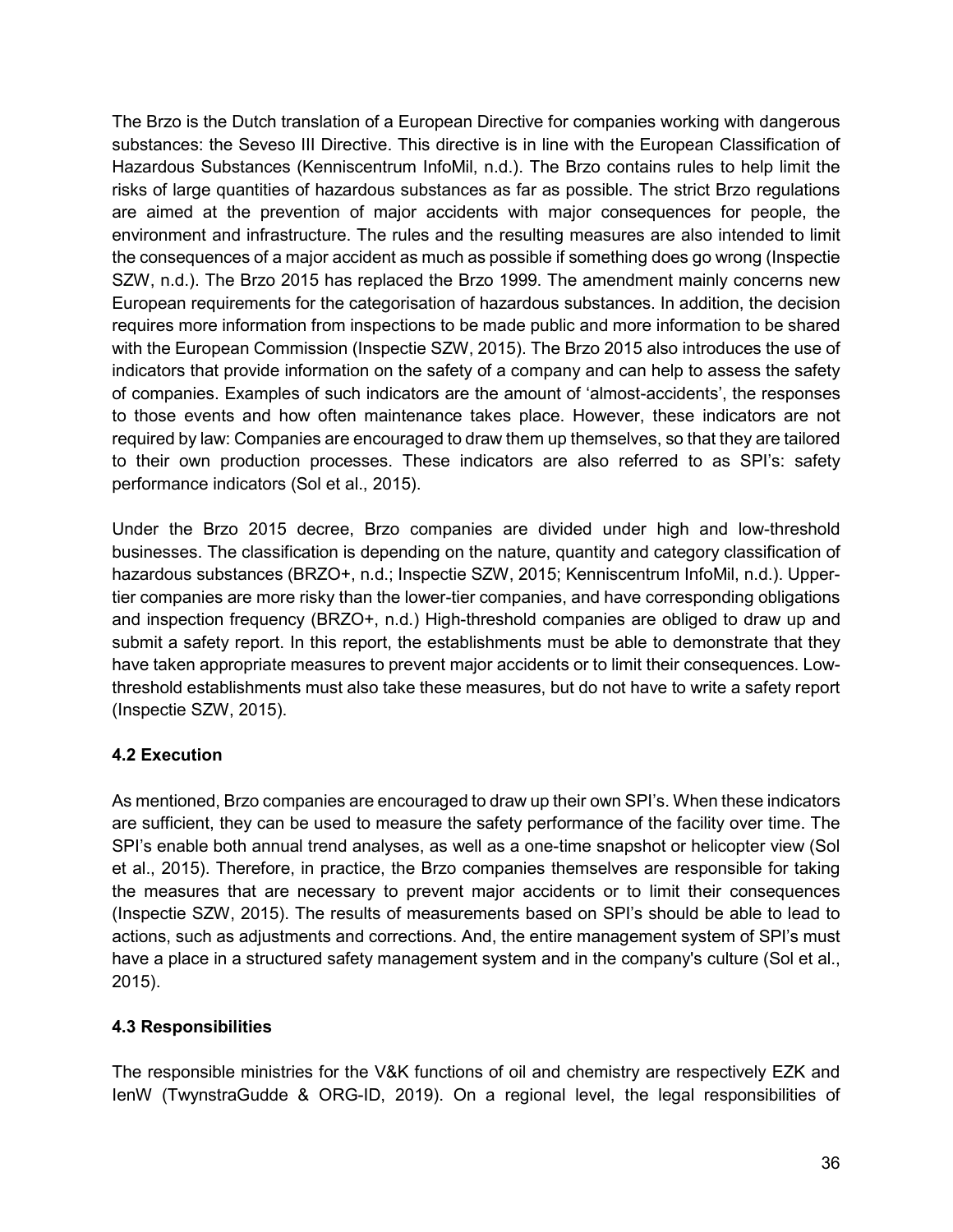provinces lie with spatial development, infrastructure management, public transportation, and environmental and water management (Peters, 2007; Van Oevelen, 2016). The roles of provinces regarding V&K can be divided based on new and existing infrastructure. Provinces always have a role to play in the construction of new V&K functions because of their spatial planning role and instruments. Provinces also have a role for existing infrastructure, such as managing their own assets (which are mainly roads and waterways) by performing stress tests, risk dialogues and taking measures, adjusting their own policy and rules and the supervision of waterboards, municipalities and Brzo companies (through the *Omgevingsdienst*). Concerning Brzo functions specifically, provinces have a supervisory role through the *Omgevingsdienst* (TwynstraGudde & ORG-ID, 2019). Lastly, the managers of Brzo functions have a legal duty to protect their functions from external influences and to identify risks (Rijksoverheid, 2020).

# **4.4 Monitoring**

Because of the risk posed by the large quantities of hazardous substances, Brzo companies are regularly inspected for compliance with the law (Inspectie SZW, 2015). Brzo inspections are carried out by an inspection team. The Brzo inspection team consists of inspectors from multiple organisations (BRZO+, n.d.; Inspectie SZW, 2015). First of all, the *Omgevingsdienst* checks for environmental aspects and external safety by order of municipalities or provinces. Secondly, the *Inspectie SZW* inspects from the point of view of employee safety. Lastly, the safety region checks for fire safety and disaster relief. These organisations operate together as a single inspection team, each based on its own expertise and its own areas of attention. *Rijkswaterstaat* or water boards can also be involved as an adviser when there is a risk of an unforeseen discharge into surface water or a sewage treatment plant (BRZO+, n.d.; Inspectie SZW, 2015).

The inspection team evaluates whether or not a company has a so-called safety management system that is tailored to the function-specific risks and whether it works well. The SPI's can help in this process. Additionally, they can help companies to prove to the government and to society that the company's safety risks are under control (Sol et al., 2015).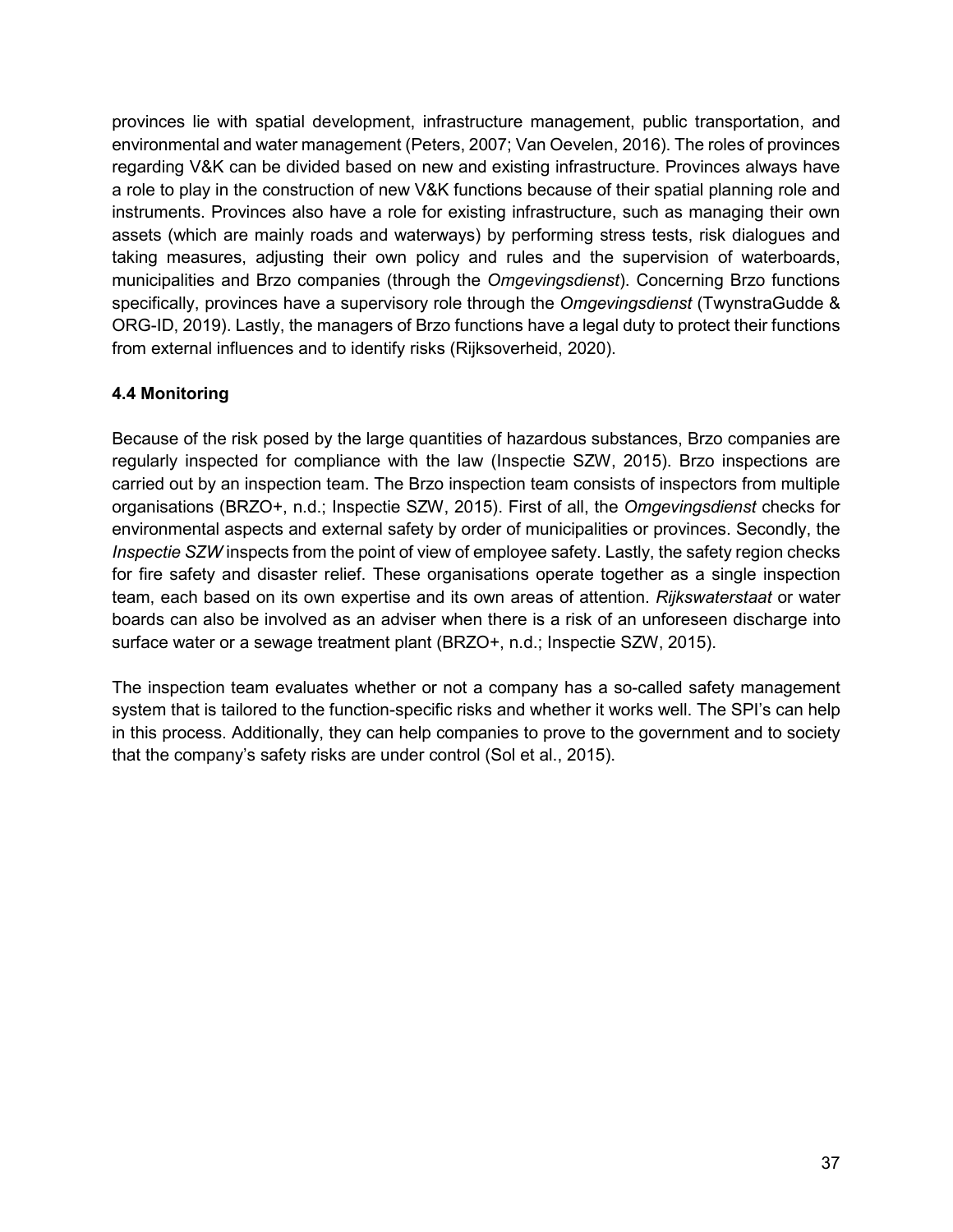# **5. Vital and vulnerable: the case results**

In this chapter, the results of the research are presented. First of all, the results of the explorative part, the policy arrangement, are given. Secondly, the results of the stakeholder participation part are presented, based on the in-depth interviews. Third and last, the other part of the in-depth interviews have resulted in data regarding the desired leadership functions for climate adaptation of Brzo companies in the Netherlands.

# **5.1 Policy arrangement**

The four dimensions of the policy arrangement, the involved actors, the division of power and influence between them, the rules of the game and the prevailing discourses (Arts et al., 2006) of Brzo functions in the Netherlands have been investigated through desk research and completed with expert interviews. The results of the desk research are partly described in the previous chapter. The additions of the interviewees are described below.

### Involved actors

All three interviewees mention the Brzo functions themselves as the most important players in their climate adaptation processes. Additionally, they all mention branch organisations, the *Omgevingsdienst*, municipalities, the national government or ministry, provinces and the *Deltaprogramma* (Lauwerijssen, personal communication, April 10, 2020; Pijnenburg, personal communication, April 15, 2020; Van Hal, personal communication, April 14, 2020). This programme is considered an actor, since it is a cooperation between the central government, provinces, municipalities and water boards. Lauwerijssen mentions the *kernteams* already as a future actor (Lauwerijssen, personal communication, April 10, 2020). Van Hal adds the European Union as an involved actor, as well as port-organisations and managers of water quality (Van Hal, personal communication, April 14, 2020). This last group is also mentioned by Pijnenburg, who adds that there is a distinction between regional and national water quality managers: water boards work regionally, and *Rijkswaterstaat* nationally. To complete the list, safety regions and local residents are mentioned as actors involved in the climate adaptation of Brzo functions (Pijnenburg, personal communication, April 15, 2020).

# Division of power between actors

The mentioned actors all have different powers and influences on the climate adaptation process of Brzo functions. Brzo companies have the power to implement climate adaptation measures. They can do so on their own initiative or because they are obligated to do so by law. Branch organisations are often closer to the companies in terms of communication than the provinces or national government, which is one of their assets. *Omgevingsdiensten* are also relatively close to the Brzo companies (Van Hal, personal communication, April 14, 2020). The *Omgevingsdienst*  has the legal task to monitor the Brzo companies; they are the enforcers for the provinces (Pijnenburg, personal communication, April 15, 2020). They can largely determine what they will and will not enforce (Van Hal, personal communication, April 14, 2020), and have possibilities to intervene, for example with periodic penalty payments (Pijnenburg, personal communication, April 15, 2020). Lauwerijssen therefore adds that the *Omgevingsdienst* can put issues on the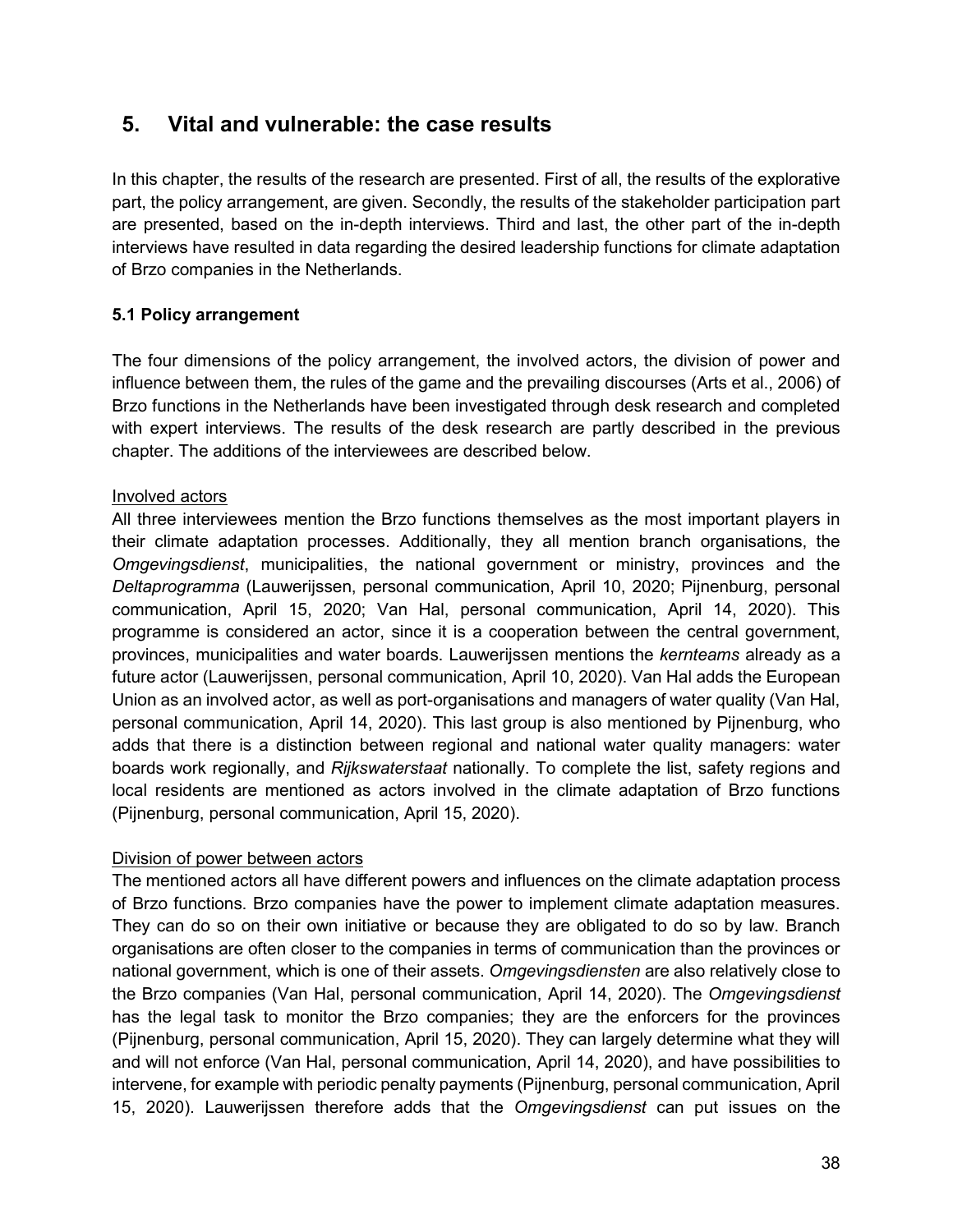companies' agenda and can request attention for climate adaptation within the Brzo functions (Lauwerijssen, personal communication, April 10, 2020). This is similar to the role of municipalities in climate adaptation processes, which is partly to raise awareness of climate adaptation (Lauwerijssen, personal communication, April 10, 2020). A municipality can also be a shareholder of a company. In that way, it can influence its business operations (Van Hal, personal communication, April 14, 2020).

The European Union is a stakeholder because European legislation and regulations on climate adaptation or Brzo functions form the basis for national translations (Van Hal, personal communication, April 14, 2020). The national government has a framing role; it creates the main body of legislation based on the European guidelines. Additionally, it is involved with some aspects of monitoring and inspections (Lauwerijssen, personal communication, April 10, 2020). Pijnenburg adds that the national government has the power to implement rules, even when other actors, such as *Omgevingsdiensten* or consultancy firms, disagree with their contents. The national government always has the deciding vote, and it turns out that companies do not even fight them anymore: "*Companies say that they do not want to enter this fight, because the government has such a dominant position*" (Pijnenburg, personal communication, April 15, 2020, par. 1.6). As for the responsible ministry, I&W tries to make connections between the different actors involved when this is asked for or needed (Lauwerijssen, personal communication, April 10, 2020). She summarized the role of the ministry as follows: "*It's indeed about policy, regulation, frameworks and control. That is the role of the Ministry*" (Lauwerijssen, personal communication, April 10, 2020, par. 1.3.1). The *Deltaprogramma* is a national programme that influences the actors involved by setting frameworks for Brzo companies by means of joint agreements (Lauwerijssen, personal communication, April 10, 2020).

Provinces are involved in the climate adaptation process of Brzo functions because they are the competent authority for Brzo permits. Because of this role, they have to carry out inspections to ensure that the companies comply with their laws and regulations. In their turn, they commission *Omgevingsdiensten* to enforce (Pijnenburg, personal communication, April 15, 2020; Van Hal, personal communication, April 14, 2020). Furthermore, provinces can be a shareholder of a company as well, exerting influence on the business in that way (Van Hal, personal communication, April 14, 2020). Lauwerijssen adds that provinces are also able to answer more specific questions of Brzo companies, as opposed to the ministry. Van Hal concludes with the following statement: "*They [provinces] may not have the most influence, but in the end they are the ones who get the most done, which you really have to if you want to change something*" (Van Hal, personal communication, April 14, 2020, par. 1.1).

Future involved actors are the *kernteams*. Within a *kernteam*, there will be no hierarchy: "'It's really a joint linking of partners and those involved in a certain function, helping each other to share information" (Lauwerijssen, personal communication, April 10, 2020). Inside this team, one coördinator is needed, but that party is not necessarily in charge. However, when it comes to determining ambitions, for example whether extra legislation or additional requirements are needed, power or influence from certain players are essential. It is likely that a ministry or province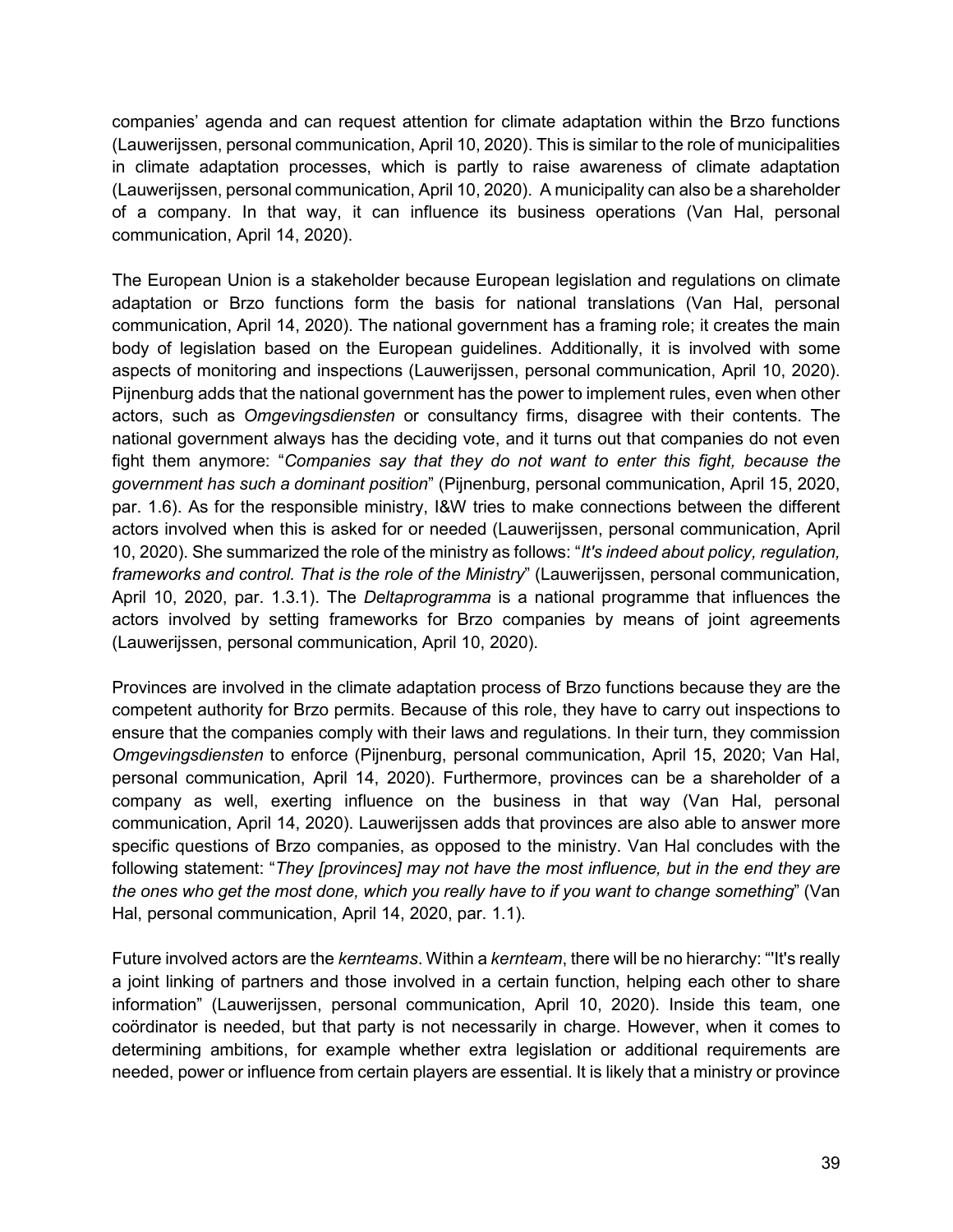will have to do this, because of their legal roles and influences (Lauwerijssen, personal communication, April 10, 2020).

Port organisations or terrain managers are close to the Brzo functions and could therefore communicate with the companies on their terrain. For example, they could share information about climate adaptation and provide manuals on the implementation of measures. They could also state that any new investment on the site should be climate adaptive, but they have no legal authority to enforce this (Van Hal, personal communication, April 14, 2020).

Water quality managers (water boards & *Rijkswaterstaat*) are working on climate adaptation from the perspective of their own water management task, for example based on the *Deltaprogramma*. They do not have a direct role in the climate adaptation of Brzo functions in terms of legal obligations, but they do take responsibility (Van Hal, personal communication, April 14, 2020). They generally have more knowledge on subjects such as flood risks than the competent authorities, which is why process agreements have been made with the water quality managers: They check the technical analysis of the companies with regard to flood risks (Pijnenburg, personal communication, April 15, 2020).

Safety regions do not have a legal task or obligation until there actually is a flood or disaster. They are included in climate adaptation of Brzo functions so they can better prepare for possible disasters with these companies (Pijnenburg, personal communication, April 15, 2020). The last involved actors are the local residents. Their power comes mainly from their legal participation possibilities. Especially in the *Omgevingswet*, local residents are given a larger role in terms of participation in for example the licensing of Brzo companies. They are therefore also a party that must be taken seriously (Pijnenburg, personal communication, April 15, 2020).

Based on this information, a power-interest matrix has been created. This matrix is presented in table 11 below.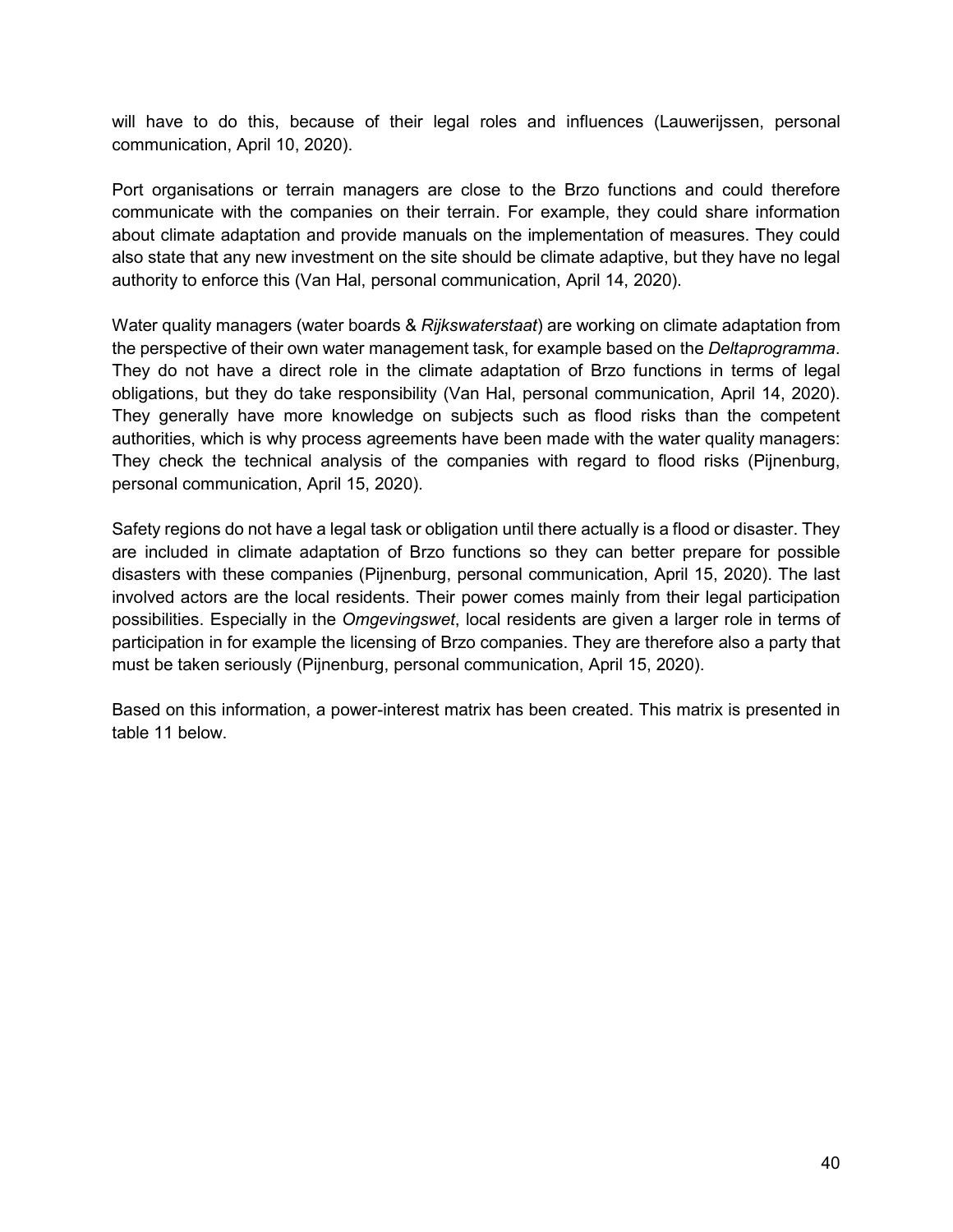| ID             | <b>Stakeholder</b>                                                 | Level           | <b>Type</b>              | <b>Resources</b>      |
|----------------|--------------------------------------------------------------------|-----------------|--------------------------|-----------------------|
| $\mathbf{1}$ . | Brzo companies                                                     | Local           | <b>Special interests</b> | Economic              |
| 2.             | <b>Branch organisations</b>                                        | <b>National</b> | Special interests        | Economic              |
| 3.             | Omgevingsdienst                                                    | Regional        | Experts / bureaucratic   | Political / legal     |
| 4.             | <b>Municipalities</b>                                              | Local           | Political                | Political             |
| 5.             | National government<br>/ministry                                   | National        | Political / bureaucratic | Political / legal     |
| 6.             | Provinces                                                          | Provincial      | Political / bureaucratic | Political / legal     |
| 7.             | Deltaprogramma                                                     | National        | Political / Experts      | Political / cognitive |
| 8.             | Kernteams                                                          | <b>National</b> | Political                | Cognitive             |
| 9.             | European union                                                     | International   | Political                | Legal                 |
| 10.            | Port organisations /<br>managers                                   | Local           | Special interest         | Economic / cognitive  |
| 11.            | Water quality<br>managers (water<br>boards and<br>Rijkswaterstaat) | Regional        | <b>Political/Experts</b> | Political / cognitive |
| 12.            | Safety regions                                                     | Regional        | Special interests        | Political / cognitive |
| 13.            | Local residents                                                    | Local           | Special interests        | Legal                 |

*Table 11: Power-interest matrix of Brzo functions in the Netherlands*

### Rules of the game

As mentioned, the Brzo 2015 subjects companies that work with chemicals, gas and/or oil (Brzo+, n.d.; Inspectie SZW, n.d.). Brzo companies have the obligation to comply with the Brzo 2015 legislation. Both low and high category companies have the responsibility to take 'appropriate' measures to prevent accidents and to limit their effects (Inspectie SZW, 2015). The *Deltaprogramma* has four themes: drought, heat stress, peak rainfall and floods. Only this last theme is regulated in the Brzo 2015. For the other three items, Brzo companies have no legal obligation. And, a flooding analysis has only been made compulsory for the high-category companies. If a Brzo company does not fall under the high-category and an enforcer also wants them to look at the four climate themes, they could fall back on annex III of the Seveso III Directive, part B ii. This concerns the identification of hazards and risk assessment. However, this 'route' has not yet been legally tested (Pijnenburg, personal communication, April 15, 2020).

Within the *kernteams*, ambition setting and altering or adding legislation accordingly will take place through existing frameworks. This structure already includes the players who determine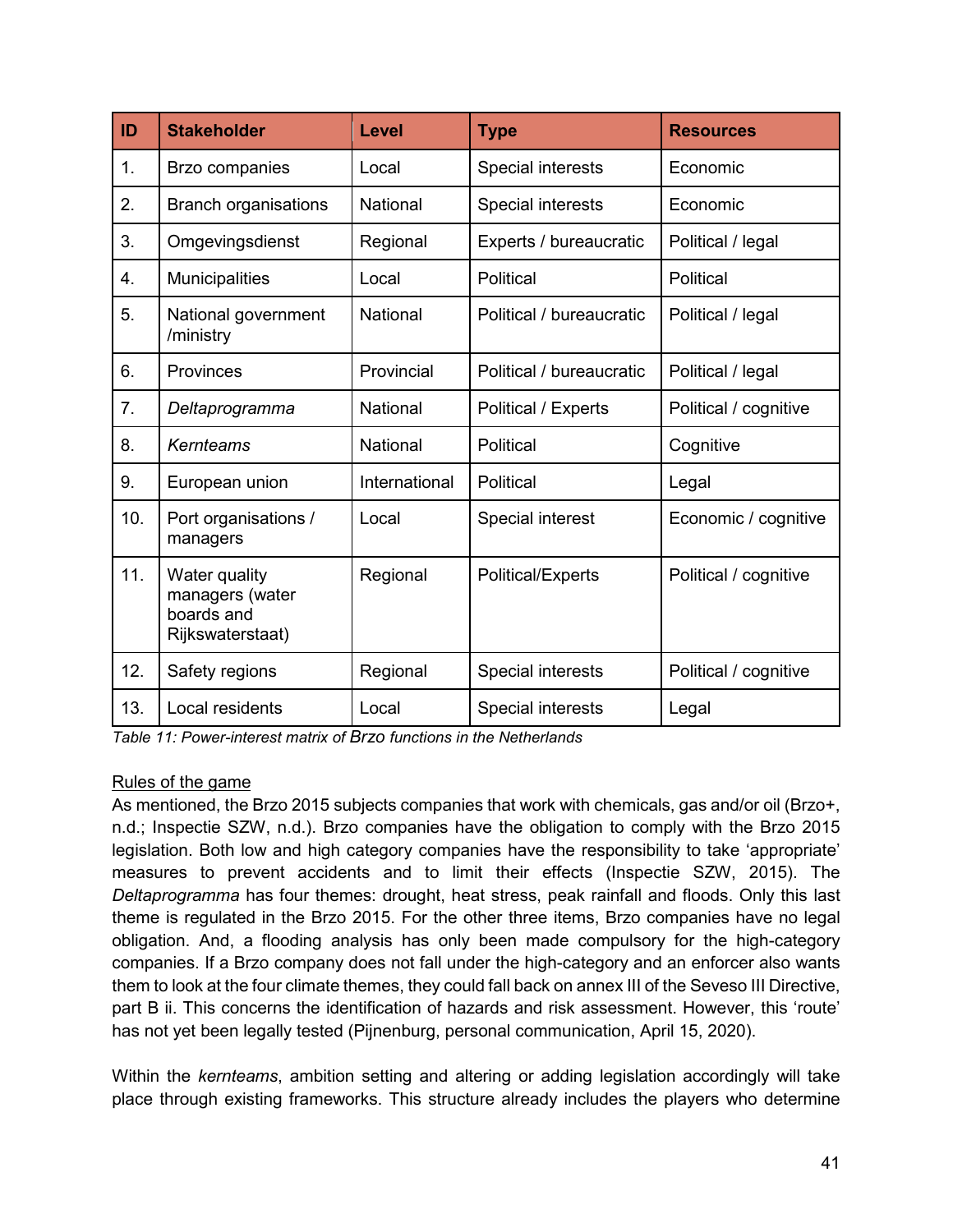legislation and regulations, such as the national government or provinces (Lauwerijssen, personal communication, April 10, 2020). Provinces can also oblige new investments to be climateadaptive by means of their *Omgevingsverordening* (Van Hal, personal communication, April 14, 2020). As far as the water quality managers concerns, some formal rules apply as well. However, they are involved with climate adaptation from the water management point of view, and not because they have to based on the Brzo 2015 legislation (Van Hal, personal communication, April 14, 2020).

There are also non-legally binding 'rules' of the game. For example the *Deltaprogramma*. According to these joint agreements, the Netherlands must be climate-proof and water-resistant in 2050, and have its policy and regulations altered accordingly in 2020 (Lauwerijssen, personal communication, April 10, 2020). The parties involved in this agreement; the national government, provinces, municipalities and water boards, have agreed to do their best to achieve these goals. And finally, some rules for political interaction have been observed. Van Hal mentions the unwritten rule that companies should be approached with caution (Van Hal, personal communication, April 14, 2020). Pijnenburg adds that another important unwritten rule is that governments should set a good example for businesses. They can do so for example by making their own business operations climate adaptive: The companies will follow their lead (Pijnenburg, personal communication, April 15, 2020).

### Prevailing discourses

The last dimension is that of the prevailing policy discourses and programmes in the policy domain (Arts et al., 2006). For Brzo companies, a decentralisation has taken place of tasks and responsibility regarding emergency management. Previously, this was the task of the fire brigade, but now the companies must arrange this themselves. This has created a false sense of safety: "*This type of construction creates distrust of the government, and distance. And then you actually get less done, because companies are no longer open and honest*" (Pijnenburg, personal communication, April 15, 2020, par. 1.3.1). Van Hal also mentioned that many Brzo companies have a closed character and that they do not share much information. He states that this is because the companies are afraid that more disclosure of information will lead to extra rules they have to follow. Additionally, the companies see opening up about their climate adaptation status as an opportunity for reputational damage if, for example, they honestly indicate that they are not well prepared for climate change. However, Van Hal also sees a turnaround in this attitude: "*Two years ago there was almost no demand for it [help or information regarding climate adaptation] from companies, but now we do get people around the table to talk*" (Van Hal, personal communication, April 14, 2020, par. 1.5). Lauwerijssen also acknowledges the change that managers of vital functions are more involved with climate adaptation, but adds that this is still very limited. For example, most companies only have 0.5 fte available to deal with climate adaptation (Lauwerijssen, personal communication, April 10, 2020). Lastly, Van Hal mentions some large, international Brzo companies have their priorities decided on higher levels. When these levels do not value climate adaptation, the lower levels cannot change too much about this (Van Hal, personal communication, April 14, 2020).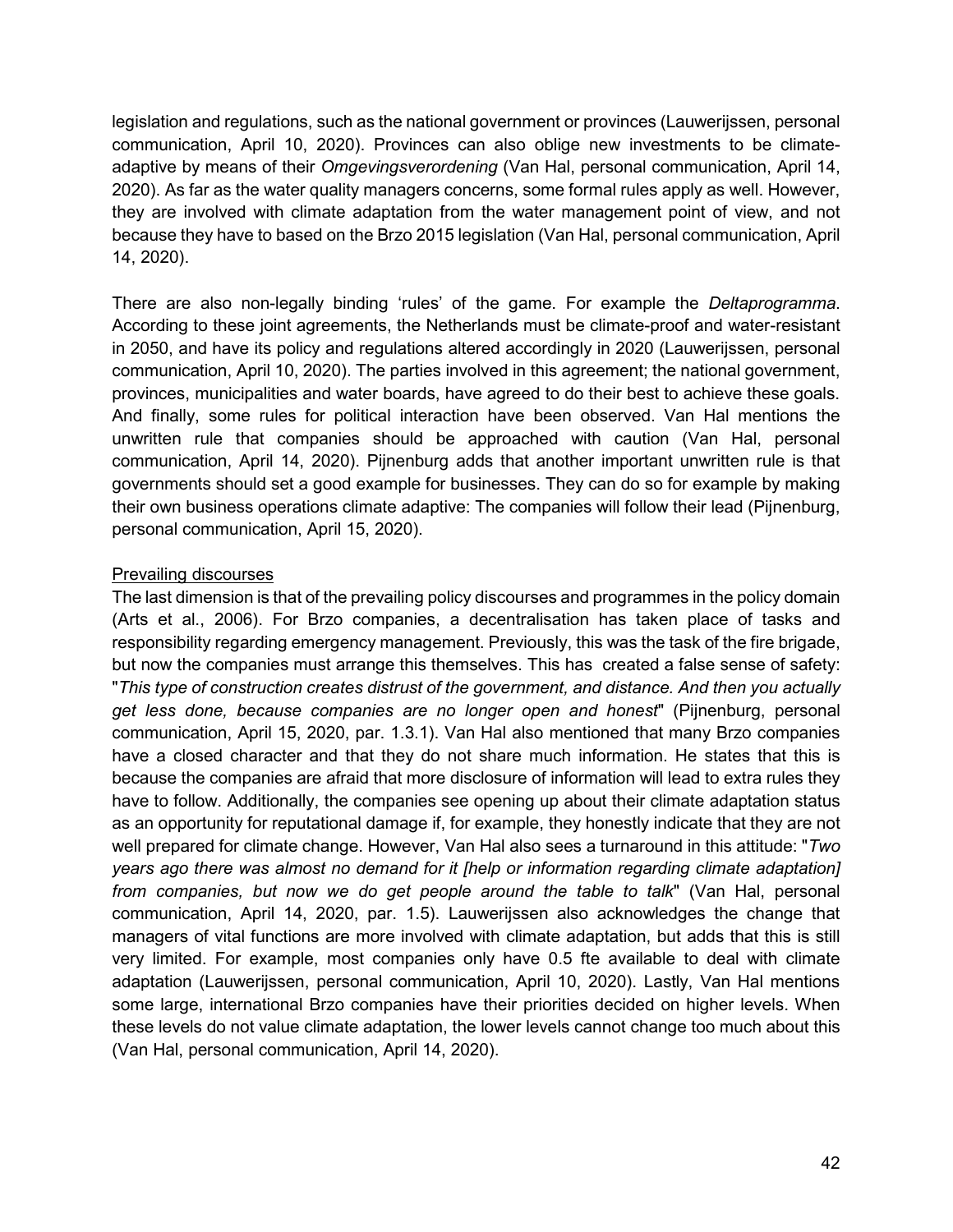According to Van Hal, branch associations do not feel called to initiate anything regarding climate adaptation, and they are not eager to participate in the projects of others as well (Van Hal, personal communication, April 14, 2020). *Omgevingsdiensten* also have a closed attitude. According to Van Hal, they are especially worried about gaining extra work. They are already extremely busy and cannot handle additional work pressure. They do think along with other parties, but tend to keep the boat off as soon as it leads to more work (Van Hal, personal communication, April 14, 2020). Pijnenburg states that within the *Omgevingsdienst*, climate adaptation of Brzo functions is not specifically picked up, since they do not know exactly how to do so. However, the *Omgevingsdienst* has started working on sustainability in more general terms (Pijnenburg, personal communication, April 15, 2020)

For smaller municipalities, climate adaptation is often a difficult subject, because there is limited capacity and it does not have much priority. Larger municipalities tend to have a little more space and find it more relevant, but many organisations still hire an agency in order to meet the agreements of the *Deltaprogramma*, because they do not have the capacity themselves (Lauwerijssen, personal communication, April 10, 2020).

The national government has long been unsure of what to do about climate adaptation of V&K functions (Pijnenburg, personal communication, April 15, 2020). Recently, the government has been lobbying to unite the provinces in the task of climate proofing V&K functions, for example by means of the *kernteams* that are about to be set up. This unity is the new line of the national approach (Van Hal, personal communication, April 14, 2020). Pijnenburg does mention the changed role of the national government. Previously, they were more steering, also in policy, but nowadays they only make legislation. The tendency now is: the national government formulates legislation (often on the basis of a European duty) in such a way it is often very generally formulated. The national government then delegates responsibility downwards, so that the responsibility lies there. Because it is not well demarcated, the provinces cannot properly interpret this and simply pass it on to the *Omgevingsdienst*. As a result, they are then struggling with the implementation, which sometimes leads to mistakes (Pijnenburg, personal communication, April 15, 2020).

The provinces feel compelled to act on the climate adaptation of Brzo functions because of their responsibilities for the licensing of these companies (Van Hal, personal communication, April 14, 2020). Provinces often have the same capacity or prioritising issues regarding climate adaptation as larger municipalities, which is why they also often hire an agency to perform stress tests for example (Lauwerijssen, personal communication, April 10, 2020).

Earlier it was mentioned that process agreements have been made with the water quality managers to have them check the technical analysis of the companies' flood risks. However, of the two water quality managers (water boards and *Rijkswaterstaat*), only the water boards have agreed. *Rijkswaterstaat* still seems reluctant in this regard (Pijnenburg, personal communication, April 15, 2020)

In general, some trends regarding the prevailing discourses and programmes have come forward in the interviews. Lauwerijssen notices that climate issues are increasingly being put on the agenda by both civil servants and administrators in the last two or three years. Possible reasons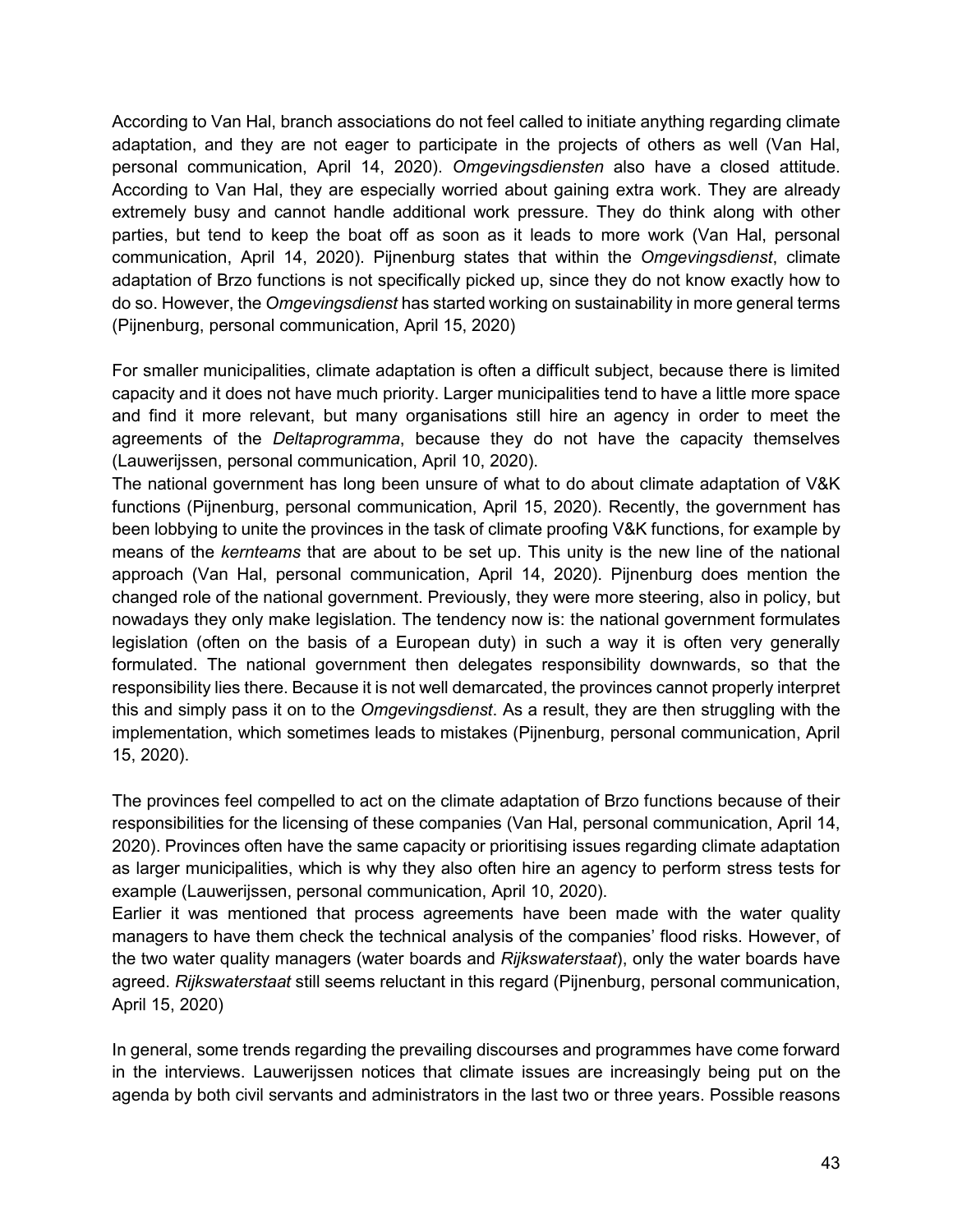for this are the noticeable changing weather conditions, such as droughts. When asked whether companies see climate adaptation as an assignment from a higher government (because of the *Deltaprogramma*) or if they see it as a necessity themselves, she said: "*I think a lot of organizations see and experience it as an assignment. Only I hope, and expect, that when they learn what is actually going on, they will also experience more urgency. Because if you don't know that there's a problem, then it's not important either*" (Lauwerijssen, personal communication, April 10, 2020, par. 1.7). Van Hal also mentions the changing attitude of Brzo companies to cooperate on climate adaptation issues. He reasons that possible causes for this change are the droughts in the previous years and the fact that sustainable entrepreneurship and social sustainability are becoming important selling points for companies (Van Hal, personal communication, April 14, 2020).

A less optimistic trend in the climate adaptation of Brzo companies is seen by Pijnenburg. In his work with the *Omgevingsdienst* he has noticed a changing playing field: "*It's a bit hardened. Previously, Omgevingsdiensten and companies saw each other as equal partners with a common goal. Nowadays, companies have become a bit suspicious of governments*" (Pijnenburg, personal communication, April 15, 2020, par.1.3.1). The reason for this change is the fact that the government is assigning more tasks and responsibilities to the companies, and that companies learn that when they share too much with the government it is likely that something will be added to that. In conclusion, Pijnenburg states that "*There is actually too little knowledge, that's what you notice. I myself am still of a previous generation and have a lot of knowledge, but there is no longer any demand for it. It's all about the responsibilities now, and that's another game*" (Pijnenburg, personal communication, April 15, 2020, par. 1.9).

# **5.2 Stakeholder participation**

In the in-depth interviews, the interviewees have been asked about their current way of participation in climate adaptation processes based on Reed's (2008) principles for stakeholder participation. An overview of the results is displayed in table 12 below. Each best practice has been operationalised through indicators. For some best practices, there are multiple indicators. See table 5 for the exact operationalisation. The numbers above the last four columns represent the interviews: interview 1 (Roelant Rosman), 2 (Annemieke Böhm), 3 (Anonymous) and 4 (Monique Commeren). In the table, each indicator has been allocated a color. Green signifies that according to the interviewee, the indicator is present. Orange means that it is partly present, but that there is room for improvement. Red shows that the indicator is not present. When an interviewee does not know whether an indicator is present or not, or if it does not apply to the company, the result states 'N.A.'. Below the table, argumentation for the allocation of each color is explained.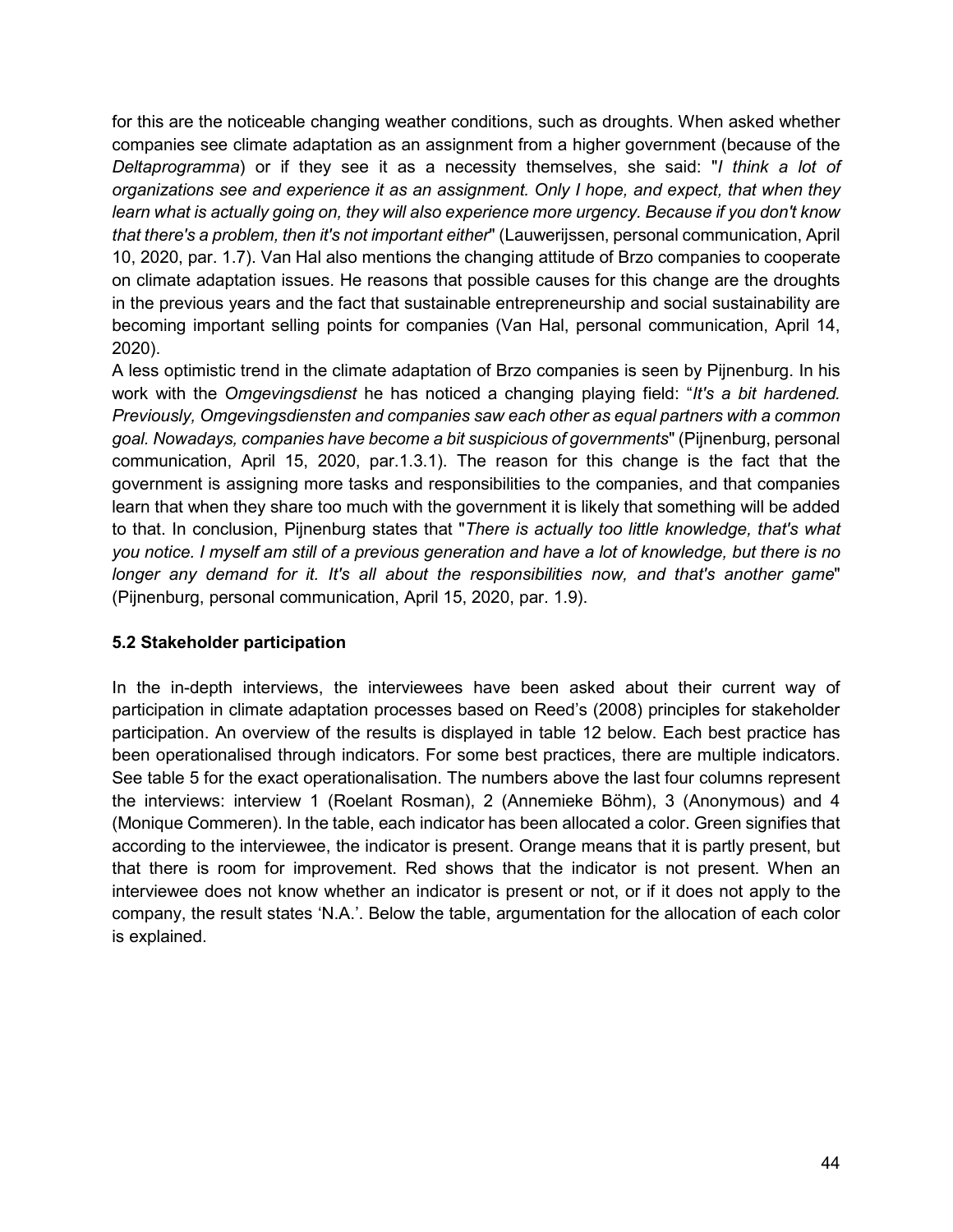| <b>Best practice</b>                                                                                                                                    | 1    | $\mathbf{2}$ | 3    | 4    |
|---------------------------------------------------------------------------------------------------------------------------------------------------------|------|--------------|------|------|
| Basing stakeholder participation on a philosophy<br>that emphasizes empowerment, trust and equity                                                       |      |              |      |      |
|                                                                                                                                                         |      |              |      |      |
|                                                                                                                                                         |      |              |      |      |
| Consider stakeholder participation as early as<br>possible and throughout the process                                                                   |      |              |      |      |
| Systematically analyse and represent relevant<br>stakeholders                                                                                           |      |              | N.A. | N.A. |
| Create clear objectives that are agreed upon by<br>all stakeholders from the start                                                                      |      |              | N.A. |      |
|                                                                                                                                                         |      |              | N.A. |      |
| Select methods specifically for each decision-<br>making context, considering the objectives, types<br>of participants and appropriate engagement level | N.A. | N.A.         | N.A. | N.A. |
| Provide highly skilled facilitation                                                                                                                     | N.A. |              |      |      |
|                                                                                                                                                         |      |              | N.A. |      |
| Integrate scientific and local knowledge                                                                                                                |      |              |      |      |
|                                                                                                                                                         |      |              |      |      |
| Institutionalise participation                                                                                                                          |      |              |      |      |

*Table 12: Results of stakeholder participation based on in-depth interview*

The first best practice, to base stakeholder participation on empowerment, trust and equity is partly present. Rosman's company has multiannual agreements with governments, which gives the company much space and freedom to participate and creates an equal partnership. Because the company is still dependent on the owner of the land to be able to make investments there, 'two way learning opportunities' has been scored orange (Rosman, personal communication, May 19, 2020). This is different for Böhm. Her company is a large cooperation that, together with one other competitor, controls about 90% of the Dutch grain trade. This gives them the opportunity to participate in all kinds of national working groups, in which they can directly or indirectly influence plans or proposals of the national government. However, there is no level playing field between the stakeholders yet, because it takes time to create trust and cooperation between governments and companies. This has been tried in the past as well, but because of missing knowledge, it has not always turned out well. On the other hand, two-way learning possibilities are present according to Böhm: *"I think companies are happy to take a step forward, and governments are happy when their advice or directions are being followed. So there is a learning opportunity for*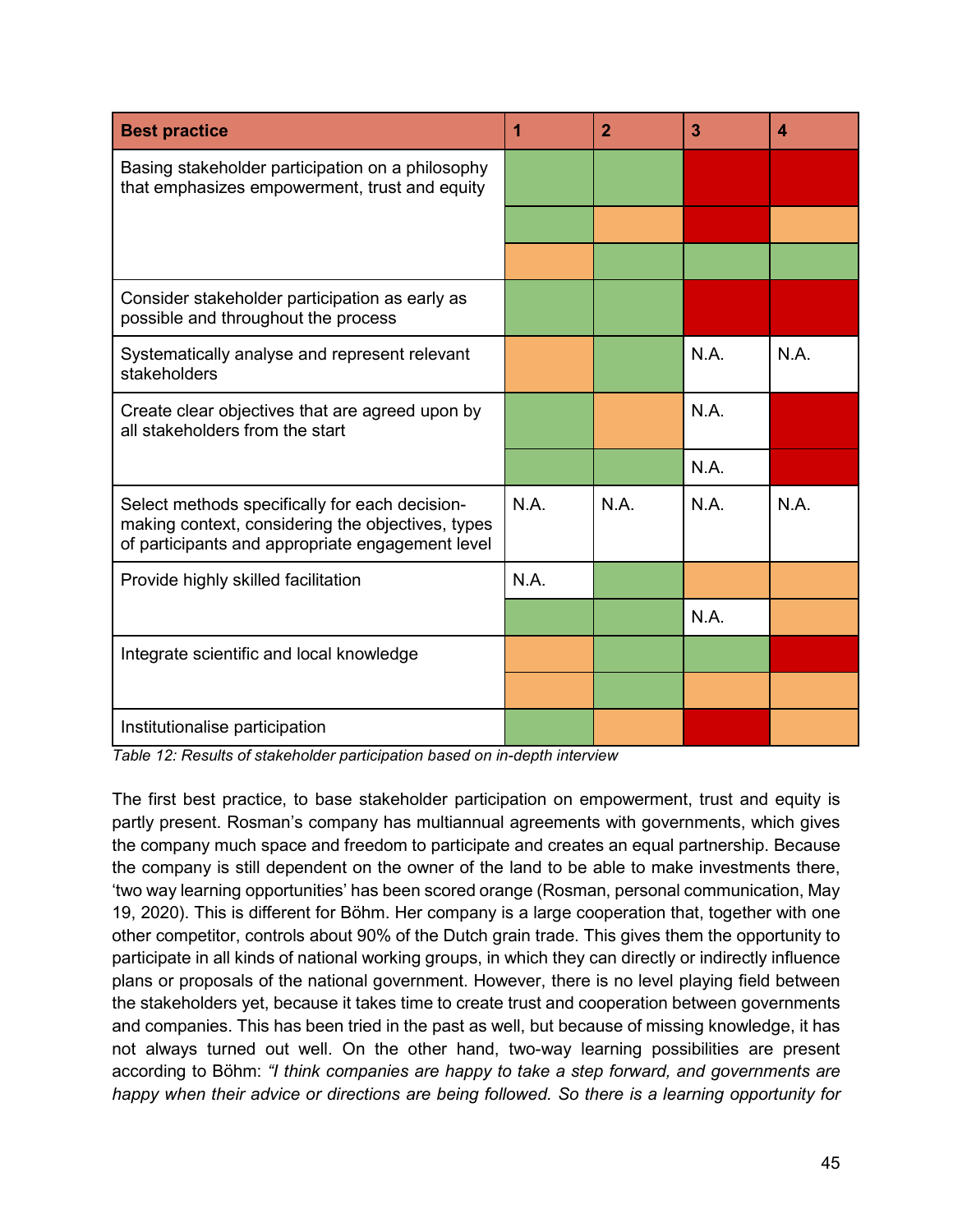*them too: to learn how to take a step forward and not make companies fight them. So I think it is mutual"* (Böhm, personal communication, June 2, 2020, par. 2.3). The experiences of empowerment, trust and equity are different for the last two interviewees. Interviewee 3 states that their influence is very limited, and always indirect through interest groups. They are therefore not empowered to engage in decision-making processes. They also state that there is no level playing field as far as they are concerned: *"I don't think that we have any real influence on it [decision-making processes], or that we can put the things that we think are important forward to the other party"* (Interviewee 3, personal communication, June 8, 2020, par. 2.2). However, twoway learning possibilities are present because of lessons that are drawn from practice and theory, hence the green score (Interviewee 3, personal communication, June 8, 2020). Commeren experiences the same lack of influence and empowerment. She explains this as follows: *"The regulations are imposed from above. And, only the very large companies are involved in the drafting of guidelines and so on, so there are a lot of Brzo companies that are not included"* (Commeren, personal communication, June 9, 2020, par. 2.1). The same uneven representation is seen on the playing field. Nevertheless, Commeren does state that she sees many learning possibilities between governments and businesses, for example when *Inspectie SZW* visits a company to learn from its practices (Commeren, personal communication, June 9, 2020).

The second best practice; to consider stakeholder participation early on in the process, was present with both Rosman and Böhm. Rosman says this is due to the environmental permits for his company, of which he is being informed by the public authorities in early stages (Rosman, personal communication, May 19, 2020). For Böhm, stakeholder participation starts in the national working groups, where they can already influence legislative proposals (Böhm, personal communication, June 2, 2020). Again, a distinction between the first and last two interviews can be made: The companies where interviewee 3 and Commeren work are not at all involved in the preparation phases by the government (Commeren, personal communication, June 9, 2020; Interviewee 3, personal communication, June 8, 2020).

Best practice three, to systematically analyse and represent relevant stakeholders shows mixed results. According to Rosman, there is room for improvement. His company has to coordinate with the province or *Omgevingsdienst*. However, some municipal actions (such as the creation of a *Omgevingsvisie*) are also relevant for the company, but the municipality fails to involve them in these processes (Rosman, personal communication, May 19, 2020). Böhm states that all relevant stakeholders are (or can be) represented in the working groups, either directly or through membership of larger corporations (Böhm, personal communication, June 2, 2020). Since the last two interviewees are not at all involved in decision-making processes, they also could not say whether the relevant stakeholders are represented (Commeren, personal communication, June 9, 2020; Interviewee 3, personal communication, June 8, 2020).

The fourth best practice; to create clear objectives that are agreed upon from the start by all stakeholders, was mostly present in the first two interviews. The multiannual agreement of Rosman's company ensures annual administrative meetings and quarter-annual meetings with civil servants. During these meetings, the company is warned about arrangements that should be made in the future, and how government and business can arrange permits together. This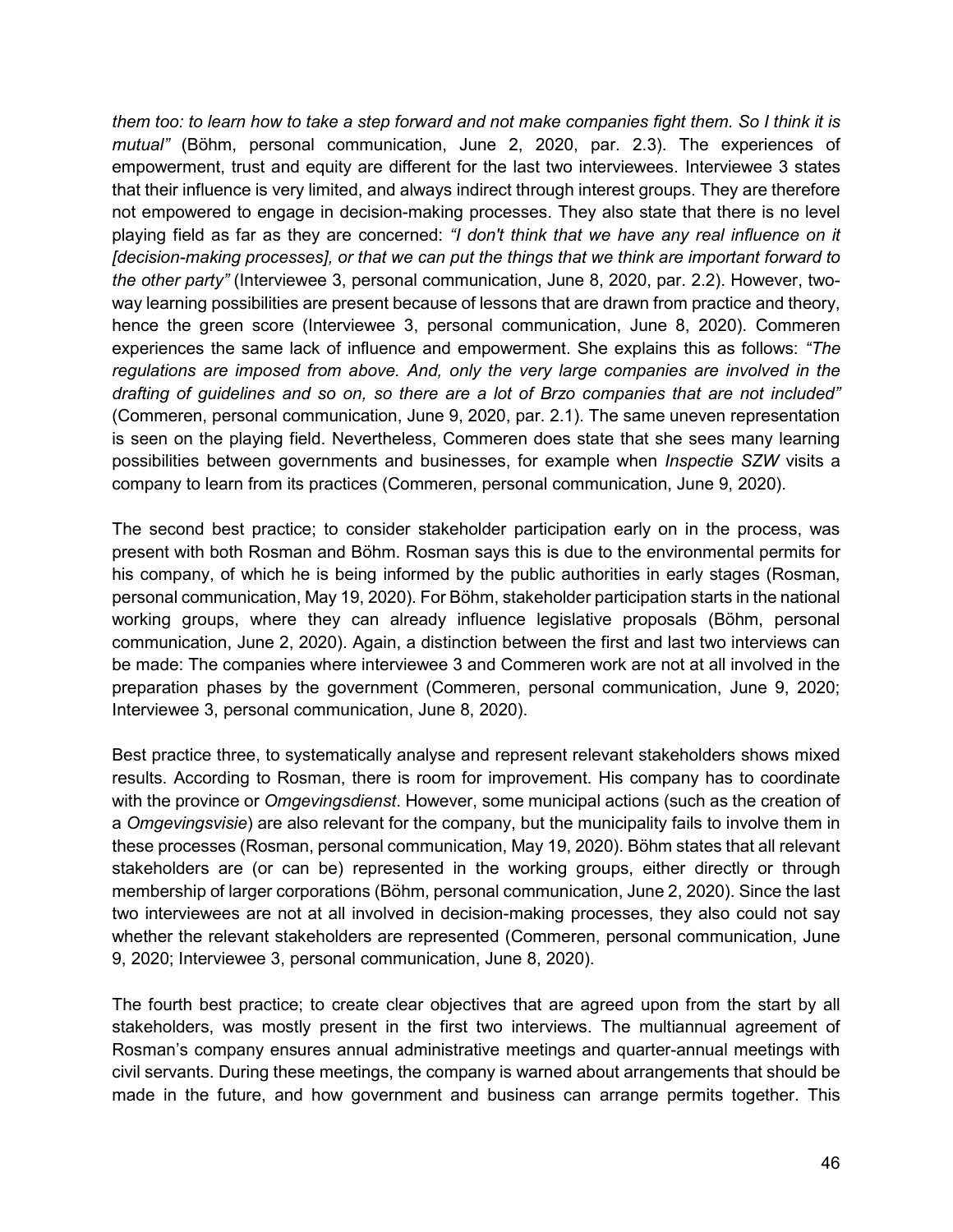arrangement ensures frequent discussions about issues and plans, and enables conversations at an early stage (Rosman, personal communication, May 19, 2020). According to Böhm, the creation of objectives in meetings and deliberations is based on facts. Negotiations may take place, but are always in the best interest of everyone's own organisation. This approach leaves some room for improvement; to leave the 'game' of negotiations and solely focus on collaboration in order to achieve the best interests for everyone, hence the orange score (Böhm, personal communication, June 2, 2020). Interviewee three is not involved in deliberations of any kind, and could therefore not say what approaches or techniques were being used (Interviewee 3, personal communication, June 8, 2020). Commeren adds that companies are often involved at too late a stage. At that point, it is no longer about creating an overview of input, but rather communicating the outcomes to the companies. None of the companies she worked for have not been part of any deliberations (Commeren, personal communication, June 9, 2020).

The fifth indicator; adapting methods for communication, consultation and participation to the decision-making context and the stage of the process, was not applicable in all four cases due to the lack of different contexts or involvement of the companies at all.

Best practice five is to provide highly skilled facilitation and to use ground rules, plannings and feedback loops. An impartial facilitator who is capable of dealing with group dynamics has not come up in the interview with Rosman. He did state that the government uses a planning, because "*If it is not laid down, companies take more freedom. And when it is laid down, you can work together towards a deadline or goal"* (Rosman, personal communication, May 19, 2020, par. 2.7)*.*  Böhm says that the chairmen of the national working groups occupy an independent position, and could therefore function as this facilitator. In these working groups, ground rules, plannings and feedback loops are also present (Böhm, personal communication, June 2, 2020). Interviewee 3 mentions branch organisations or other interest groups that could function as an impartial facilitator, but acknowledges they have never proactively tried to contact them (Interviewee 3, personal communication, June 8, 2020). Commeren is also unsure of the party she could turn to but suggests the RIVM, since they have given impartial and clear advice regarding non-climate adaptation related Brzo questions in the past. She also mentions that governments always work with a concrete planning, but there is no room for feedback: If companies have problems with new regulations, their comments may be acknowledged, but will then be stashed away (Commeren, personal communication, June 9, 2020).

The sixth best practice concerns the integration of scientific and local knowledge. In the case of Rosman, this can be improved. He mentions tension between the opportunities for companies based on experience and science, and rules the government imposes. He states that there is a lack of flexibility from the government to alter rules for different parts of the country or province.. This is because the government wants to create and enforce a central policy, but sometimes flexibility and cooperation is required in order to achieve the best results (Rosman, personal communication, May 19, 2020). This is different from Böhm's experience, who gives the example of the working group in which governments, companies and knowledge institutions such as Wageningen University are represented. All their knowledge and input is represented and valued equally (Böhm, personal communication, June 2, 2020). Interviewee 3 also gives a positive view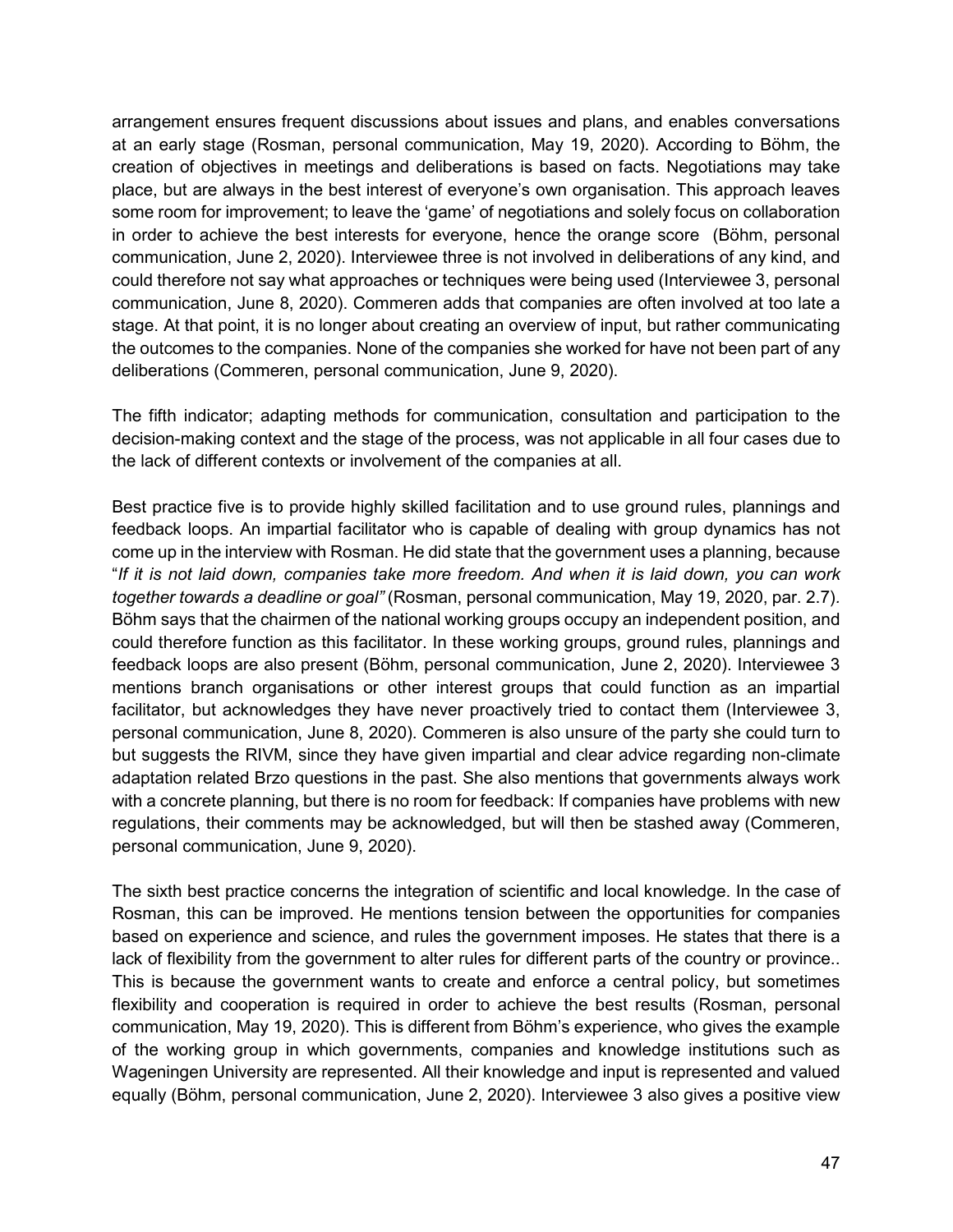on the coordination of practical and scientific knowledge, but is unsure whether they have the same perceived value among the stakeholders (Interviewee 3, personal communication, June 8, 2020). Commeren barely experiences the combining of practical and scientific knowledge. But, because the government does attach value to the practical experiences of companies, as mentioned earlier, this indicator is scored orange (Commeren, personal communication, June 9, 2020).

The last indicator, that institutional and organisational structures of an organisation enable participation, is present according to Rosman. He states that the multiannual arrangement his company has with the government helps with the necessary environmental permits: *"If you arrange that well, you can move forward in the coming years"* (Rosman, personal communication, May 19, 2020, par. 2.9). For Böhm, improvements are needed on the communicational level from government to the companies: Laying down rules is not the best option, first you need to have support. The government will have to adjust their message accordingly, and have an idea of support and obstacles businesses might experience (Böhm, personal communication, June 2, 2020). Interviewee 3 does not feel like the current organisation of climate adaptation enables the participation in climate adaptation of his company: *"That's because I don't feel that we are or can*  be proactively involved as a Brzo company. Last year, I didn't notice that they [the government] *would like to hear our opinion and involve us. I think it's a select club that decides things, and that communication is lacking further down the line. There's still some work to be done there"*  (Interviewee 3, personal communication, June 8, 2020, par. 2.10). Commeren also experiences that the Brzo companies she has worked for are barely involved in climate adaptation and are not asked for input, which means that their participation has not yet been institutionalised (Commeren, personal communication, June 9, 2020).

# **5.3 Leadership for climate adaptation**

In the in-depth interviews, the interviewees have also been asked about the tasks (related to roles) they would want a governmental party to take on. Each role is discussed separately in the sections below. Afterwards, table 13 presents an overview of the results.

### Political-administrative function

For the political-administrative function, a government sets the rules of the process, creates visions and provides a clear division of roles and tasks, including enforcement. Rosman said he would like a government organisation to define and enforce rules or visions, but only if the regulations would go to a certain extent. Companies need the freedom to do things the way they prefer, but also a commitment to act at all. A lack of regulations will lead to no actions at all for most companies. As Rosman said: *"Occasionally, investments have to be made in order to achieve things, and you definitely need the government for this"* (Rosman, personal communication, May 19, 2020, par. 3.1). Böhm mentioned another important premise for the government to define visions and enforce rules: More practical knowledge with the government and enforcers. She stated that she does have confidence in individual people, but that the knowledge and skills of government agencies are often far from reality. When asked how she would want the government to act, she said: *"I think in a completely different way than now. So*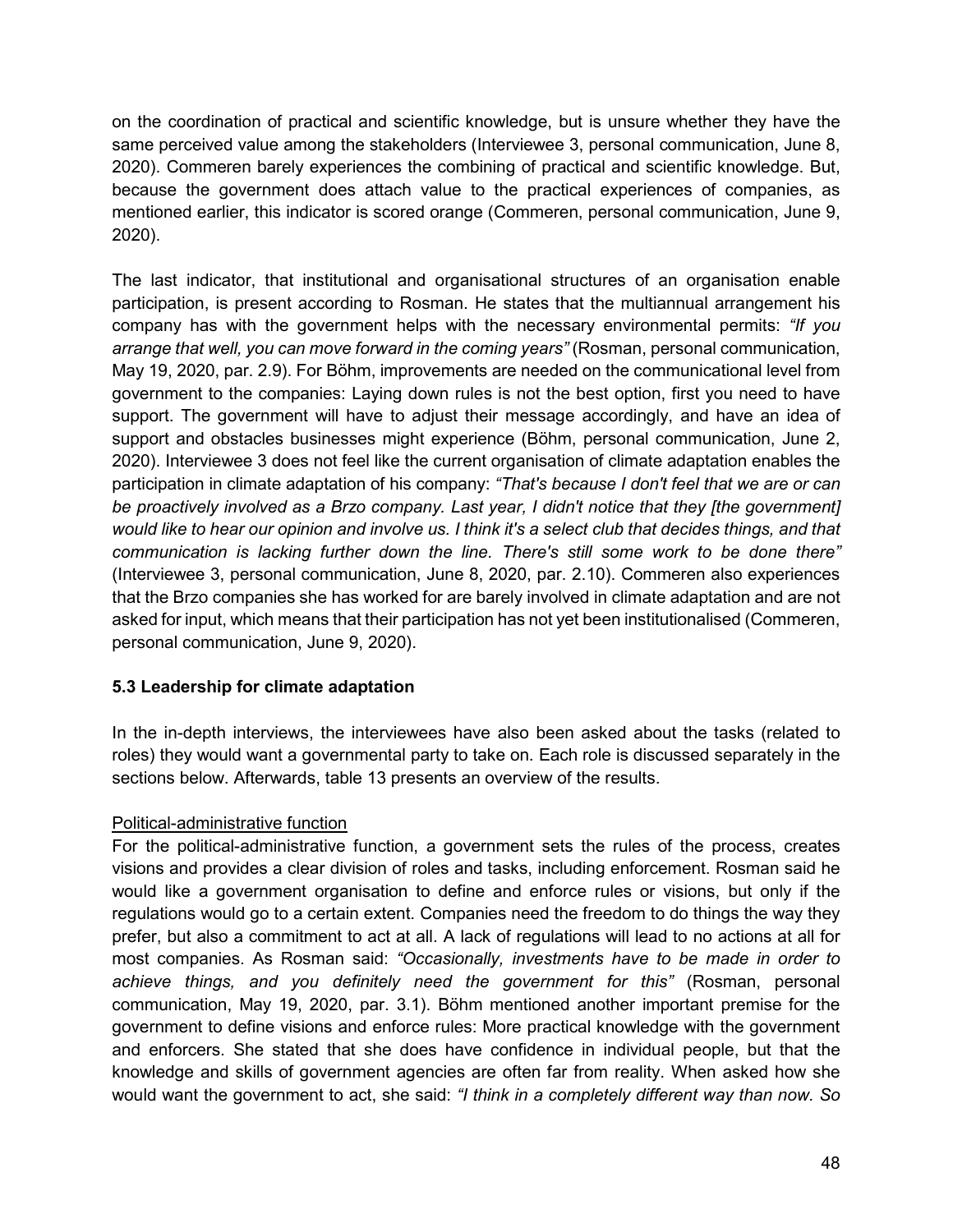*don't point the finger, but look for cooperation"* (Böhm, personal communication, June 2, 2020, par. 3.1). Böhm understands the need for supervision and enforcement, and agrees that this is a task a governmental organisation should carry out. Nevertheless, she again emphasizes the need for practical knowledge to be able to do this well (Böhm, personal communication, June 2, 2020). Interviewee 3 agrees with this vision, and states that the only way to tackle the climate problem is by having a government set rules and enforce them. However, they do state that enforcement could be arranged on a provincial level, for example in combination with the semi-annual audits his company already receives (Interviewee 3, personal communication, June 8, 2020). Lastly, Commeren also agrees that a government should take on rule-setting and enforcement tasks. She adds that a way this could be executed is by providing companies with concrete tools and guidelines they have to take into account. Now, they have to figure out themselves what could go wrong, what is or could be a big problem and what not, and what they have to do about it (Commeren, personal communication, June 9, 2020).

### Adaptive function

The adaptive function entails the stimulation of technical innovations and cooperation between companies. Rosman mentioned the importance of innovations and the need for subsidies to further develop ideas. According to him, there is a win-win situation between governments that want to go a step further and companies that want to participate in the first step. That is the point where the government can really help companies. Another way the government could stimulate innovations and cooperation is by connecting companies in order to share knowledge, experiences and techniques (Rosman, personal communication, May 19, 2020). Böhm is not too sure about the use of subsidies. She believes that it could be more useful to focus on the communication and facilitation side of innovation and cooperation: *"So don't start throwing money and subsidies at a new idea, but try to find a way to develop the idea together"* (Böhm, personal communication, June 2, 2020, par. 3.2). She mentions a new working group to further develop a new idea as an example of how this could be done (Böhm, personal communication, June 2, 2020). Interviewee 3 shares Rosman's idea that innovations and collaboration should be stimulated, and that this is a role a government should fulfill. Interviewee 3 adds that it might be better to let new parties join existing deliberations and meetings instead of creating new ones (Interviewee 3, personal communication, June 8, 2020). Commeren beliefs a government could have a positive influence on the willingness of cooperation and innovation among Brzo companies. She mentions that particularly in industrial parks, where companies already have a lot to do with each other, they should also be aware of each other's climate change risks There are opportunities to communicate on these issues, and perhaps even to create solutions together (Commeren, personal communication, June 9, 2020).

# Enabling function

The enabling function also includes stimulation of new strategies, but adds the creation of a sense of urgency and trust building, and representation of less influential parties as tasks for the government. Rosman agrees with the need for the government to create a sense of urgency around climate adaptation for companies through stimulation or legislation: *"With no obligations, nothing happens"* (Rosman, personal communication, May 19, 2020, par. 3.3). Additionally, he states that governments should make sure to not only research solutions, but to take the next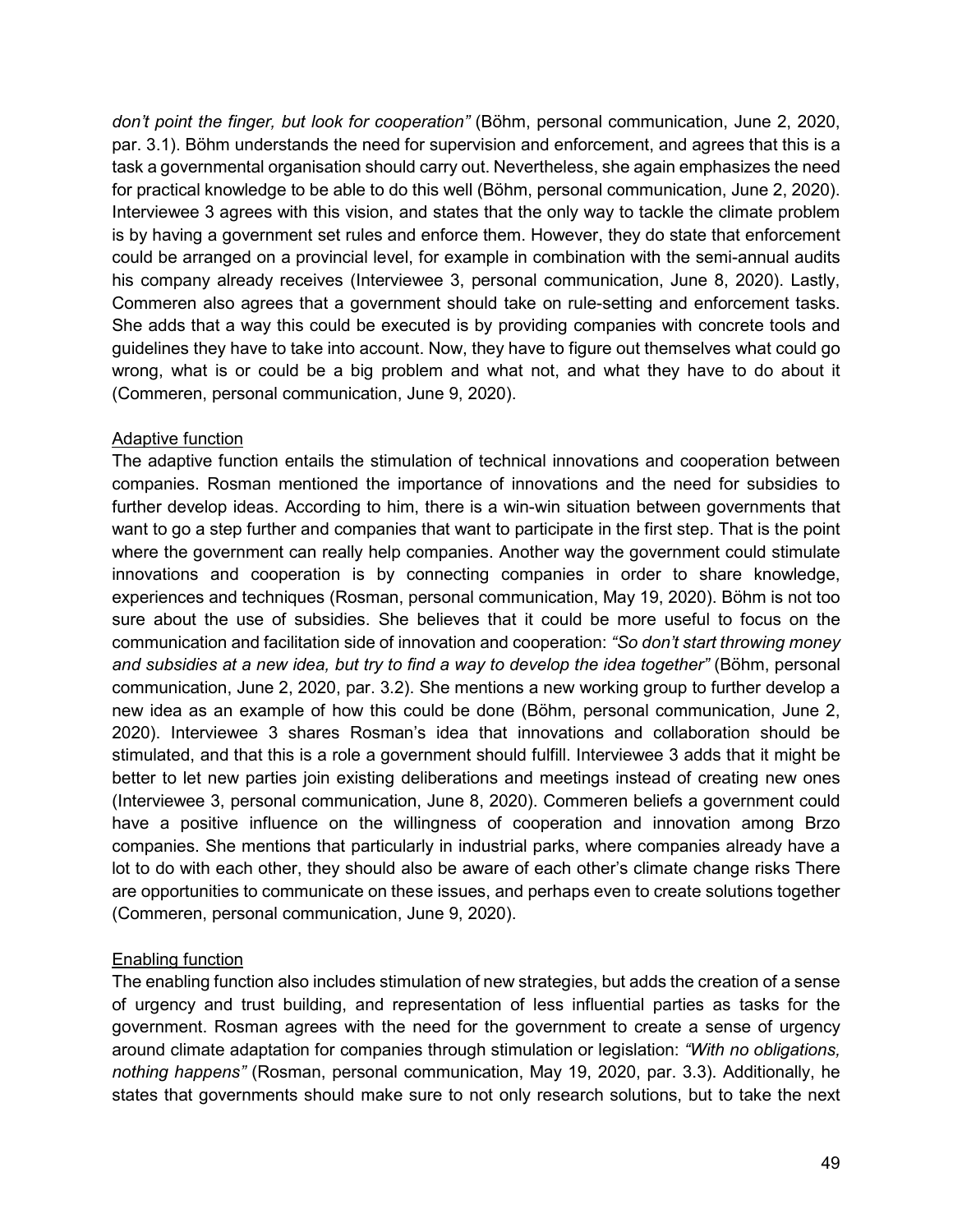step as well and implement them (Rosman, personal communication, May 19, 2020). Böhm again mentions the power of communication. According to her, the government operates isolated, but so do a lot of large companies. Big companies such as Shell or Esso are incredibly influential and dominant for smaller chemical companies. A governmental campaign to raise awareness for example will not stand against these giants. As a possible solution, Böhm suggests breaking up these structures in another way. This does not necessarily have to come from the government; it can also come from smaller companies, or a collaboration between the two (Böhm, personal communication, June 2, 2020). Regarding the stimulation of new strategies, interviewee 3 states that this should be a task of a governmental party: *"Well, sure. Stimulating innovation is often a money issue. If there is more of that, people will do it [innovate] easier"* (Interviewee 3, personal communication, June 8, 2020, par. 3.3). Additionally, they mention that the division of funding should be based on the potential impact of the innovation (Interviewee 3, personal communication, June 8, 2020). Finally, Commeren does not believe a governmental party should create a sense of urgency among companies, because she feels companies are responsible for their own safety and preparations. However, she does think the government has a task in making sure all relevant parties are adequately represented (Commeren, personal communication, June 9, 2020).

### Dissemination function

The dissemination function entails the promotion and dissemination of new ideas and innovation among political decision-makers. Rosman said this could be useful, but first all governments should be on the same wavelength. He thinks it will be useful to have a shared goal between governments and companies: to move forward and to play a role as equal parties (Rosman, personal communication, May 19, 2020). Böhm agrees with the idea that collaboration and communication between governments themselves should first be improved before new structures are being set up (Böhm, personal communication, June 2, 2020). Interviewee 3 states that companies are always happy when innovations are discussed, especially in networks of positional leaders. Regarding the exact method to achieve this, they mention examples such as meetings or other consultation structures (Interviewee 3, personal communication, June 8, 2020). Commeren agrees that a direct approach to reach positional leaders will be better than a general newsletter for example. She therefore proposes to directly write to the companies or leaders they want to reach (Commeren, personal communication, June 9, 2020).

### Connective function

In the connective function, a government brings together stakeholders to find solutions and to create mutual trust. Rosman is very much in favour of a government party taking up this role. He believes that group sessions and 'climate tables' where issues are discussed with other companies and stakeholders are a good way to do so. Böhm is also in favour of such sessions or groups, but mentions it is important to choose the right parties to participate, to learn what is really going on in the workfield: *"If you want to get cooperation and communication between parties for a better end result, I don't think you will have to sit down with the strategic board, but to have a conversation with people from the operational level"* (Böhm, personal communication, June 2, 2020, par. 3.2). Interviewee 3 beliefs this governmental role is important too: *"There are many parties who together are part of the problem ánd the solution. If you can gather everyone around*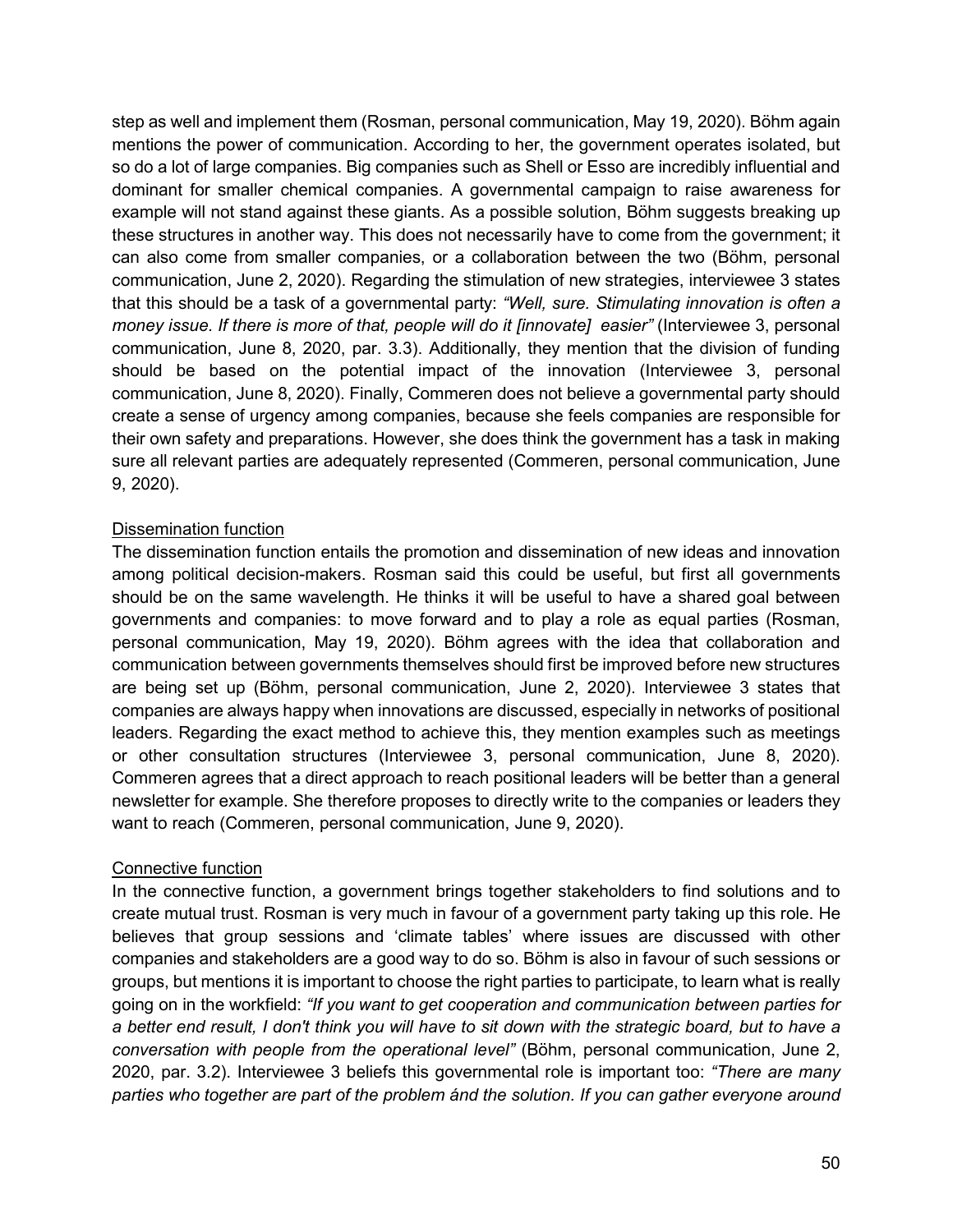*the table, you can also look for a solution that works for everyone"* (Interviewee 3, personal communication, June 8, 2020, par. 3.5). When asked how this could be approached, they mentioned quarterly or semi-annual meetings or conferences in which the participants look back on the objectives, new innovations and solutions, and still outstanding issues. During the meeting, these points will be discussed and a new meeting will be planned as well (Interviewee 3, personal communication, June 8, 2020. Lastly, Commeren agrees with the idea of a meeting, workshop or symposium to gather all participants. Furthermore, she emphasizes the need to start doing this early on in the process as well in order to create new legislation and regulations, and not just to look back on the effect of old ones (Commeren, personal communication, June 9, 2020).

| <b>Function</b>              | Summary / extra input:                                                                                                                                                                                                                                                                                                                                                                                                                                                               |
|------------------------------|--------------------------------------------------------------------------------------------------------------------------------------------------------------------------------------------------------------------------------------------------------------------------------------------------------------------------------------------------------------------------------------------------------------------------------------------------------------------------------------|
| Political-<br>administrative | - Governments should provide and enforce rules and visions<br>- Regulations should only go to a certain extent; companies must have<br>some freedom to do things the way they prefer<br>- Governments and enforcers should have more practical knowledge<br>- Look for cooperation with companies when setting up rules and regulations<br>- Governments should provide more concrete guidelines and tools (what<br>could go wrong, when is it a problem, what can you do about it?) |
| Adaptive                     | - Governments should stimulate innovations among Brzo companies<br>- Governments could connect companies to share knowledge, experiences<br>and techniques<br>- Do not always 'throw money' at a new idea, but first develop idea in<br>working group<br>- Set-up meetings or panels to kickstart innovations<br>- Let new parties join existing deliberations, not start new ones                                                                                                   |
| Enabling                     | - Divided opinions on whether sense of urgency is governmental task or not<br>- Governments should aim to represent all stakeholders<br>- Governments should not only research solutions, but also implement them<br>- Governmental campaign will not help with giants such as Shell or Esso:<br>instead lobby and/or collaborate with smaller companies                                                                                                                             |
| <b>Dissemination</b>         | - Would be nice if governments would inform positional leaders on<br>innovations, but this is not necessary<br>- First all governments should be on the same wavelength before new<br>structures are set up<br>- Should be achieved through meetings or direct written communication                                                                                                                                                                                                 |
| Connective                   | - Governments should connect stakeholders to find solutions and build trust<br>- Groups sessions, (semi-)annual meetings, workshops and 'climate tables'<br>to discuss issues with other stakeholders<br>- Include all parties early in the process<br>- Important to let the right parties participate: not only strategic board, but<br>also people from operational levels                                                                                                        |

### **Overview**

|  | Table 13: Overview of results leadership functions |
|--|----------------------------------------------------|
|--|----------------------------------------------------|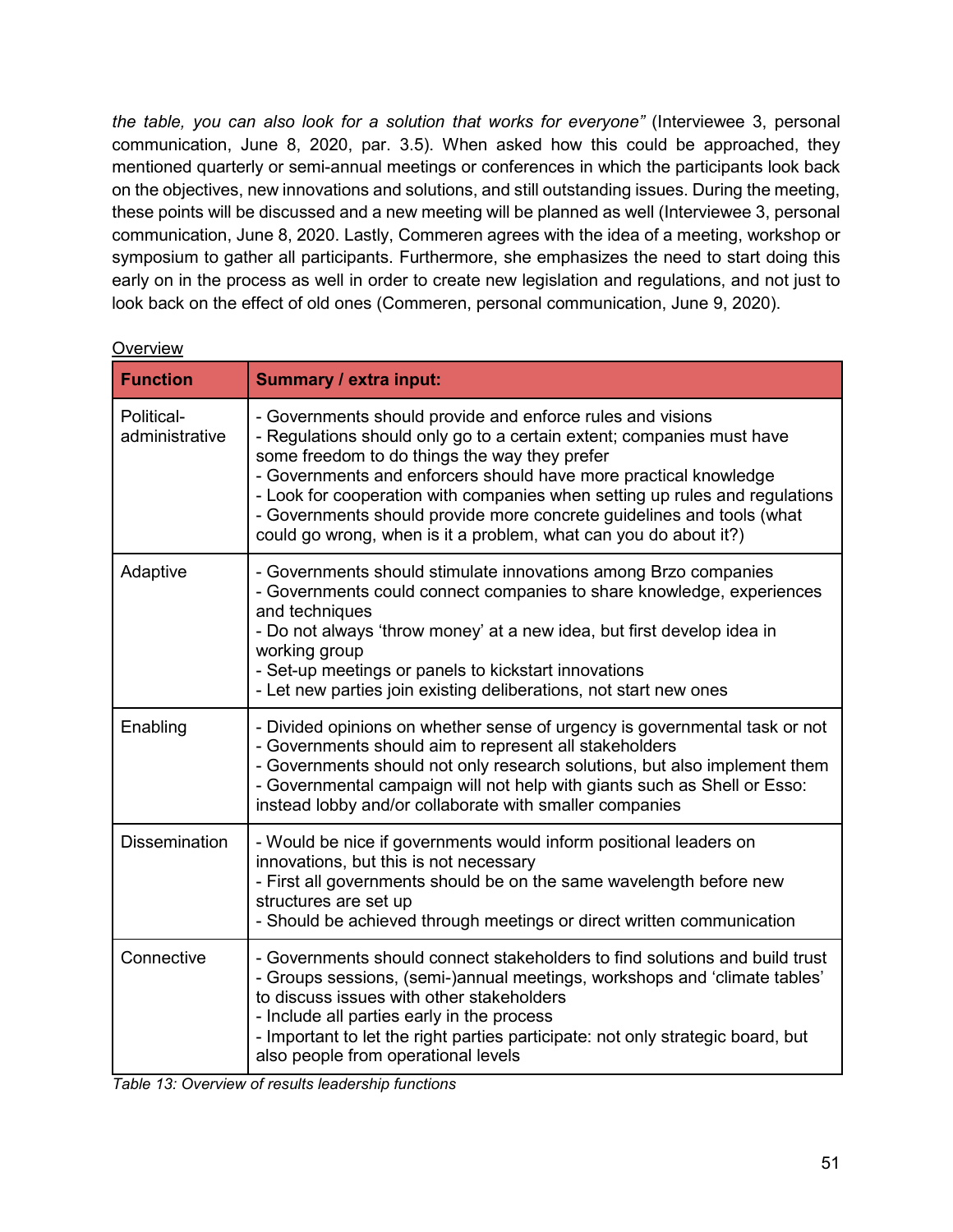# **6. Discussion**

In this chapter, the results described in the previous chapter are discussed. The first paragraph discusses the policy arrangement with regard to the literature, and compares the theoretical policy context from chapter 4 to the practical experiences that came forward in the interviews in chapter 5. In the second paragraph, interesting findings from the interviews of the in-depth phase are discussed with regard to the theory on stakeholder participation. In the third and last paragraph, the same has been done for the literature on leadership for climate adaptation. All discussions focus on relevant aspects for the role of the province and *kernteams*. Lastly, some remarks on the research are mentioned.

# **6.1 Policy arrangement of climate adaptation of Brzo companies in the Netherlands**

The conducted interviews have provided information on the practical side of climate adaptation processes of Brzo companies. This has led to insights that did not come forward in the theoretical policy context chapter. Firstly, a number of additional actors became clear, such as branch- and port organisations, safety regions and local residents. The *Omgevingsdienst* turned out to be a more important stakeholder than initially expected because of their legal tasks, possibilities to enforce and the fact that they are relatively close to Brzo companies. Another interesting insight is that branch- and port organisations have additional value as stakeholders because of their close relationship to Brzo companies, especially compared to governments. Other findings are the involvement of safety regions and the influence local residents can have in licensing procedures for Brzo companies. Knowing what parties are involved, and which and how much power they have is necessary in order to have the *kernteam* function in an effective way.

The interviewees provided deeper insights in the legal framework, for example in the possibilities of the Seveso III Directive to enforce the identification and assessment of risks from all four climate change themes and for both high and low category Brzo companies. This could be an interesting point to investigate further in order to enforce climate adaptation action from a legal point of view. The *kernteam* could look into this as well. Additionally, the interviewees also mentioned nonlegally binding or non-written rules for interaction in the sector that should be kept in mind. For example, the *Deltaprogramma* that binds its participants to its goal of becoming climate-proof and water-resistant in 2050 through joint agreements. Approaching Brzo companies with caution and setting good examples as a government are some non-written rules.

Lastly, the prevailing discourses revealed maybe the most interesting insights. The first one is related to the division of power and influence: The translation of European guidelines into national legislation, as described in chapter 4, turned out to work differently in practice. Apparently, the national government always has the deciding vote and the power to implement rules, even when other actors do not agree. This dominant position enabled the enforcement of the national government's own rules, but this did not create goodwill among companies and lower governments, nor did it ensure that the best solutions were implemented. This approach turned out to be disastrous for the trust of Brzo companies towards governments. It is important for the *kernteam* to be aware of the national governments' reputation, since the team will be a part of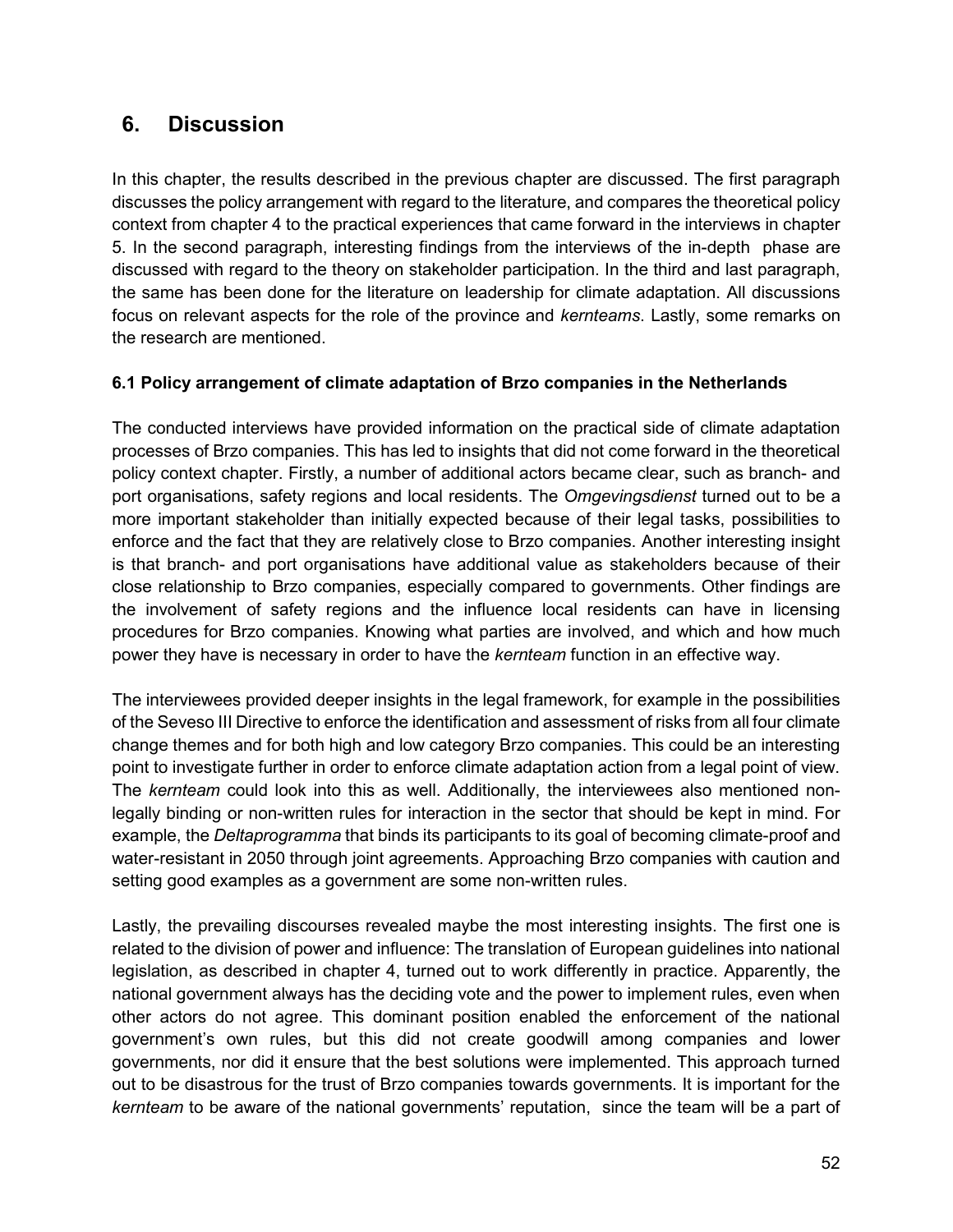the ministry. It will have to deal with the negative attitude of companies toward governmental parties, and will have to work to regain their trust. Secondly, branch- and port organisations are not proactive in climate adaptation processes. As mentioned earlier, they do have an unique, close position to Brzo companies. This position could be used to distribute information among or set-up meetings with Brzo companies. *Kernteams* could try to find points for collaboration with branch- and port organisations because of this characteristic. Thirdly, as mentioned, *Omgevingsdiensten* have an important role in the climate adaptation of Brzo companies. But, they are also busy and struggle with execution of their work due to vague legislation. This vaguely formulated legislation results from the lack of topic-specific knowledge on the national governmental level. The *kernteam* could put this problem on the agenda on the national level*,* to help them develop more clear guidelines for the *Omgevingsdiensten* to enforce. Last of all, there are important general discourse trends. On the positive side, a lot of organizations are starting to pick up on climate adaptation and are showing a different, more willing attitude towards the subject. On the other side, the playing field has hardened due to the aforementioned decentralisation of tasks from governments to companies. This also makes the situation more complex, because companies who do want to act on climate adaptation are still hesitant to share information (such as results from stress tests) with the government, because they are afraid that more restrictions or obligations will result from these insights. The *kernteam* could try to soften these relationships by functioning as a middle-man between the national government, enforcers and Brzo companies.

This last proposition is also in line with the view of Van Tatenhove et al. (2000) on policy arrangements. They stated that policy arrangements allow the making of environmental policy to be seen as a combination of social change and interaction. In this case, especially the changing relations between market (Brzo companies) and state contribute to structural social change, leading to a poorly functioning organisation of climate adaptation of Brzo functions. This is based on the hardened playing field and changed relations between companies and the government, leading to a false sense of safety. It has also become clear that multiple cultural factors on the interaction level greatly influenced the policy arrangement of climate adaptation of Brzo companies in the Netherlands. Mainly social responsibilities and values lacked with many actors, which made them fulfill their responsibilities on a minimal level and fail to be proactive about taking action. Besides trying to positively influence the hardened relations between state and market, the *kernteam* could also try to work with cultural factors in order to positively influence the policy arrangement.

Finally, chapter 4 mentions the use of safety performance indicators, or SPI's, to provide information on and assess the safety of a company. Companies can draw these up themselves to make the SPI's compatible with their own production processes. However, none of the interviewees mentions SPI's. It could be worthwhile to investigate whether SPI's could be 'expanded' and used to promote climate adaptation, or if they do not meet their purpose and are therefore not mentioned in the interviews. The *kernteam* could take up this role, investigate the use and potential of SPI's and help companies develop and implement them.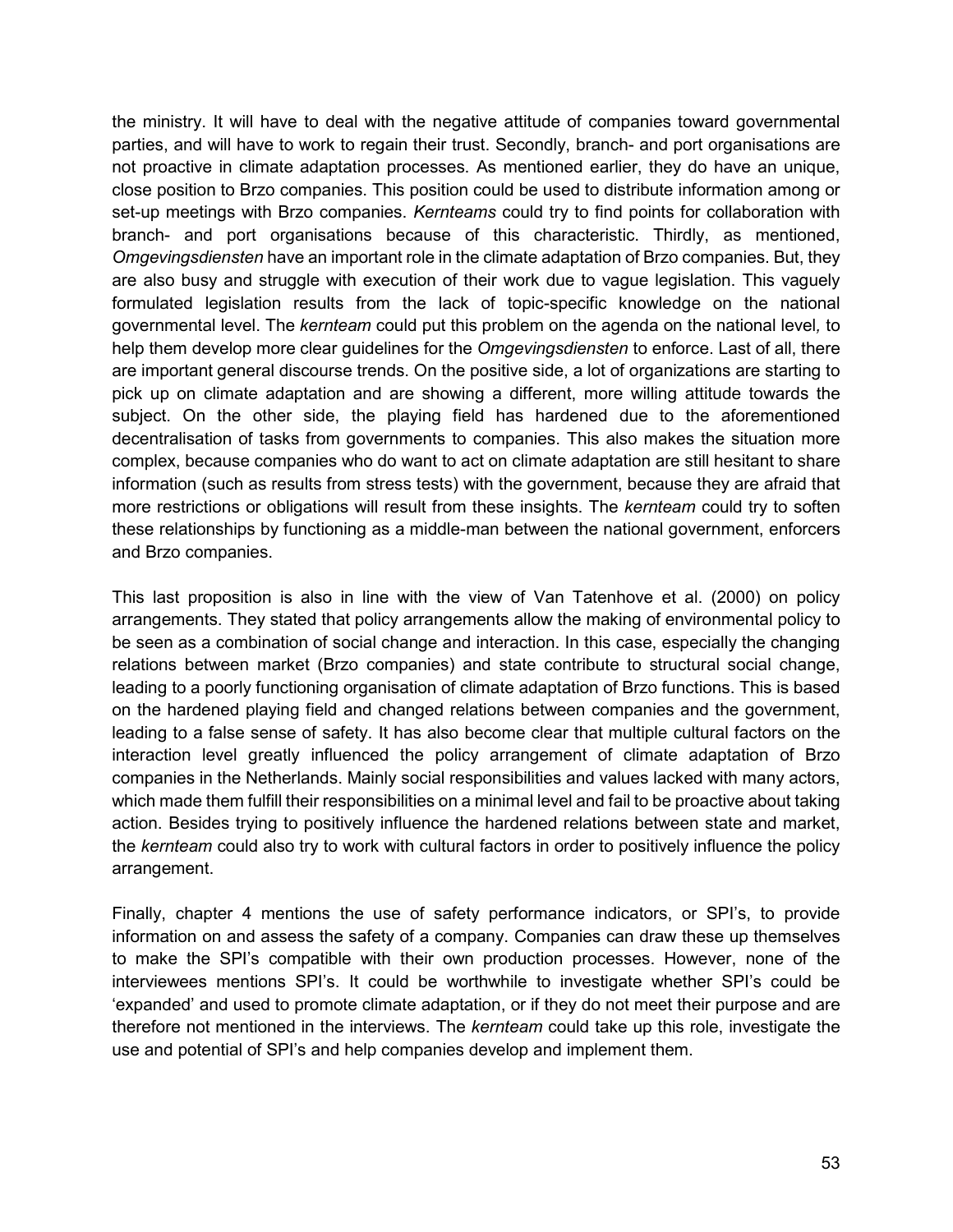### **6.2 Stakeholder participation in climate adaptation of Brzo companies**

The overview table in section 5.2 (table 12) shows mixed results regarding their company's participation in climate adaptation processes. This itself is already an interesting result. It shows that each company has different arrangements and ways of participating in climate adaptation, and that there is no general feeling or method of participation in climate adaptation among Brzo companies.

Rosman and Böhm only have green and orange scores which means that the indicators were present, sometimes with room for improvements. The scores of interviewee 3 and Commeren look very different: some green and orange, combined with many red squares to indicate the absence of an indicator. The main reason for Rosman's scores is the fact that his company has special arrangements with regional governments. This allows the company to be involved in decision-making processes and be involved from an early stage and to express their opinion. The stakeholder participation of Böhm's company starts early on in national working groups, where legislative proposals can be influenced. Their presence in these working groups also enables the company to represent its members and provides an impartial facilitator (chairman of the working group). Main reasons for the red scores for interviewee 3 and Commeren are the fact that their companies are not at all involved in decision-making processes around climate adaptation. This means they have no or little insight in (early) participation methods, facilitation and the integration of scientific and local knowledge. The current organisation of climate adaptation therefore does not (sufficiently) enable climate adaptation at their companies. A last interesting finding is the fact that all four interviewees mention a different facilitator when asked about the presence of one. This shows that it is not clear for Brzo functions where they can ask questions about climate adaptation and where they can turn to when there are tensions between stakeholders. This last aspect seems especially important, since the relationships between governmental parties and Brzo companies is not always good and in the past has led to a hardened playing field and a false sense of safety. Having an impartial party where complaints or questions about legislation could be brought to, could help improve the trust of companies in the government's actions, next to improving stakeholder participation. In the composition and framing of the team, it might be needed to take this impartial role into account.

In general, Brzo companies should be able to be involved in decision-making about climate adaptation regulations if they want to. This involvement should happen as early in the processes as possible. Other possible improvements are communication about changes or new regulations from the government to the companies, the integration and valuation of scientific and practical knowledge and the further institutionalisation of climate adaptation. *Kernteams* could play to the strong points of Rosman's and Böhm's company, by aiding governments and companies in making individual agreements in which changes, permits and other climate adaptation related subjects can be discussed a couple of times a year. Additionally, the *kernteam* could try to improve the (early) representation of smaller Brzo companies. They could help improve communication from government to companies, for example regarding the existence of a facilitator or when working groups are organised and how companies can speak their voice. The *kernteam* could also help gather and provide trustworthy scientific and practical knowledge to aid decision-making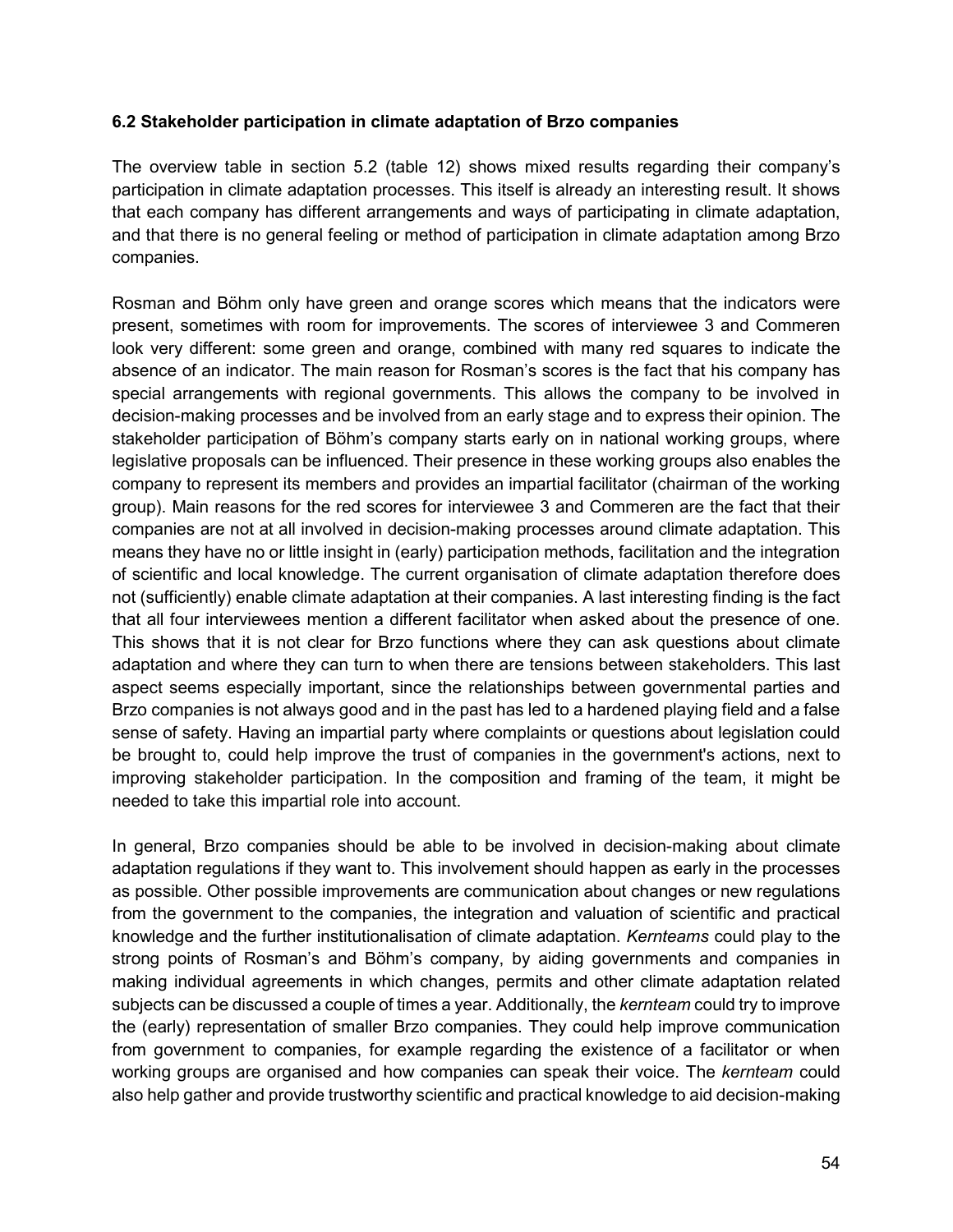processes. Together, this will hopefully lead to the further institutionalisation of participation of Brzo companies in climate adaptation.

The discussed points are also in line with the presented literature on stakeholder participation. As described in section 2.2, the involvement of stakeholder in policy- and decision-making processes can take different forms (Pomeroy & Douvere, 2008). In the interviews, almost all forms have come forward: negotiation, dialogue, information and communication. However, they have not been purposely advocated in the different stages of the decision-making processes. Additionally, It has become clear that the four stages of a decision-making process (Pomeroy & Douvere, 2008); planning, evaluation, implementation and post-implementation, have not been applied properly in the case of climate adaptation for Brzo companies in the Netherlands. As Pomeroy & Douvere (2008) suggest, stakeholders should be involved in the planning phase to contribute, they should be informed on different options and be involved in the formulation and implementation of new rules and regulations. And, there should be room for feedback loops and evaluation based on the outcomes. In the future, *kernteams* could see to these processes being implemented in the right way.

### **6.3 Desired leadership in the climate adaptation of Brzo companies**

In this section, it is discussed if and how a *kernteam* should take on each function, keeping in mind the given conditions and extra input that the interviewees provided (table 13). Links to the literature on leadership for climate adaptation are also included.

### Political-administrative function

The interviewees expressed they do need governmental regulations of some sorts in order for their companies to act. Regarding this function, the *kernteam* could best focus on two aspects. First of all, the enrichment of practical knowledge of governments and enforcers, for example by organising workshops or company visits in collaboration with Brzo functions. Secondly, the interviewees expressed a lack of concrete guidelines for companies to follow. This has already been done for flood risks in the Brzo 2015 legislation, but not for the other three climate themes (drought, heat stress, peak rainfall). The *kernteam* could help set up these guidelines (in collaboration with governments, enforcers and Brzo companies) and spread them among Brzo companies, so they all know the tools exist and know how to apply them. This could be done for example by organising meetings for Brzo companies for input and explanation, or by sending all functions an informational letter. However, the political administrative function can only be fulfilled by positional leaders (Meijerink & Stiller, 2013). A *kernteam* therefore could not take on this role entirely, but it could help the responsible positional leaders in its network.

### Adaptive function

If the *kernteam* would take on the adaptive function, it could focus on the further development of new ideas and innovations in working groups or panels before granting subsidies to test and apply it on a larger scale. There is also a wish for connection and collaboration between Brzo companies to work on innovations together. The *kernteam* could help by setting up networks where interested companies can share knowledge, experiences and techniques. This is in line with Meijerink &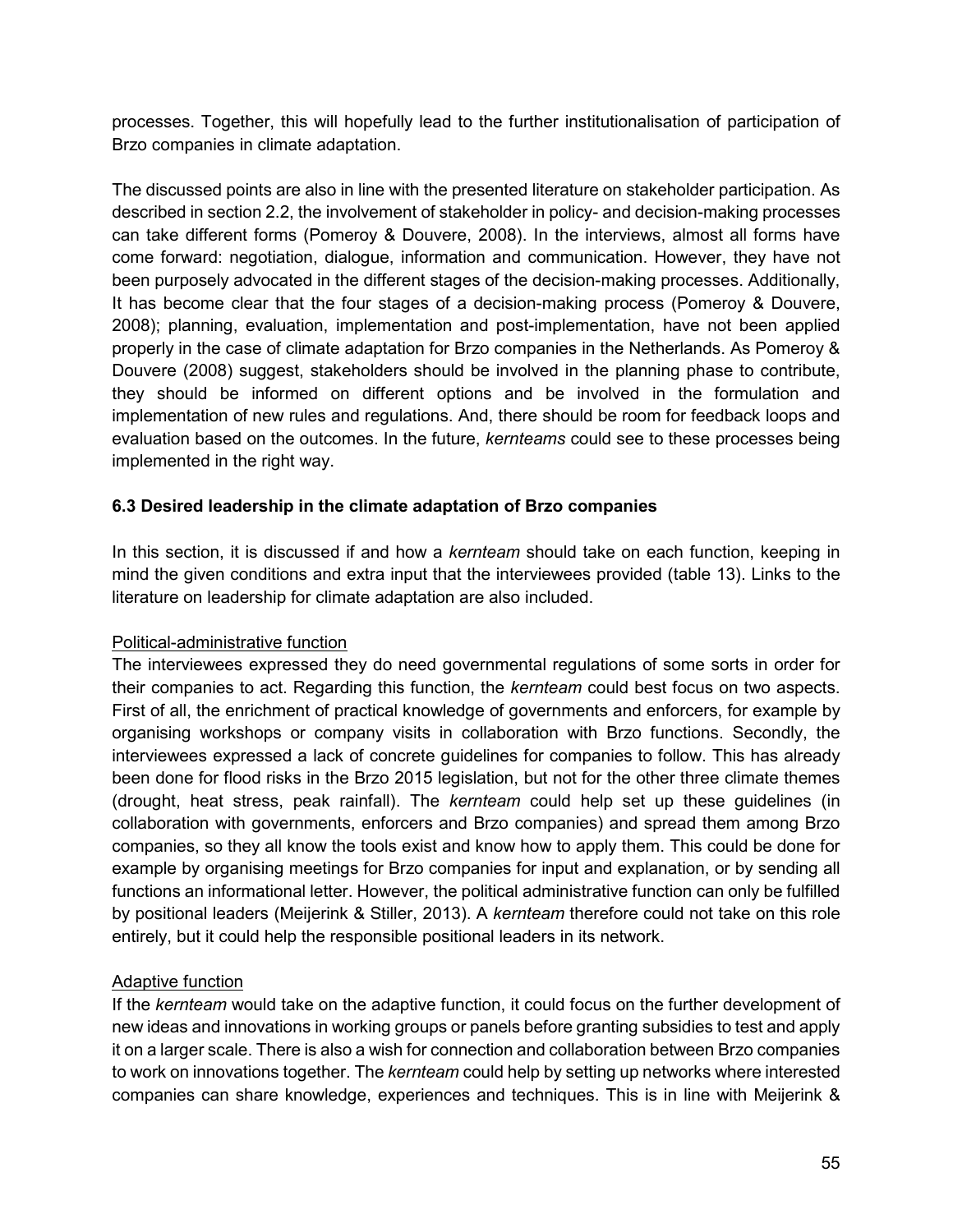Stiller (2013), who stated that adaptive networks are needed to be able to adapt to changing circumstances.

### Enabling function

The most important task of this function the *kernteam* could take on is to help better represent all stakeholders. Especially large Brzo companies tend to have a lot of power compared to small ones, and in some cases even the government. The *kernteam* could (help) set up a lobby in collaboration with the national government and smaller Brzo companies to fix the uneven power and influence relations. In enabling functions, positional leaders are important to help fulfil the tasks related to the function (Meijerink & Stiller, 2013). This is why the *kernteam* could also consider helping positional leaders perform tasks related to this function, in addition to concentrating on addressing these tasks itself.

### Dissemination function

In order for a *kernteam* to take on roles from the dissemination function, the different levels of government would have to align with each other before a new party is introduced to the communication structures. Therefore, the *kernteam* will not have to focus on the tasks related to this role right away. Roles that the *kernteam* could take on later are for example the organisation and coordination of contact between companies and governments.

### Connective function

The connective function is one where a *kernteam* could be especially beneficial. In this role, it would have to focus on bringing together all stakeholders (and not only the strategic boards, but also workers from operational levels) and to include them early on in decision-making processes around climate-adaptation. The *kernteam* could do so by organising repetitive group sessions, workshops and 'climate tables' where issues and developments can be discussed and where stakeholders can start to converse and cooperate. In this role, the *kernteam* would be the spider in the web, connecting all parties and staying up to date on developments. This position fits with the central role of the connective function in the integrative framework: The *kernteam* will be able to connect and integrate the actions of different actors in the network (Meijerink & Stiller, 2013).

# **6.4 Remarks**

Some remarks need to be made in regard to the discussed topics. First of all, even though the interviewees from the exploratory phase are each working in a relevant field for climate adaptation of Brzo companies, they of course do not know everything that is going on. The results are therefore based on their own perceptions and experiences, which should be kept in mind when reading the results and conclusion. The results of the in-depth part of the research are based on four interviews. Despite the geographical spread, different businesses, size and categories, the results do not give a full representation of all Brzo companies in the Netherlands. The interviewees spoke from their own experiences, so not every Brzo company or other stakeholder might agree with the results or recognize their own situation in the described cases. Lastly, there is a rough idea of the tasks of a *kernteam* (as described in the introduction), but this is not set in stone. The exact division of powers and responsibilities is still to be decided. Whether or not the *kernteam*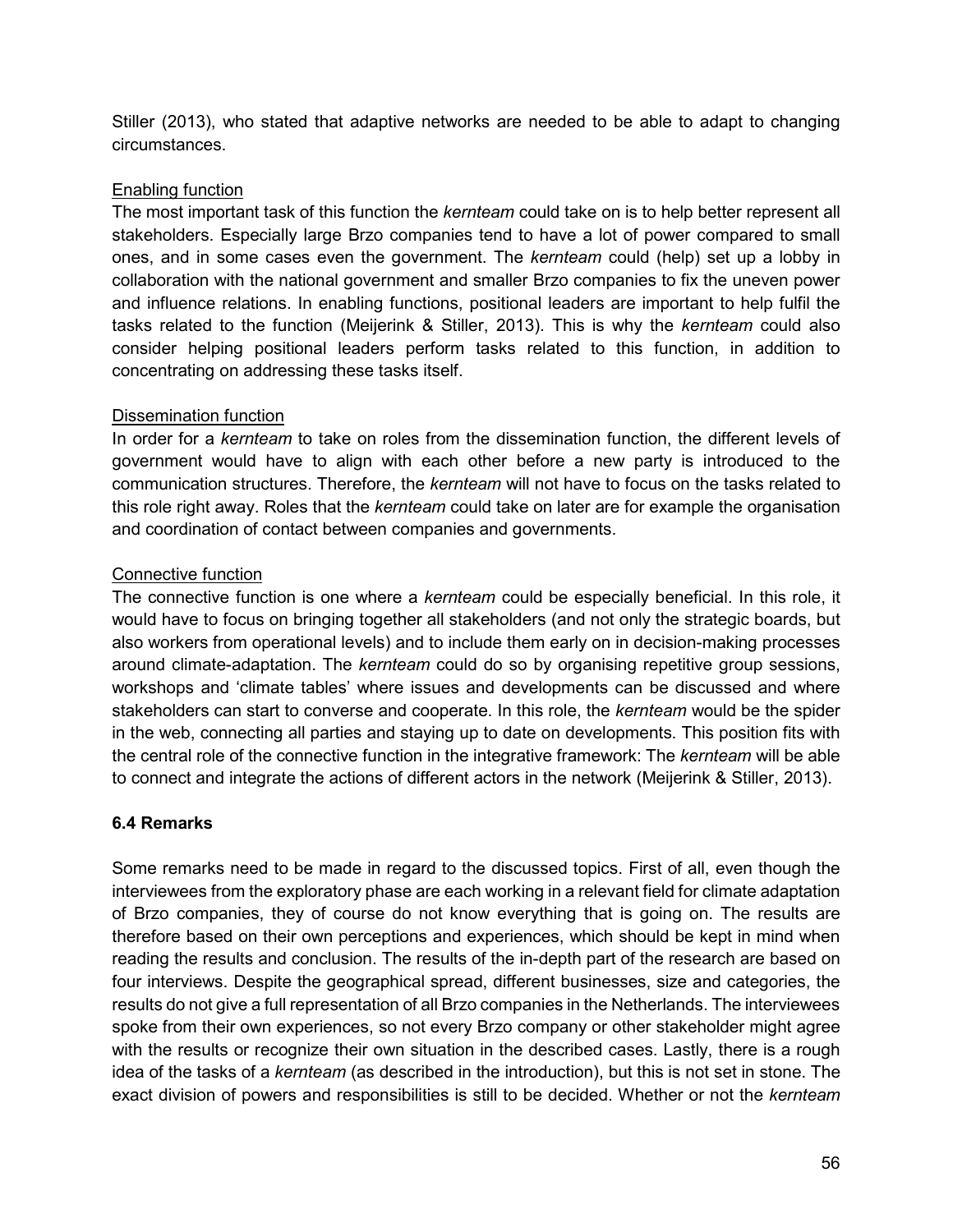could actually perform the tasks that are suggested in the previous section is therefore uncertain. This however can be used as input for the further development of the *kernteam's* tasks.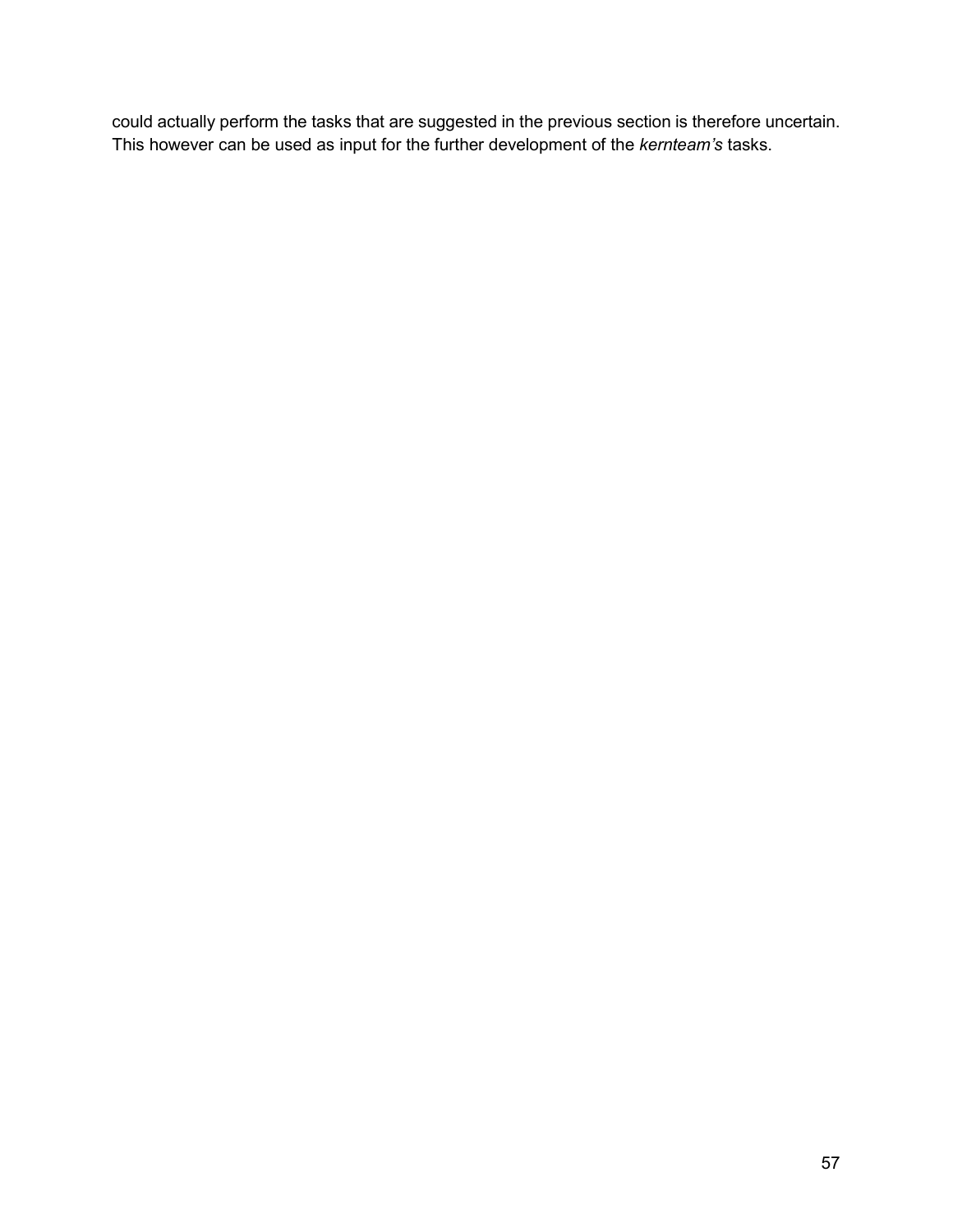# **7. Conclusion and recommendations**

In the following sections, the subquestions and main research questions are answered and recommendations are made. In the last section, additional recommendations for further research are given.

# **7.1 Subquestion 1**

The first subquestion is: *How is the protection of Brzo functions from the effects of climate change arranged now, what parties are involved and what are their responsibilities and obligations?*  Currently, the Brzo 2015 legislation, which is directed from the European Seveso III directive, provides the main legal framework for protection of Brzo functions from the effects of climate change. However, the Brzo 2015 only covers flood risks for high-threshold Brzo companies; lowthreshold companies do not have any legal obligations, and the other three climate themes (drought, heat stress, peak rainfall) are not covered either. The *Deltaprogramma* and the DPRA form the non-legally binding incentives for Brzo companies to work on all four aspects of climate adaptation. In the processes regarding the planning, organisation and implementation of climate adaptation measures in Brzo functions, many parties are involved. Each of these parties has their own responsibilities and obligations in the climate adaptation processes. The Brzo companies themselves are considered the most important player in their climate adaptation processes, since they can implement the climate adaptation measures. Other stakeholders are governments (European union, national, provincial and municipal), governmental (*Omgevingsdienst*, *Deltaprogramma*, *kernteams*, water quality managers and safety regions) and players from the market and societal sphere (branch- and port organisations and local residents). Their responsibilities and obligations range from creating policy, regulations and (legal) frameworks to controlling, enforcing, connecting, creating and spreading knowledge, and opportunities to participate in plan making.

There are some dominant discourses that greatly influence the relationships between different stakeholders, and therefore the functioning of climate adaptation processes of Brzo functions. First of all, the national government has a dominant position, which makes it possible to create and enforce its own rules. Because the government forced rules and regulations upon Brzo companies, they lost their trust towards governments and are not keen to share information. Additionally, in the past years, the national government has decentralized security tasks, for example from fire brigades to Brzo companies themselves. This has led to a false sense of security and added to the hardened playing field and worsened relations between governments, enforcers and Brzo functions in the Netherlands. Nevertheless, many companies are starting to work on climate adaptation issues in the last couple of years, but these are still small steps.

# **7.2 Subquestion 2**

The second subquestion is: *In what way can the kernteam improve stakeholder participation of Brzo functions in the protection of these functions from the effects of climate change?* Stakeholder participation can be improved in multiple ways. Firstly, by making sure that all companies that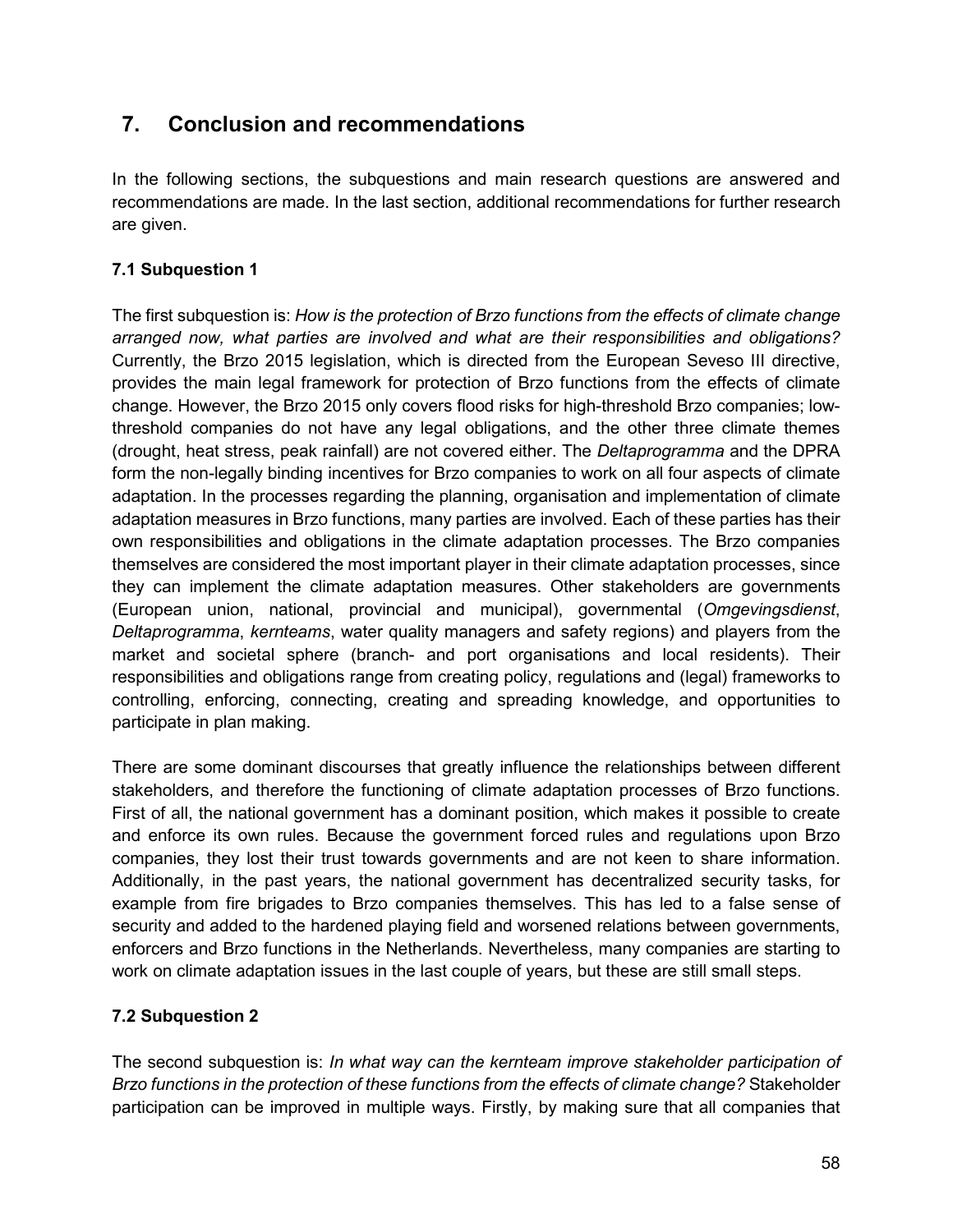want to participate are able to do so. This participation should also start as early in the climate adaptation process as possible. The *kernteam* could help improve the early representation of all Brzo companies, big and small. Another way to involve companies is to design arrangements directly between Brzo functions and (lower) governments. That way, frequent communication is ensured and both parties are informed on changes or new regulations in time, after which they can work on solutions together. *Kernteams* could facilitate the meetings between governments and companies to set up such arrangements. Other possible improvements of stakeholder participation are related to communication about changes or new regulations from the government to the companies, the integration and valuation of scientific and practical knowledge and the further institutionalisation of climate adaptation. A *kernteam* could help improve the communication from government to companies, for example by being the central contact from which information is spread between companies or invitations for working groups or information sessions are sent out. In this central role, the *kernteam* could also function as an impartial facilitator where companies can turn to with questions and suggestions. Lastly, the *kernteam*  could help gather and provide trustworthy scientific and practical knowledge to aid decisionmaking processes on a national level. This knowledge could be based on the results of the aforementioned working groups with Brzo companies that the *kernteam* could organise. In these meetings, it is important for the *kernteam* to let participants focus on mutual goals and ambitions, instead of their individual interests. It is also advisable to invite people from operational functions in addition to civil servants or administrators in order to create a good view of the practical side. Finally, the *kernteam* could check the implementation of the various forms of participation that are being used and the order in which they are implemented. Especially the early participation of parties and the use of feedback loops could potentially greatly improve stakeholder participation in the protection of Brzo functions from the effects of climate change.

### **7.3 Subquestion 3**

The third subquestion is: *In what way could the kernteam, coordinated by NH, add value to the wishes of the Brzo functions?* Based on the wishes and ideas of Brzo companies, the *kernteam*  could best focus on taking on tasks that belong to the adaptive, enabling and connective function of Meijerink & Stiller's (2013) leadership for climate adaptation functions. In the adaptive function, the *kernteam* should focus on the stimulation of innovations, not only by subsidizing but also by using working groups in which new ideas can be kickstarted or further developed. In the enabling function, the *kernteam* should focus on the representation of all stakeholders in participation processes. In order to improve representation of smaller Brzo companies, the *kernteam* could for example set up a lobby in collaboration with these companies and the national government. The connective function entails making connections between all involved stakeholders. In this role, the *kernteam* could function as a spider in the web, connecting all parties and staying up to date on developments. They could do so by organising returning groups sessions, workshops and 'climate tables' where Brzo companies and other stakeholders can hear about new developments, talk about issues and find ways to cooperate. The Brzo functions mentioned that some form of regulations is needed in order for them to act. This is why tasks belonging to the politicaladministrative function could also be of added value to the *kernteam*. Since the *kernteam* cannot fulfill this function by itself, it could help positional leaders by promoting practical knowledge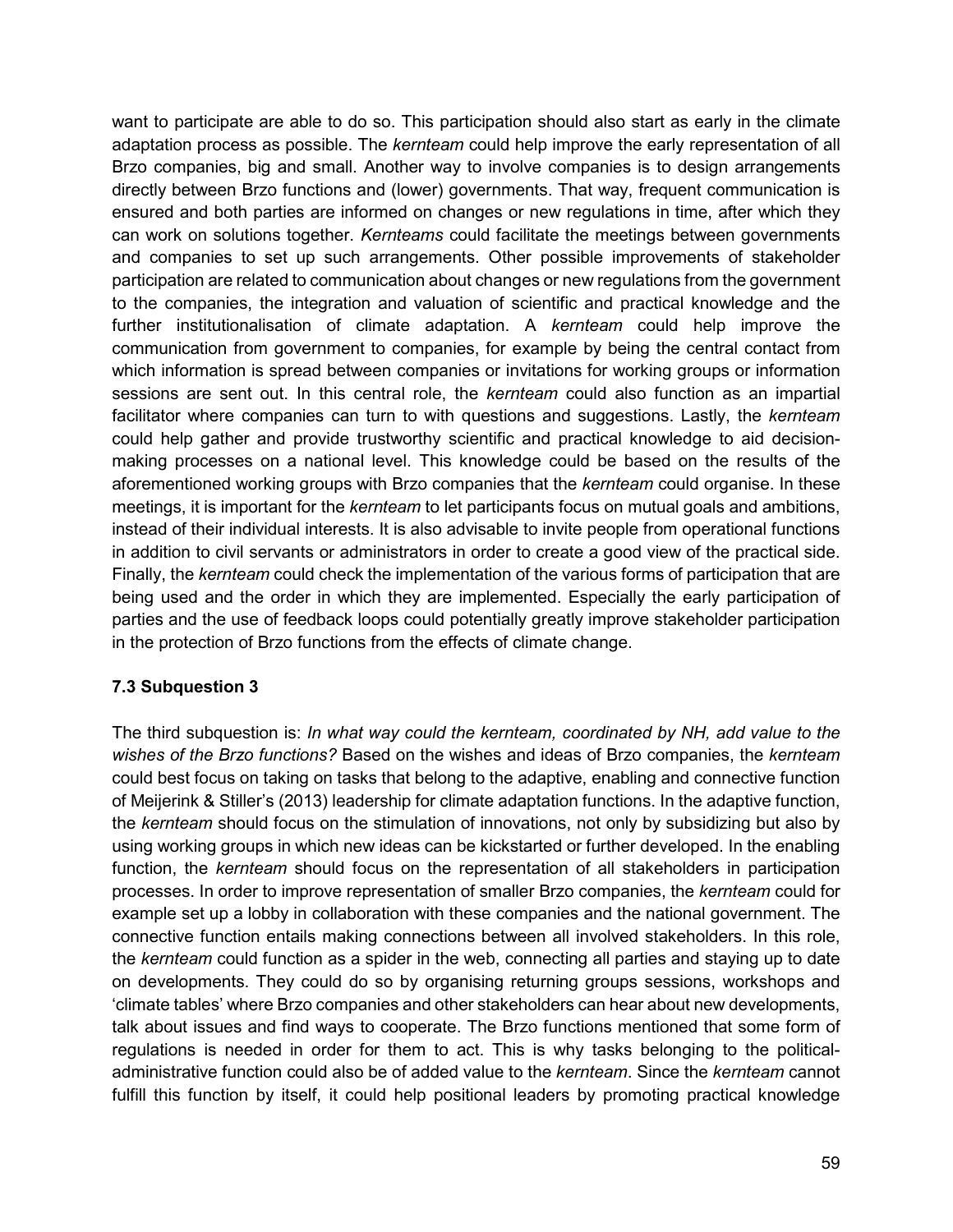among governments, and by helping to create more concrete tools or guidelines for Brzo companies to follow in collaboration with the companies themselves.

### **7.4 Main research question**

The main question of this research is: *In what way can the province of North-Holland coordinate the kernteam for Brzo functions in the second round of knowing-wanting-working, so that all relevant parties are involved, Brzo companies participate and most value is added to their needs?*  First of all, the Province of North-Holland could coordinate the *kernteam* by taking into consideration the responsibilities and reputation of the national government. It could be useful to be patient with companies, and to prove that sharing information or collaboration with a governmental party does not always result in more rules or responsibilities. Another way the government could gain trust is by involving branch- and port organisations. They are currently not (proactively) involved in climate adaptation of Brzo companies, but their unique close position to Brzo companies offers opportunities for the distribution of information or the organisation of meetings that governments do not have. The *kernteam* could help involve these organisations by getting them to see the benefits of a successful climate adaptation strategy for Brzo companies. It would be recommended to further explore the possibilities of SPI's. The *kernteam* could put this on the agenda with the national or regional governments, or research it's potential by discussing it with different stakeholders.

Secondly, the *kernteam* should be focused on cooperation: When there is an issue, aim on finding a solution together rather than pointing the finger. Thirdly, NH could also make sure that the *kernteam* focuses on the representation and participation of all interested Brzo companies in climate adaptation processes. They could do so by asking for input per mail or in working sessions. The organisation of meetings is also in line with a fourth recommendation for the *kernteam*: To be an impartial facilitator that can help with problems between stakeholders and answer questions they have concerning for example the interpretation and implementation of guidelines. In this central role, the *kernteam* could also organise meetings where stakeholders can meet, connect and keep up-to-date on issues and developments. Finally, the *kernteam* could help with the development of more concrete guidelines for Brzo companies to follow, for example by promoting practical knowledge among the governments that have to create legislation and guidelines. This will also help the *Omgevingsdiensten*, who are currently struggling to enforce the vaguely formulated regulations.

The abovementioned suggestions for NH to coordinate the *kernteam* fit with the already established roles and tasks as mentioned in the introduction: The *kernteams* are to provide information on possible failures due to climate change of V&K functions to municipalities, provinces, water boards, sector organisations and managers of V&K functions. The idea is also that these managers can request to actively participate in climate adaptation processes. And finally, *kernteams* share information and issues with other governments and partners (Schumacher, 2020). It would therefore be advised that NH lets the *kernteam* for oil & chemistry follow the existing roles for *kernteams*, but also considers adding additional tasks such as the impartial facilitator, the organisation of returning meetings to let stakeholders connect and the development of more concrete tools for Brzo companies to work with.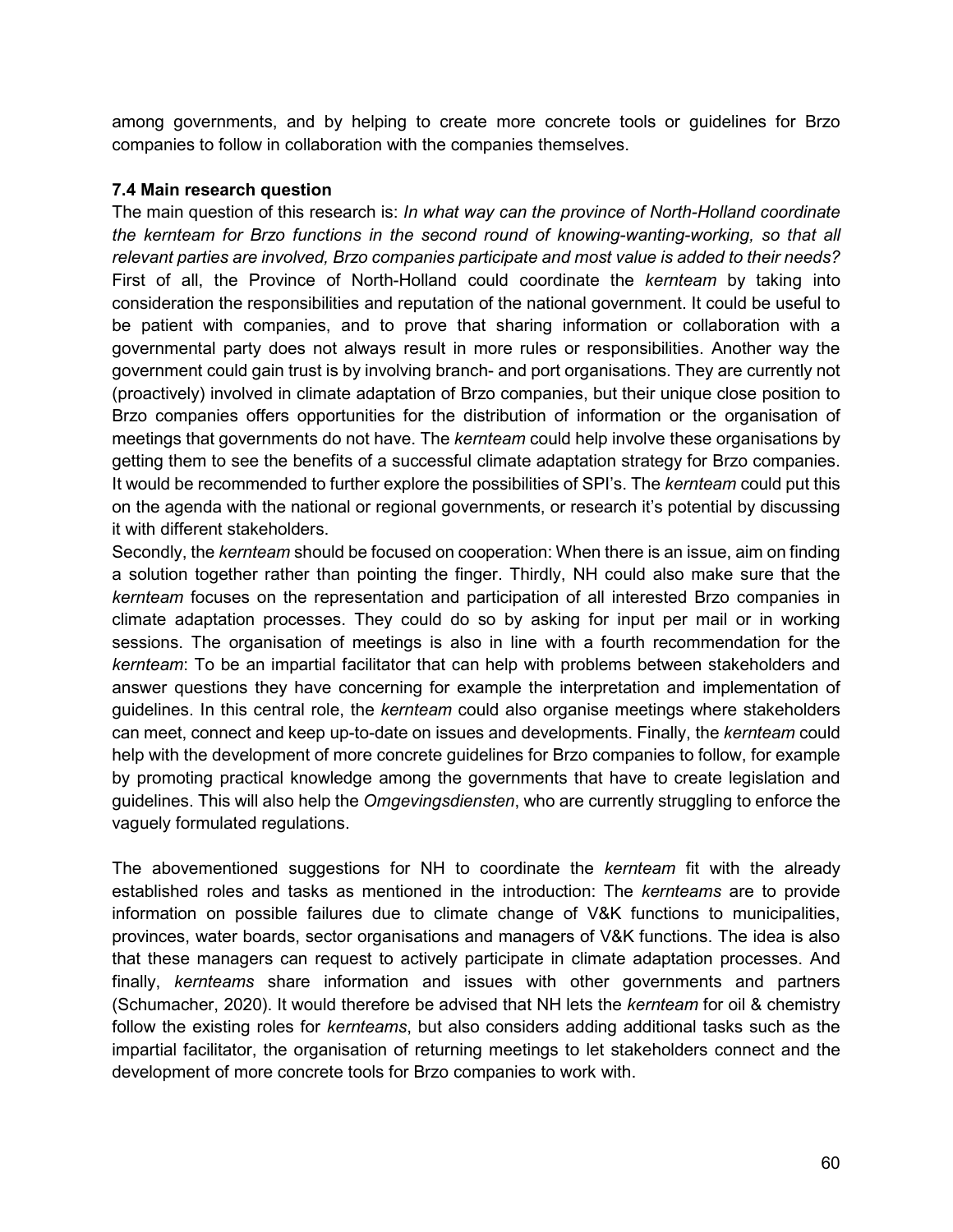### **7.5 Recommendations for further research**

In this section, recommendations for further research are given based on results that have come forward. First off, it could be worthwhile to further explore the possibilities for legal persuasion of the Seveso III Directive, annex III, part B ii. This article has the potential of forcing Brzo companies to consider the identification of hazards and risk assessment, and could therefore be used to oblige them to take heat stress, drought and peak rainfall into consideration as well. However, this has not yet been legally tested, which is why further (legal) research on it's possibilities are needed. Furthermore, as mentioned, SPI's could potentially be used (further) in climate adaptation processes of Brzo companies. Next to having the *kernteam* investigate the potential use, it is also recommended to thoroughly research this in a more scientific manner. Ultimately, results showed that mainly large, international Brzo companies have a lot of influence and are often not too keen on taking climate adaptation measures when it is not obligated. It is also difficult for operational levels to implement measures when the priorities are set on higher, administrative and sometimes international levels. An interesting research angle could therefore be to investigate how these companies can be persuaded to participate in climate adaptation on a voluntary basis.

# **References**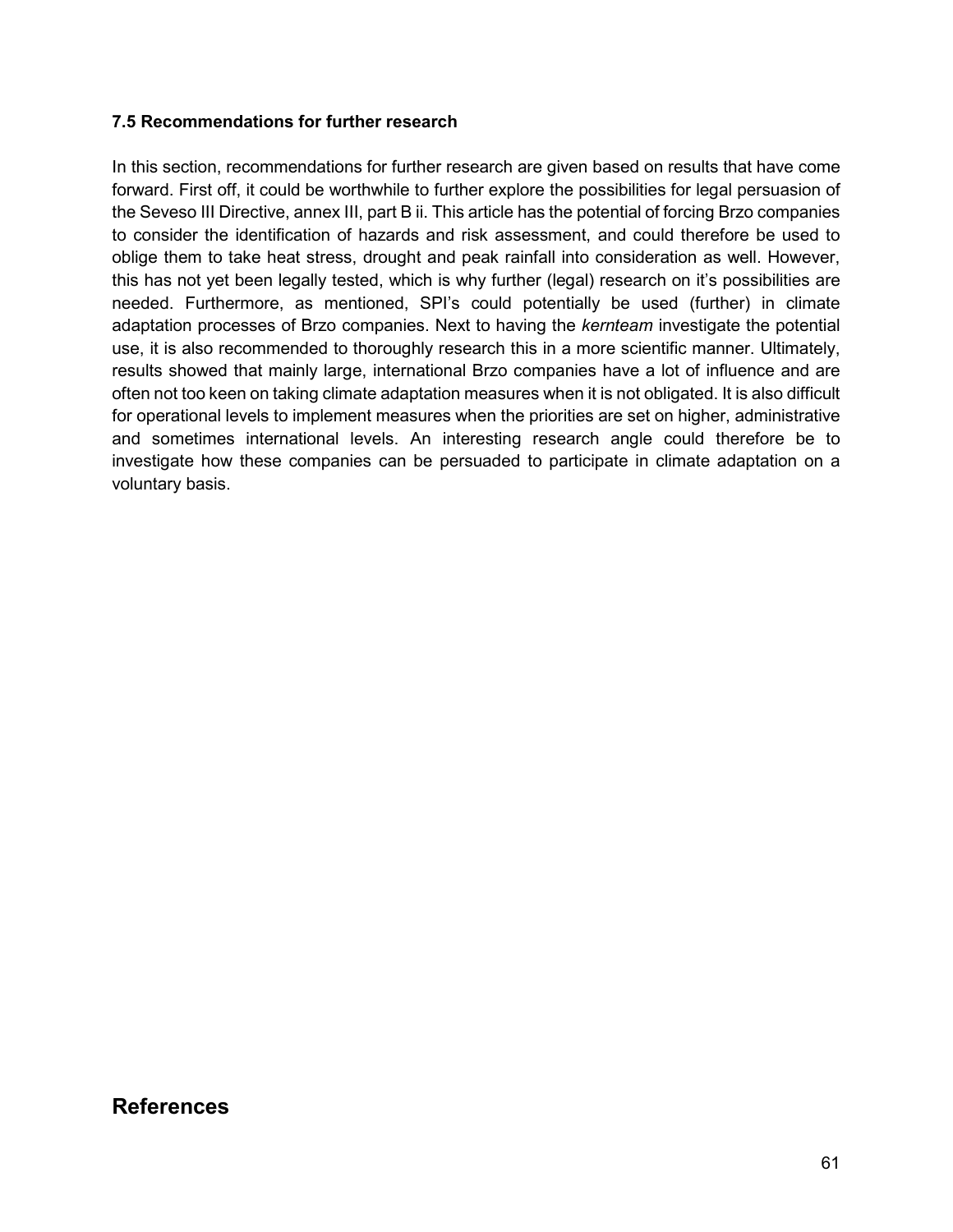Adger, W. N., Arnell, N. W., & Tompkins, E. L. (2005). Successful adaptation to climate change across scales. *Global environmental change*, *15*(2), 77-86.

Alterra Centrum Landschap (2006). Naar een klimaatbestendig Nederland: Samenvatting Routeplanner. *Publication from Nationaal Onderzoeksprogramma Klimaat voor Ruimte, Leven met Water, Habiforum and CURNET.* 

Ansell, C., & Gash, A. (2007). Collaborative Governance in Theory and Practice. *Journal of Public Administration Research and Theory, 18, 543-571.*

Arts, B., Leroy, P., & Van Tatenhove, J. (2006). Political modernisation and policy arrangements: a framework for understanding environmental policy change. *Public organization review*, *6*(2), 93-106.

Barney, D. (2004). The Network Society. *Cambridge: Polity.*

Barriball, K. L., & While, A. (1994). Collecting data using a semi-structured interview: a discussion paper. *Journal of Advanced Nursing-Institutional Subscription*, *19*(2), 328-335.

Berg, van den M., & Coenen, F. (2012). Integrating climate change adaptation into Dutch local policies and the role of contextual factors. *Local Environment, 17(4),* 441-460

BRZO+ (n.d.). Bedrijvenlijst. Retrieved from<https://brzoplus.nl/inspectie-resultaten/bedrijvenlijst/> on 31-3-2020

Buuren, A. van, Driessen, P. & Teisman, G. (2010). Inleiding: Klimaatbestendigheid als ruimtelijk en maatschappelijke opgave. *Themanummer: Vormgeving van klimaatadaptatie, B en M, 37 (1)*, 4-14

Carmin, J., Dodman, D., & Chu, E. (2013). Urban climate adaptation and leadership: From conceptual understanding to practical action. In: *Green growth and poverty reduction, policy coherence for pro-poor growth*. OECD.

Dente, B. (2014). Understanding policy decisions. In *Understanding Policy Decisions* (pp. 1-27). Springer, Cham.

Doody, O., & Noonan, M. (2013). Preparing and conducting interviews to collect data. *Nurse researcher*, *20*(5).

Driessen, P. P. J., & Spit, T. (2010). De bekostiging van klimaatadaptatie. *Themanummer vormgeving van klimaatadaptatie, B en M, 37(1)*, 73-84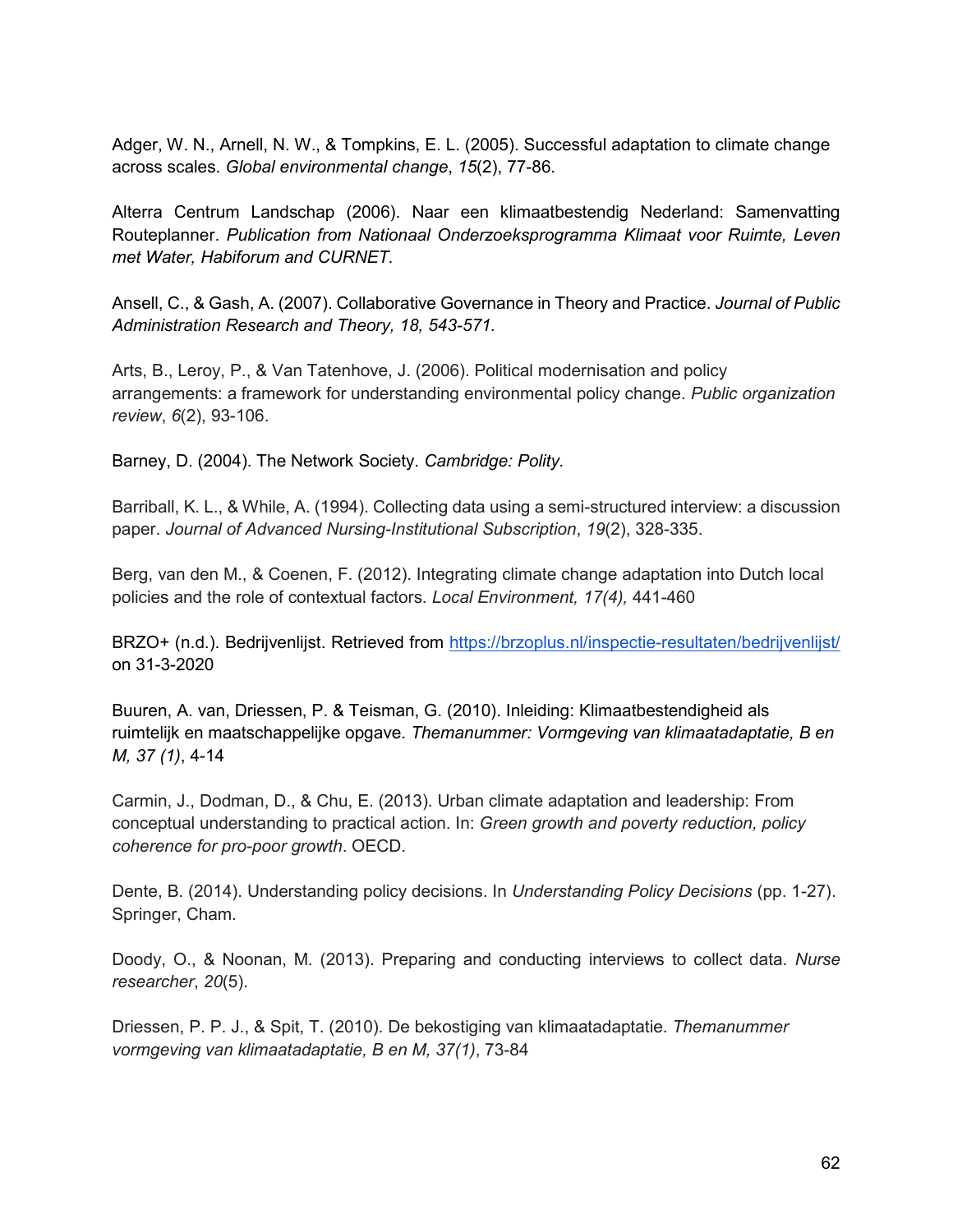Driessen, P. P. J., De Gier, A. A. J., Meijerink, S., Pot, W. D., Reuding, M. A., Van Rijswick, H. F. M. W., ... & Termeer, C. J. A. M. (2010). Beleids-en rechtswetenschappelijke aspecten van klimaatadaptatie. *Klimaatbestendig Nederland, KvR Rapportnummer: KvR 031/2011 ISBN/EAN 978-94-9007-045-8*

Emerson, K., & Gerlak, A. K. (2014). Adaptation in Collaborative Governance Regimes. *Environmental Management (54), 768–781.*

Ferretti, V. (2016). From stakeholders analysis to cognitive mapping and Multi-Attribute Value Theory: An integrated approach for policy support. *European Journal of Operational Research*, *253*(2), 524-541.

Gardner, J., Dowd, A. M., Mason, C., & Ashworth, P. (2009). A framework for stakeholder engagement on climate adaptation. *CSIRO Climate Adaptation Flagship Working paper No. 3*.

Hal, M. van (2020). Nota GS-staf: Stand van zaken en strategisch advies klimaatbestendige vitale en kwetsbare industrie. *Provincie Noord-Holland. Staf Water, Wadden en Europa.* 

Inspectie SZW (n.d.). Algemeen: Brzo- en ARIE-bedrijven. Retrieved from <https://www.inspectieszw.nl/onderwerpen/algemeen-brzo-en-arie-bedrijven> on 8-4-2020

Inspectie SZW (2015). Nieuw Besluit risico zware ongevallen. Retrieved from [https://www.inspectieszw.nl/onderwerpen/algemeen-brzo-en-arie](https://www.inspectieszw.nl/onderwerpen/algemeen-brzo-en-arie-bedrijven/nieuws/2015/07/08/nieuw-besluit-risico-zware-ongevallen)[bedrijven/nieuws/2015/07/08/nieuw-besluit-risico-zware-ongevallen](https://www.inspectieszw.nl/onderwerpen/algemeen-brzo-en-arie-bedrijven/nieuws/2015/07/08/nieuw-besluit-risico-zware-ongevallen) on 8-4-2020

IPCC (2007). Climate Change. *The Fourth Assessment Report, WMO*

IPCC (2012). Managing the Risks of Extreme Events and Disasters to Advance Climate Change Adaptation. A Special Report of Working Groups I and II of the Intergovernmental Panel on Climate Change (IPCC). *Cambridge, UK: Cambridge University Press,* 555-564

Kenniscentrum InfoMil (n.d.). Brzo 2015. Retrieved from <https://www.infomil.nl/onderwerpen/veiligheid/brzo-2015/> on 9-4-2020

Kennisportaal Ruimtelijke Adaptatie (n.d.). Vitale en kwetsbare functies. Retrieved from <https://ruimtelijkeadaptatie.nl/overheden/vitale-kwetsbare/> on 11-2-2020

Leusink, A., & Zanting, H.A. (2009). Naar een afwegingskader voor een klimaatbestendig Nederland, met ervaringen uit 4 case studies: Samenvatting voor bestuurders. *Vol. 4*

Liefferink, D. (2006). The dynamics of policy arrangements: turning round the tetrahedron. In *Institutional dynamics in environmental governance* (pp. 45-68). Springer, Dordrecht.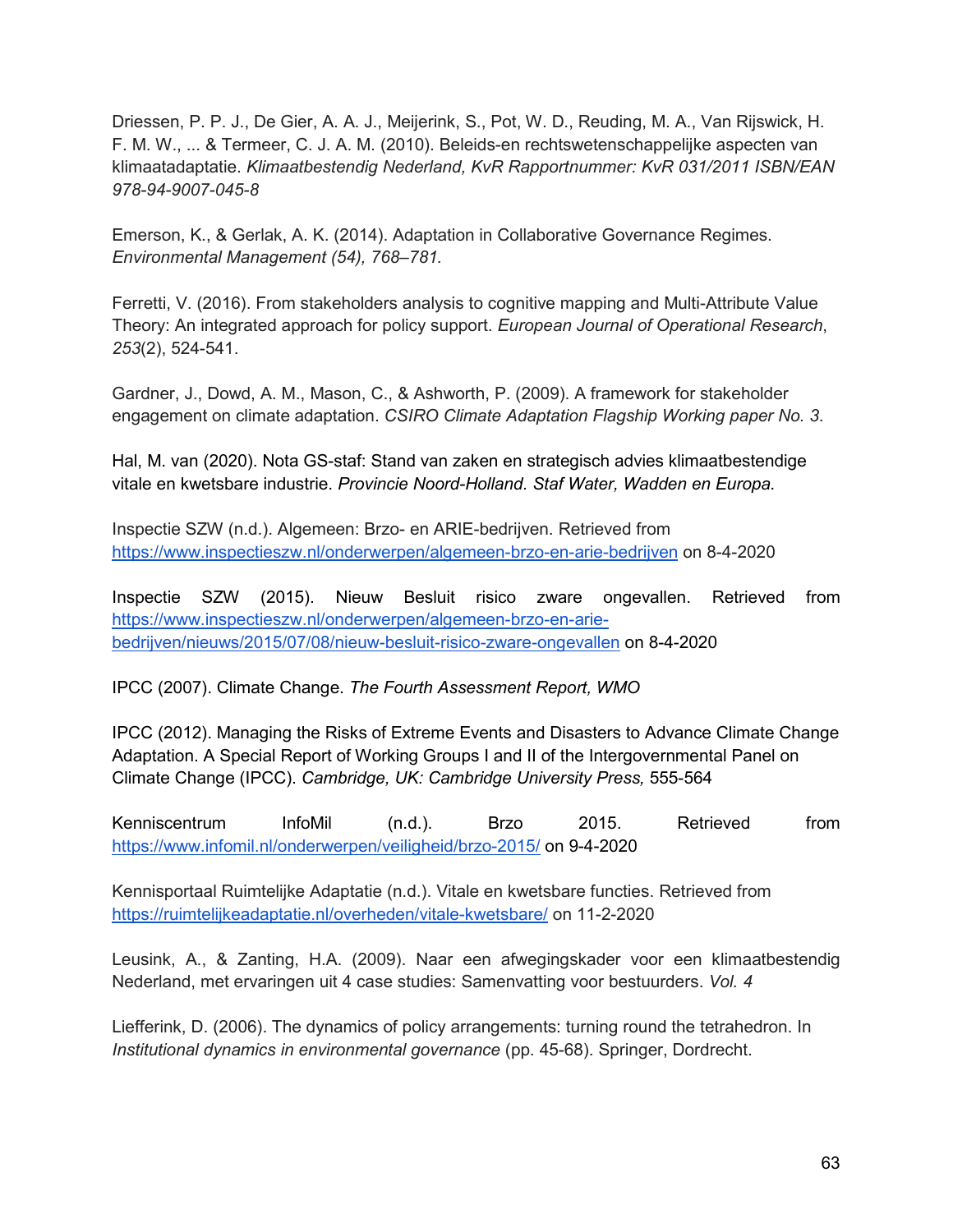Mendelow, A. (1981). Environmental scanning: The impact of stakeholder concept. *In: Proceedings of the second international conference on information systems.*

Meijerink, S., & Stiller, S. (2013). What kind of leadership do we need for climate adaptation? A framework for analyzing leadership objectives, functions, and tasks in climate change adaptation. *Environment and Planning C: Government and Policy (31), 240 – 256*

Meijerink, S., Stiller, S., Keskitalo, E. C., Scholten, P., Smits, R., & Lamoen, F. van (2014). The role of leadership in regional climate change adaptation: A comparison of adaptation practices initiated by governmental and non-governmental actors. *Journal of Water and Climate Change, 1-13*

Minnen, J. van , Ligtvoet, W., Bree, L. van, de Hollander, G., Visser, H., van der Schrier, G., ... & Klein Tank, A. M. G. (2012). Effecten van klimaatverandering in Nederland: 2012. Verschenen in: Beleidsstudies 1. *Planbureau voor de leefomgeving*

Oevelen, R. van (2016). De provincie in het nauw: Hoe een gebrek aan betekenis, aandacht en samenhangende visie het middenbestuur in problemen brengt. *Weert: Celsus juridische uitgeverij.*

Rijksoverheid (2020). Klaar voor klimaatverandering: Brede maatschappelijke heroverweging. *Inspectie der Rijksfinanciën, BMH secretariaat.* 

Pomeroy, R., & Douvere, F. (2008). The engagement of stakeholders in the marine spatial planning process. *Marine policy*, *32*(5), 816-822.

Reed, M. S. (2008). Stakeholder participation for environmental management: a literature review. *Biological conservation*, *141*(10), 2417-2431.

Risicokaart.nl (2020). BRZO. Retrieved from [https://www.risicokaart.nl/welke-risicos-zijn](https://www.risicokaart.nl/welke-risicos-zijn-er/risico-ongeval-met-gevaarlijke-stoffen/brzo)[er/risico-ongeval-met-gevaarlijke-stoffen/brzo](https://www.risicokaart.nl/welke-risicos-zijn-er/risico-ongeval-met-gevaarlijke-stoffen/brzo) on 2-4-2020

Runhaar, H., Mees, H., Wardekker, A., van der Sluijs, J., & Driessen, P. P. (2012). Adaptation to climate change-related risks in Dutch urban areas: stimuli and barriers. *Regional environmental change, 12(4),* 777-790

Saunders, M., Lewis, P., & Thornhill, A. (2011). Methoden en technieken van onderzoek. *Amsterdam: Pearson Education*

Schumacher, E. (2020, March 5). Stand van zaken: Aanpak nationale Vitale en Kwetsbare Functies, Deltaprogramma Ruimtelijke Adaptatie. *Presentation IPO advisory board Climate Adaptation.*